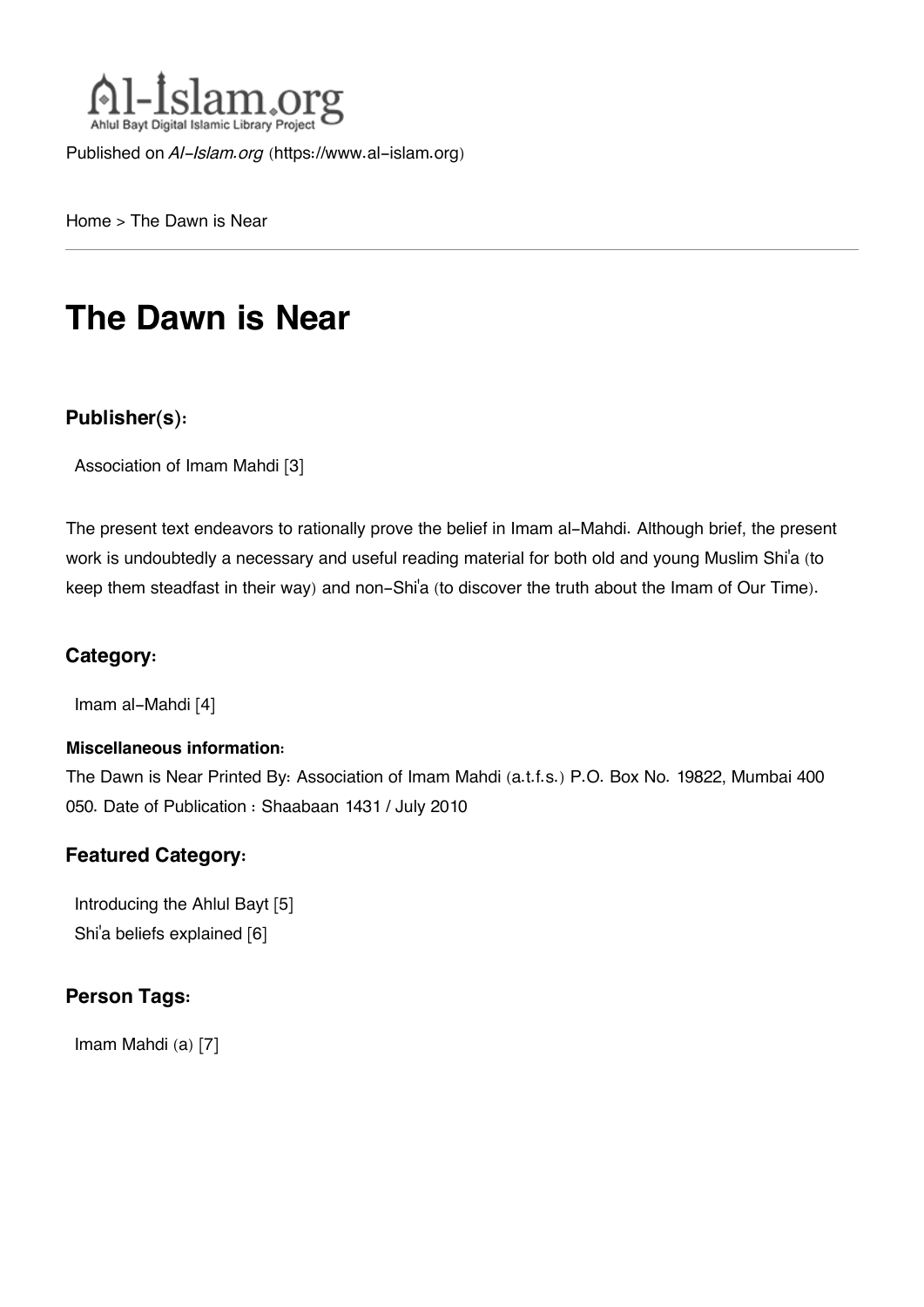## **Foreword**

Hope and fear are two forces, which keep man absorbed in his daily life. If he abandons them then he loses focus and has a feeling of worthlessness. On one hand the fear of failure keeps him away from laziness and lethargy, while on the other hand the hope of success and glory motivates him to strive for his goals. Thus, hope and fear have an amazing effect. The Holy Qur'an has proclaimed that these two forces were the very foundation of Prophetic missions:

وَمَا نُرْسِلُ الْمُرْسَلِیْنَ اِلَّا مُبَشَّرِیْنَ وَ مُنْذِرِیْنَ

#### *"And We have not send Messengers but as warners and as givers of glad tidings"*[1](#page--1-0)

The discussions concerning the belief in Mahadawiyat pertain to a future full of hope and optimism - an event that is inevitable. At that time tyranny, oppression and imperialism will be uprooted and humanity under the leadership of a chaste and immaculate leader along with pious and virtuous soldiers - will reach the pinnacle of perfection.

The Divine voice has addressed all the eager hearts when it says:

وَلَقَدْ کَتَبْنَا فِیْ الزَّبُوْرِ مِنْ بَعْدِ الذِّکْرِ اَنَّ الْاَرْضَ یَرِثُهَاَ عِبَادیَ الصَّالِحُوْنَ

*"And indeed We have mentioned in Psalms after the first reminder that surely, Our righteous servants shall inherit the earth"*[2](#page--1-0)

وَنَرِیدُ اَنْ نَمَنٌ عَلٰی الَّذِینَ اسْتَضْعِفُوْا فِیْ الْأَرْضِ وَنَجْعَلَهُمْ اَئِمَّۃٌ وَّ نَجْعَلَهُمْ الْوارِثین.

### *"And We intend to favour those who were weakened on the earth. We will make them leaders and We will make them heirs (of the earth)"*[3](#page--1-0)

According to Shi'ite belief, if either of these promises of Allah has not materialized, then it is due to Divine Discretion. Hence, any time in the future it may actualize. And then in the shadow of this Divine religion and under the leadership of an impeccable leader, the Universal Islamic Government will be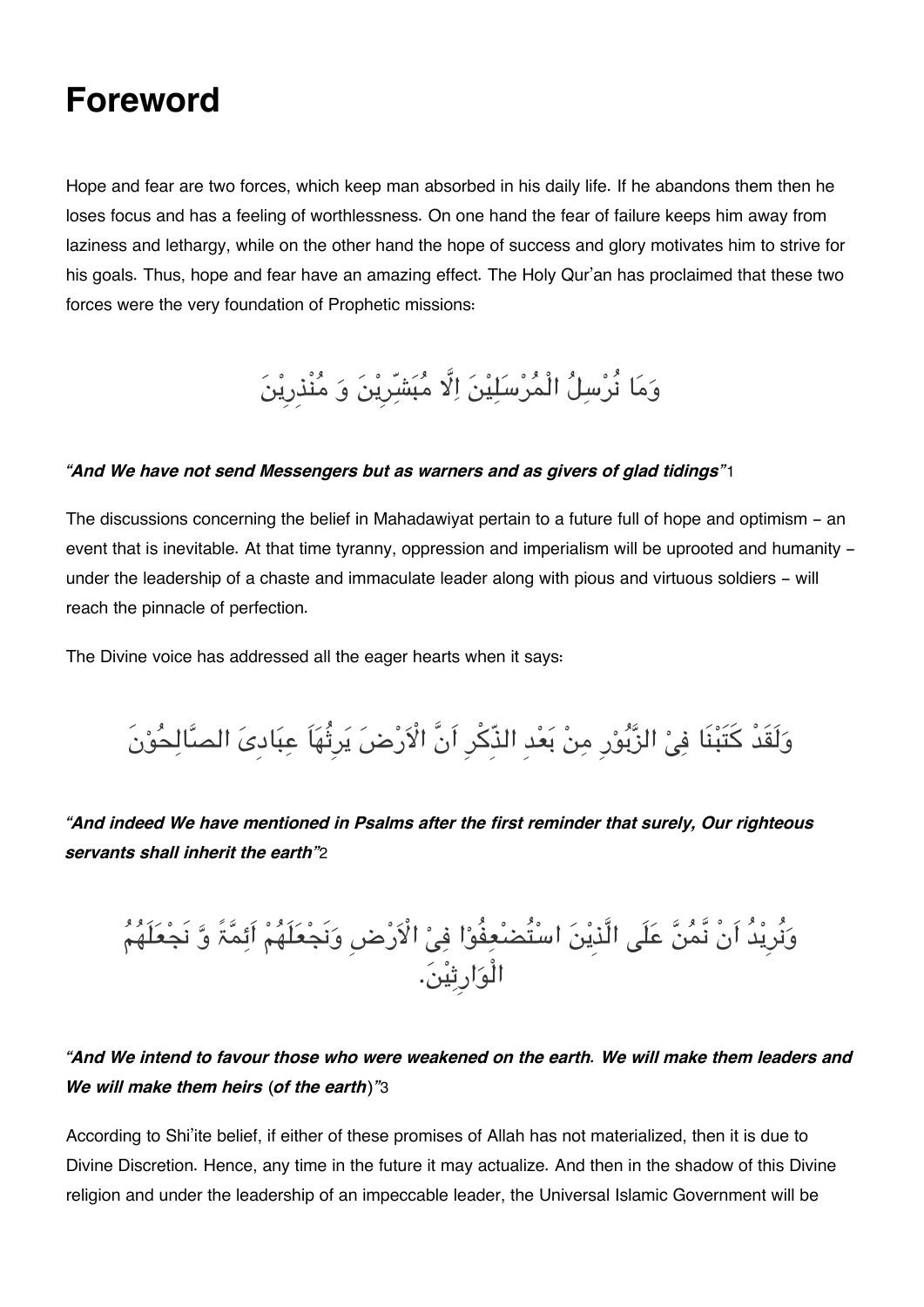#### established.

Such glad-tidings and admonitions have become the cause of the shias moving forward - steadfastly and relentlessly, in spite of the atrocities and oppression meted out to them and which have been recorded in the pages of history. Thus, the debate and discussion regarding Imam Mahdi (a.t.f.s.) is of paramount importance. The innumerable books and writing of Shias, on this subject, in the past twelve centuries support this fact.

Since hundreds of years, the enemies of Islam have been striving to remove the belief of Hazrat Mahdi (a.t.f.s.) from the hearts of believers. In order to achieve their malicious aim, they have made a concerted effort. They have disgraced the believers as well as oppressed them and inflicted several types of tortures upon them. As a result, only a handful of the religious Muslims discuss this belief. They talk on this matter only superficially and move on further; in fact, they try their best from involving themselves in such (controversial) matters. Hence, it is imperative for the true believers to firstly recognize the significance of this belief and secondly make an all-out effort in spreading it among the people.

In the discussions that follow in the next few pages, we will try to elucidate the reality of this belief in the light of rational arguments so that those who deny this belief may come to the right path and those who already believe in it may remain steadfast on it. Thus, the soldiers of Imam Mahdi (a.t.f.s.) will be armed with the rational proofs.

- [1.](#page--1-0) Holy Qur'an, al-Anam, 6:48.
- [2.](#page--1-0) Holy Qur'an, al- Anbiya, 21:105.
- [3.](#page--1-0) Holy Qur'an, al-Qasas, 28:4.

## **Chapter 1: The Chaste Leader**

The life of a human being is distinct and different as compared to all other creatures. While all creatures are subservient to the laws of nature and are involuntarily passing through the evolutionary stages of their lives, man on this wide and extensive earth is capable of leading his life according to his will and intention.

Man was always been in need of a leader to hold his hand while traversing the vicissitudes of life. A leader - who will enlighten his path and protect him from deviations so that man should not slip into the abyss of misguidance.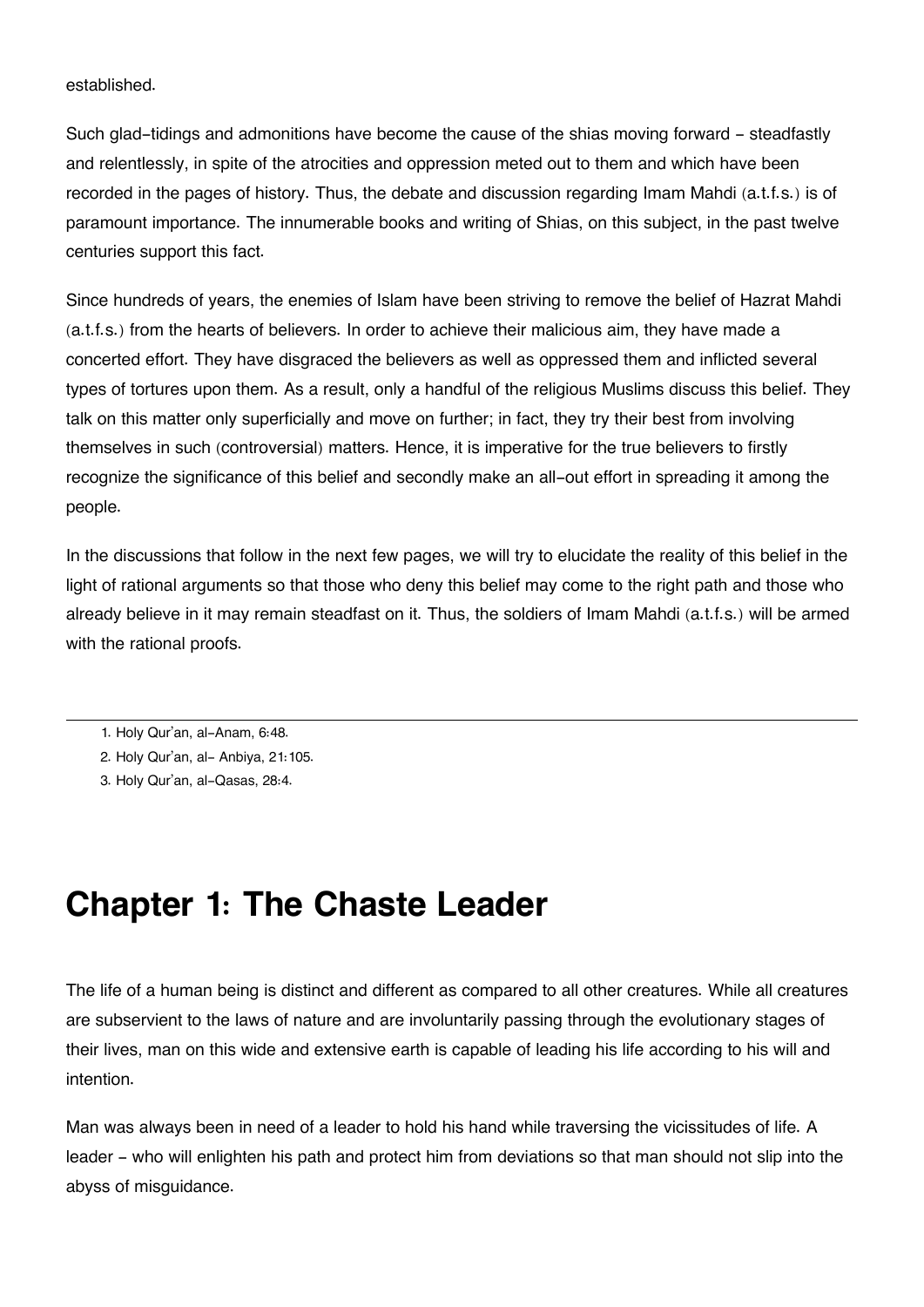Leadership is not a concept, which is restricted to a particular time, place, person or group. Rather it is essential in every era and at all places. In fact, it is an indispensable necessity. It is the leader, which has often elevated man to the pinnacle of perfection, while at other times the same leader has dumped him in the pit of disgrace. The leader was and always will he held responsible - both for the success and prosperity or for the humiliation and failure of the society.

The last two centuries – as compared to the earlier ones - saw a rise in various schools of thought and ideology. The purpose of every ideology was to help man achieve his goal and destination. All these schools propounded their own viewpoints and doctrines. But history is a witness to the fact that none of them could achieve their aims. Instead, they aggravated the afflictions and troubles, sorrow and sufferings of the common man.

Various schools of thoughts have tried to impress man by their outward attraction and have succeeded to a certain extent. Hordes of people were indeed attracted towards them just as a thirsty man is pulled towards a mirage. These people – bereft of a leader – accepted these flawed ideologies so that the tree of hope could once again grow in in this new soil. But they finally returned back with more dejection and frustration while their thirst had become more intense. Because they did not find anything in their teachings that would give them peace of mind and comfort their heart. Thus they became dejected with life. After numerous frustrations and stumbles, some intellectuals were finally compelled to turn towards 'religion' and 'spirituality'.

This 'return' underlined the fact that man can find the right path only in the light of decisive and firm divine laws. Since, the man made laws, do not extend beyond the realm of the mind, they rarely lead him to his goals. Rather very often they lead him to dilemmas, which defy his expectations. Thus, it becomes very clear for him that his distress will keep on piling and he will never attain salvation. In fact, Allah alone can lead man to the path of salvation, because He is our Creator, Establisher of order in the Universe and Cognizant of all human needs. He selected some of the best men and sent these chosen ones as His Prophets to mankind. These Prophets were supposed to expose the known and unknown enemies of Allah and lead men from the darkness of misguidance towards the radiance of guidance.

## **[Prophets](#page--1-0)**

They were the Messengers of Allah, who persevered against all odds for fulfilling their divine responsibilities and never sought any reward from the people. Rather they always tolerated the afflictions and oppressions inflicted upon them by their enemies, which often resulted in their martyrdom.[1](#page--1-0)

But Allah, the Almighty, did not suspend His series of Messengers due to these atrocities. He sent them to every clan and tribe, as the standard-bearers of freedom and knowledge[2](#page--1-0) so that these Prophets like clouds - may shower His Mercy on humanity and satiate them to the depth of their hearts with a spell of exhilarating life. They were sent also to remind the people of their forgotten covenant so that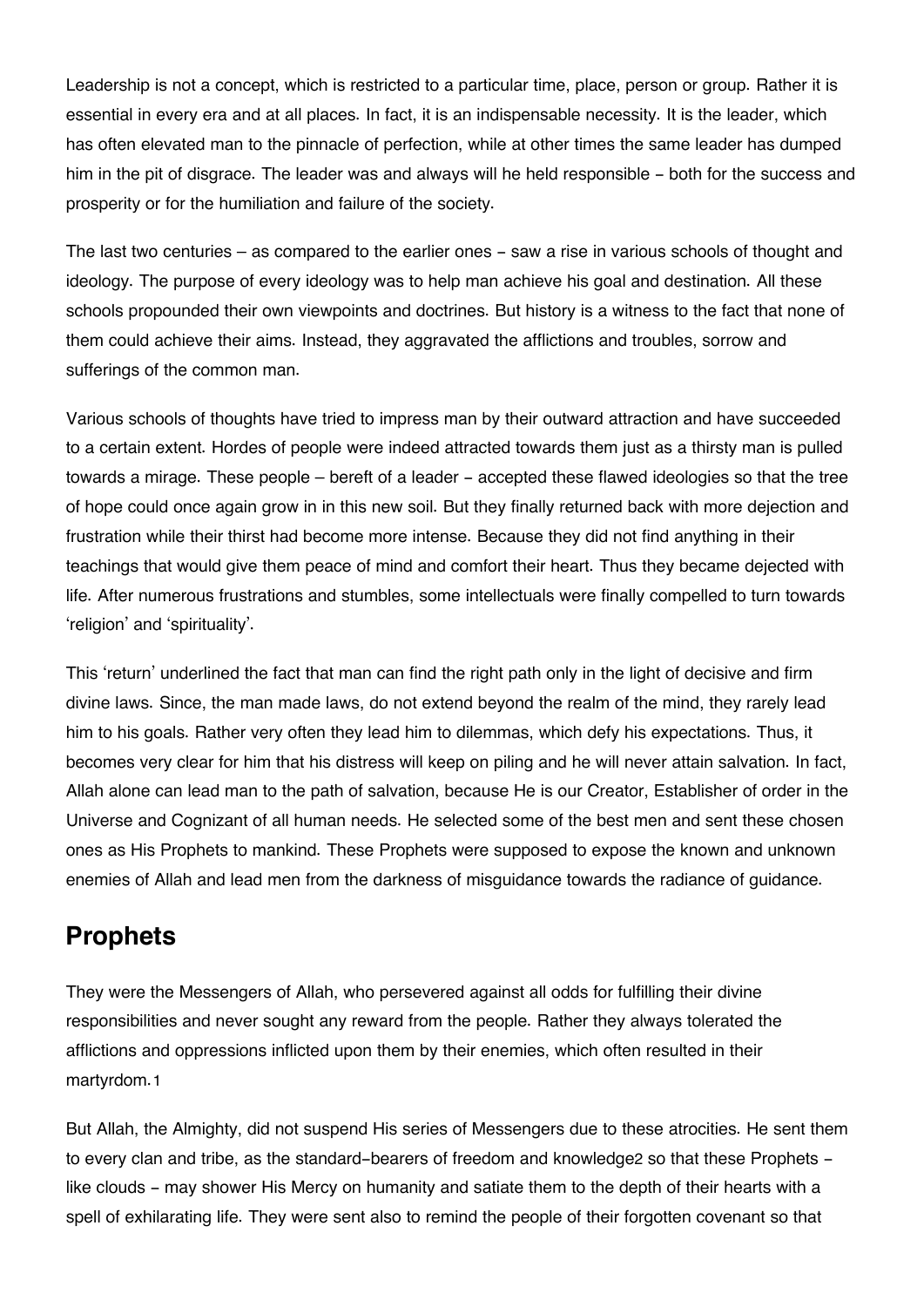When the whole world was plunged into the complete darkness and history was passing through a chaotic phase; while mankind was drowned in the ocean of ignorance and oblivion, at such a time, the Omnipotent Allah sent His last Messenger in the scorching desert of Arabia - a Prophet who surpassed all the previous divine representatives. Allah raised him (S) so that His message could be known to the whole of mankind.

یَاۤ اَیُّهَا النَّاسُ اِنِّیۡ رَسُوْلُ اللّٰہِ اِلَیْکُمْ جَمِیْعًا.

#### *"O people! I am the messenger of Allah for all of you"*[4](#page--1-0)

This Prophet of Mercy, with the best of morals and conduct, was appointed as a prophet from the mountain of "light" and cave of Hera, so that for the last time he may raise the call for freedom of man, liberate him from all sorts of shackles and guide him towards Allah.

His appointment was to end racial and superstitious differences, eliminate ignorant centres of authority as well as erroneous modes of worship and establish the bonds of equality and brotherhood everywhere. His divine responsibility also included the reviving the faith in One Allah and to establish the commands of Allah through Holy Qur'an as well as to introduce his Ahlul Bait (a.s.). So that mankind may lead a life of happiness and never stray from the right path upto the dawn of Qiyamat.

### **[Islam and Leadership](#page--1-0)**

No divine religion other than Islam has advocated and discussed the concept of leadership. It can be said that in Islamic teachings, a great amount of emphasis has been laid on the appointment of a leader. No doubt, guidance is from Allah and the series of divine vicegerents or leaders are for guiding mankind towards Allah:

انَّ علَینَا لَلْھدٰی...

#### *"And upon Us is the guidance …"*[5](#page--1-0)

In Islam, only a virtuous and pious man can be a leader. A great amount of emphasis is laid upon the recognition of such a leader. So much so that the one who dies without recognizing his Imam or leader, then as per the saying of the Holy Prophet (S), he dies a death of ignorance.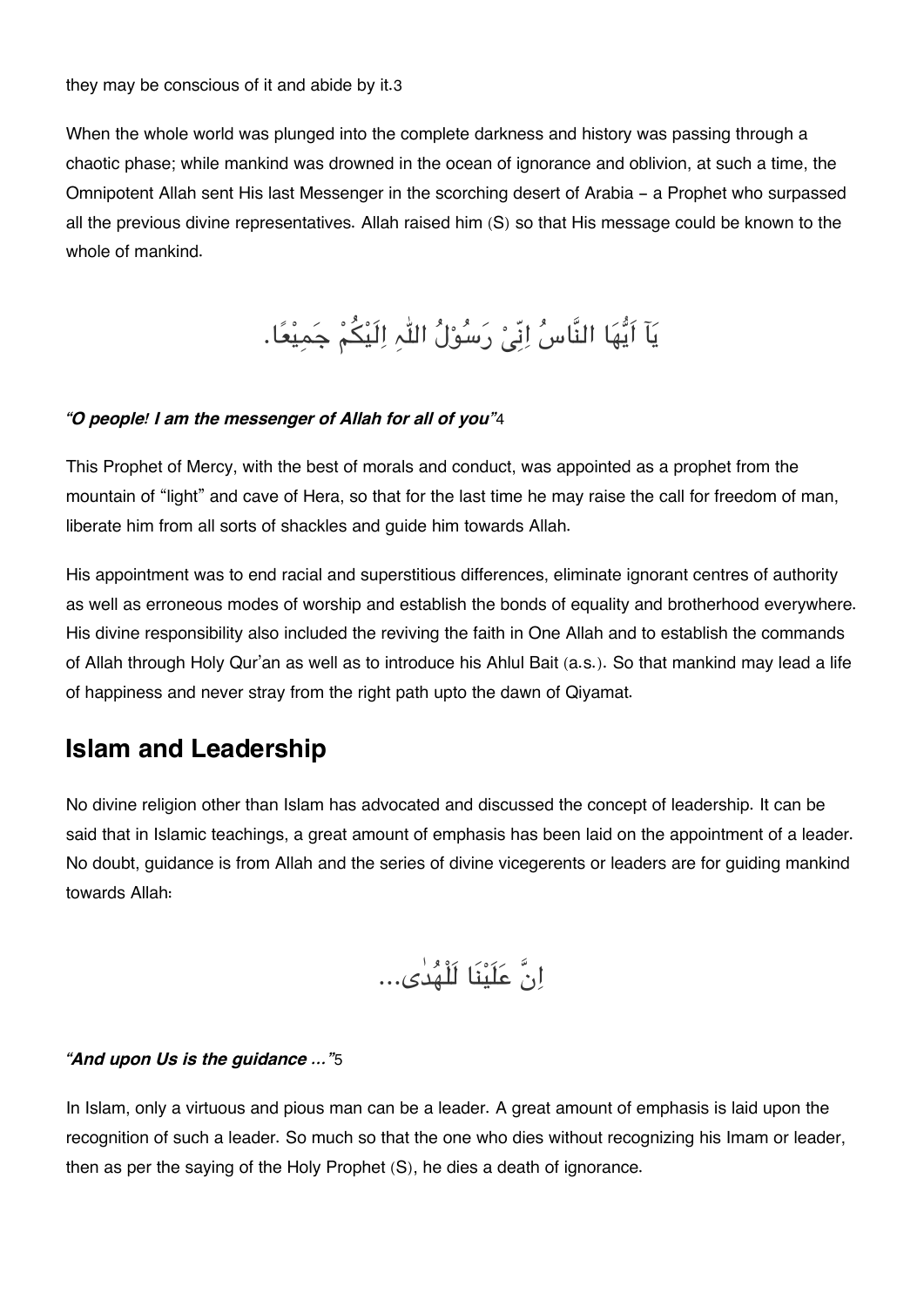## مَنْ مَاتَ وَلَمْ يَعْرِفْ اِمَامَ زَمَانِہِ مَاتَ مِيْتَۃً جَاهِلِيَّۃً.

"The one who dies without recognizing the Imam of his time, dies a death of ignorance [6](#page--1-0)

Islam has explicitly declared that the earth will never remain devoid from the existence of an Imam or Leader. There are traditions, which state that an Imam will exist till the last moment of this world. As Imam Sadiq (a.s.) says:

## لَوْ لَمْ يَبْقَ فِيْ الْأَرْضِ اِلَّا اِتْنَانِ لَكَانَ اَحَدُهُمَا الْحُجَّۃَ.

"Even if two persons were to remain on the earth then one of them will be the vicegerent of Allah."[7](#page--1-0)

It is the decree of Allah that all men – in every era and every place – should benefit by this bounty of leadership. The survival of this earth and its inhabitants is entirely dependent on the existence of an Imam. As Imam Baqir (a.s.) has said:

لَوْ اَنَّ الْإِمَامَ رَفِعَ مِنَ الْأَرْضِ سَاعَۃ لَسَاخَتْ بِاَهْلِهَا وَمَا جَتْ كَمَا يَمُوْجُ الْبَحْرَ بِاَھلہ.

If this world were to remain devoid of an Imam even for a single moment then it will swallow its inhabitants."[8](#page--1-0)

Thus by now, it must have become sufficiently clear how much importance has been given to an Imam in the religion of Islam.

A cursory glance on the life of the Holy Prophet (S) reveals that he (S) had always strived during his own life, to introduce his successor to the people so that they may continue to traverse the path of guidance and bliss. Along with his constant responsibility of spreading the message of Divine Unity, he (S) would lose no opportunity in introducing his successor. He did all this so that there should not remain an iota of doubt in the minds of the people as to who are his (S) successors.

Upon his deathbed too, Holy Prophet (S) kept on reiterating the names of his (S) successors. His incessant efforts in his lifetime were only for the sake of guidance of Muslims, so that after his death they may not remain without a leader. History is a witness that the Holy Prophet (S) had introduced his successors repeatedly by his words and actions. These successors were those who would disseminate His message and confer eternity to it.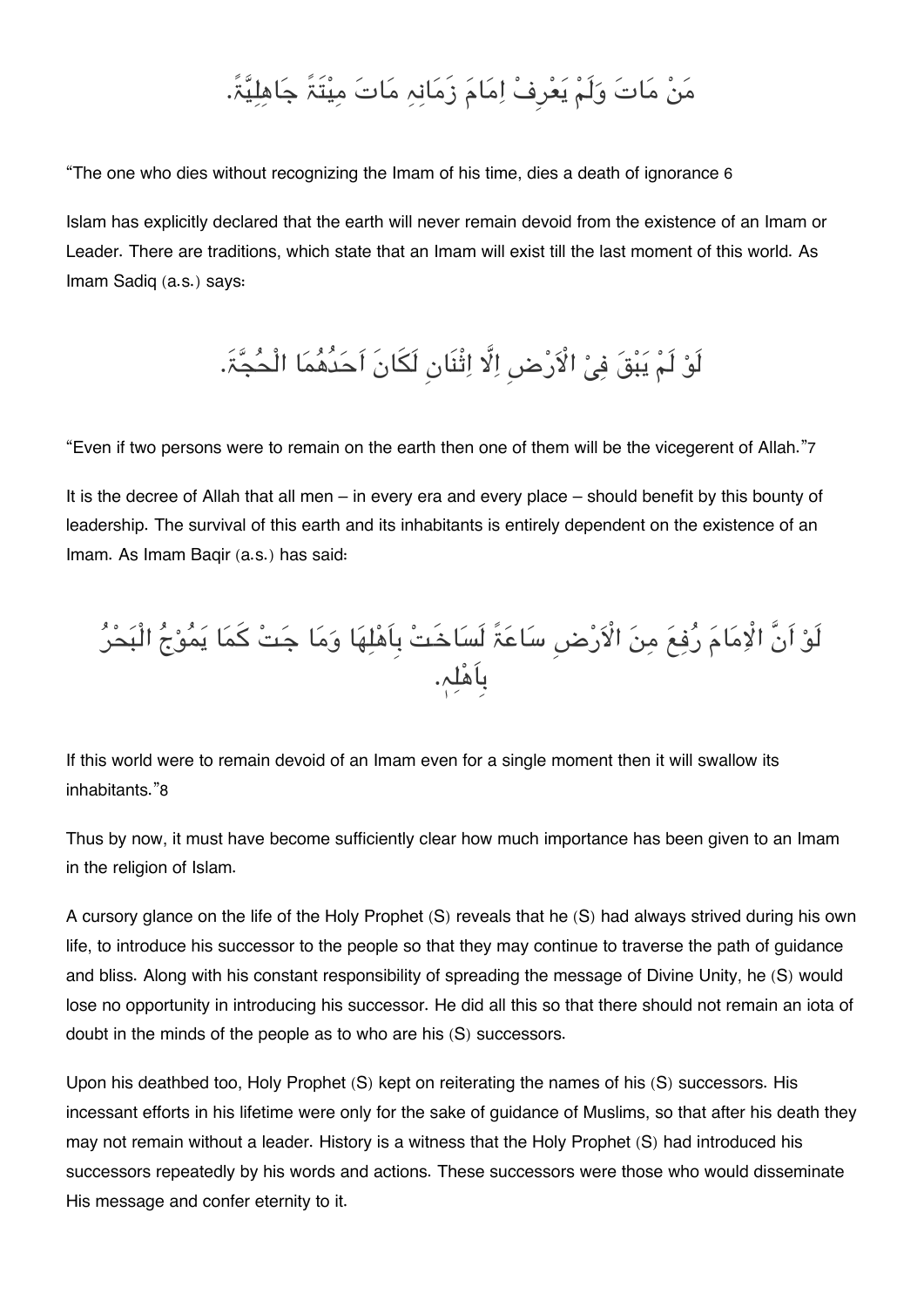From the innumerable events in the life of the Holy Prophet (S) we relate over here only three incidences in support of our aforementioned assertion. We will demonstrate that how tirelessly Holy Prophet (S) strived to introduce Hazrat Ali (a.s.) as his immediate successor. All of his efforts were solely on the command of Allah and not a result of personal fancy, because all Muslims unanimously believe that the Holy Prophet (S) was undeniably an obedient servant of his Lord. He was not speaking anything on his own accord but it was as per the revelation of Allah.[9](#page--1-0) Hence his command is the command of Allah and opposing his command is similar to opposing the command of Allah. As Holy Qur'an says:

وَمَا كَانَ لِمَوْمِنٍ وَّلَا مَوْمِنَةٍ إِذَا قَضَى اللَّہُ وَرَسُوْلُہُ اَمْرَا اَنْ یَكُوْنَ لَهُمُ الْخِیرَةَ مِنْ اَمْرِهِمْ وَمَنْ یَعْصِ اللّٰہَ وَرَسُوْلَہُ فَقَدْ ضَلِّ ضَلَالًا مَّبِیْنًا.

"It does not behove a believing man or woman to have a choice in a matter which is already decided by Allah and His Apostle. And whosoever opposes Allah and His Apostle then indeed he is in manifest error."[10](#page--1-0)

It is worth noting that the issue of Hazrat Ali (a.s.)'s successorship is a matter already decided by Allah (s.w.t.) and His Apostle. Now no Muslim has any right to object in this matter or to supersede the decision of the Holy Prophet (S).

### **[First Incident: Daawat al-Zulashirah](#page--1-0)**

In the first open banquet for his tribesmen i.e. elders of Bani Hashim, the Holy Prophet (S) introduced the religion of Islam, invited them to accept the unity of Allah and to believe in his Prophethood. In this, gathering the determination and resolve of a youth astonished everyone. He alone responded to the clarion call of the Holy Prophet (S) and believed in him spontaneously. This youth was none other than Hazrat Ali (a.s.), who was the chosen successor of Holy Prophet (S).[11](#page--1-0)

## **[Second Incident: Ghadeer Khumm](#page--1-0)**

The previous episode was of the early days of Islam when it did not have many followers and helpers in its fold. However the second incident is of the time when the message of Islam had spread far and wide due to its refreshing teachings and also the exemplary character of Holy Prophet (S) and had attracted an enormous number of followers. On the plains of Ghadeer Khumm, in front of a mammoth crowd of around 1.25 lakh pilgrims the Holy Prophet (S) openly and unequivocally declared Hazrat Ali (a.s.) as his Divinely appointed successor.

The only difference between the first and second incidents is that the former was a gathering involving a limited number of people (only tribesmen of Bani Hashim) while the in the later a massive crowd of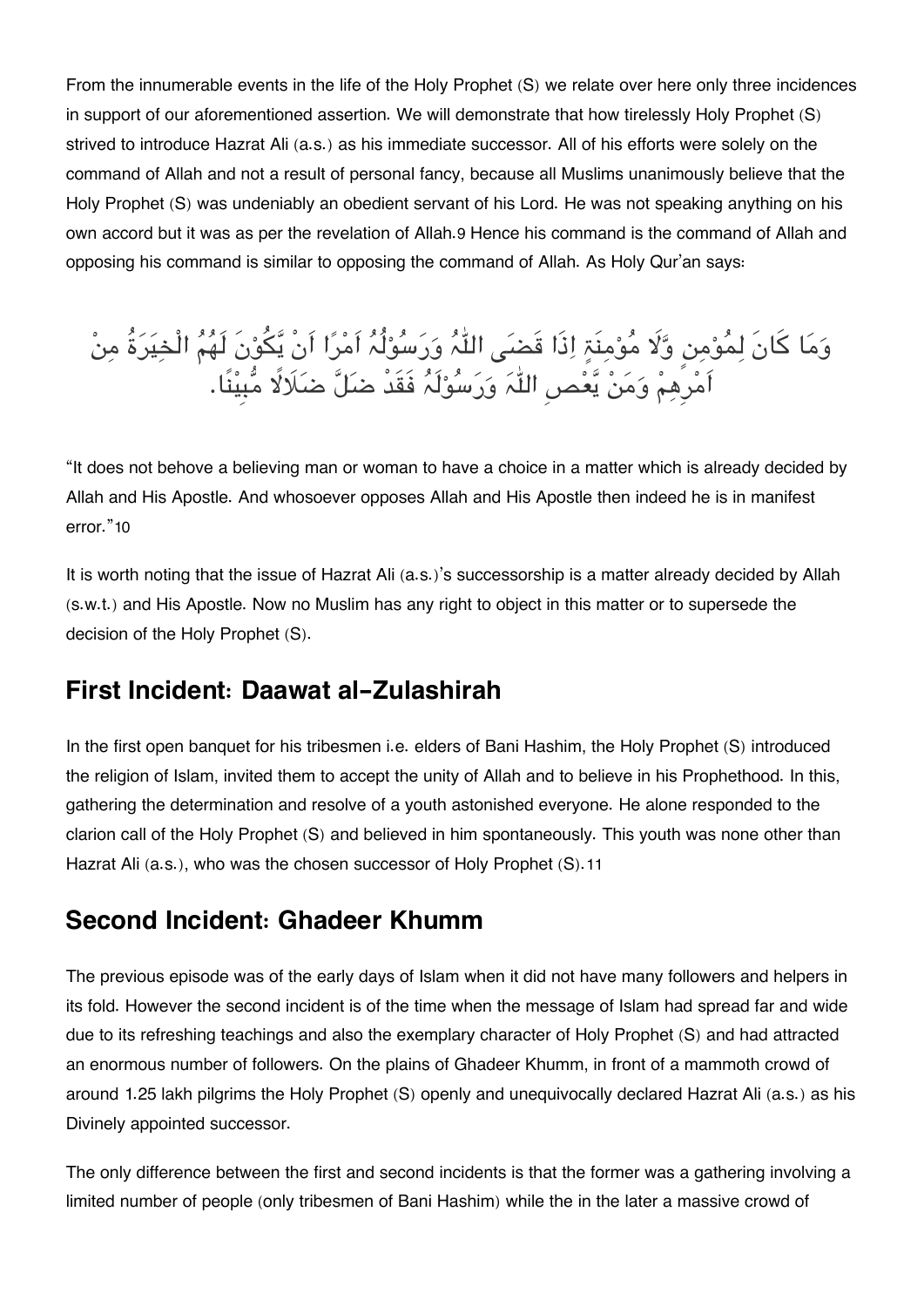pilgrims heard the announcement. Before all of them Holy Prophet (S) - from a great the height and in the huge plains of Ghadeer - proclaimed that "Of whomsoever I am the master then this Ali too is his master (leader)."[12](#page--1-0)

Hazrat Ali (a.s.) was the same man who was ever willing to sacrifice his life for Holy Prophet (S) and the cause of Islam. Muslims had already witnessed the heroic feats of Hazrat Ali (a.s.) in the battles they had fought. They all accepted the leadership of such a courageous leader with a cheerful approval.

## **[Third Incident: Death-bed](#page--1-0)**

This event relates to the final moments of the life of Holy Prophet (S) while he was on his death bed, extremely weak and frail. Even at such a delicate moment, the Holy Prophet (S) did not hesitate in emphasizing the successorship and leadership of Hazrat Ali (a.s.). He likened his Ahlul Bait (a.s.) to the Holy Qur'an and asserted that both will never separate from each other. He specified them as the (only) source of salvation,[13](#page--1-0)

In this way, the Holy Prophet (S) clarified the issue of 'Mastership' and leadership for his people.

Not only these incidences from the life of Holy Prophet (S) testify to the successorship of Hazrat Ali (a.s.) but also many Qur'anic verses and Prophetic traditions can be found in its support. In one the verse, the Holy Qur'an has associated the obedience of 'Ulil Amr' with the obedience of Allah (s.w.t.) and His Apostle:

# اَطِیْعُوْا اللّٰہَ وَاَطِیْعُوْا الرَّسُوْلَ وَأُوْلِی الْاَمْرِ مِنْكُمْ.

### *"Obey Allah and obey His Apostle and the Masters of Authority amongst you ….."*[14](#page--1-0)

This verse implies that it is obligatory to obey the Ulul Amr (Masters of Authority)'. It is unanimously agreed by all the sects of Islam that the Ulul Amr must be obeyed. The only bone of contention among the sects is who are 'Masters of Authority' (Ulul Amr)? According to Shi'ite belief, "Masters of Authority" are those men who are just, pious, erudite, the successors of the Holy Prophet (S) and whose words and deeds do not defy the commandments of Allah and His Prophet (S). They are preachers and defenders of Islam, exponents of Holy Qur'an and traditions, cognizant of Allah and other related sciences. The possessors of these attributes are only the twelve infallible Imams (a.s.). None of the (sunni) rulers or caliphs possessed such distinctions. These merits were seen in the pure and immaculate personalities of the twelve Imams and there are ample traditions from the Holy Prophet (S) in this regard.[15](#page--1-0)

As it has been mentioned previously, since the beginning of his Prophethood till his last breath, Holy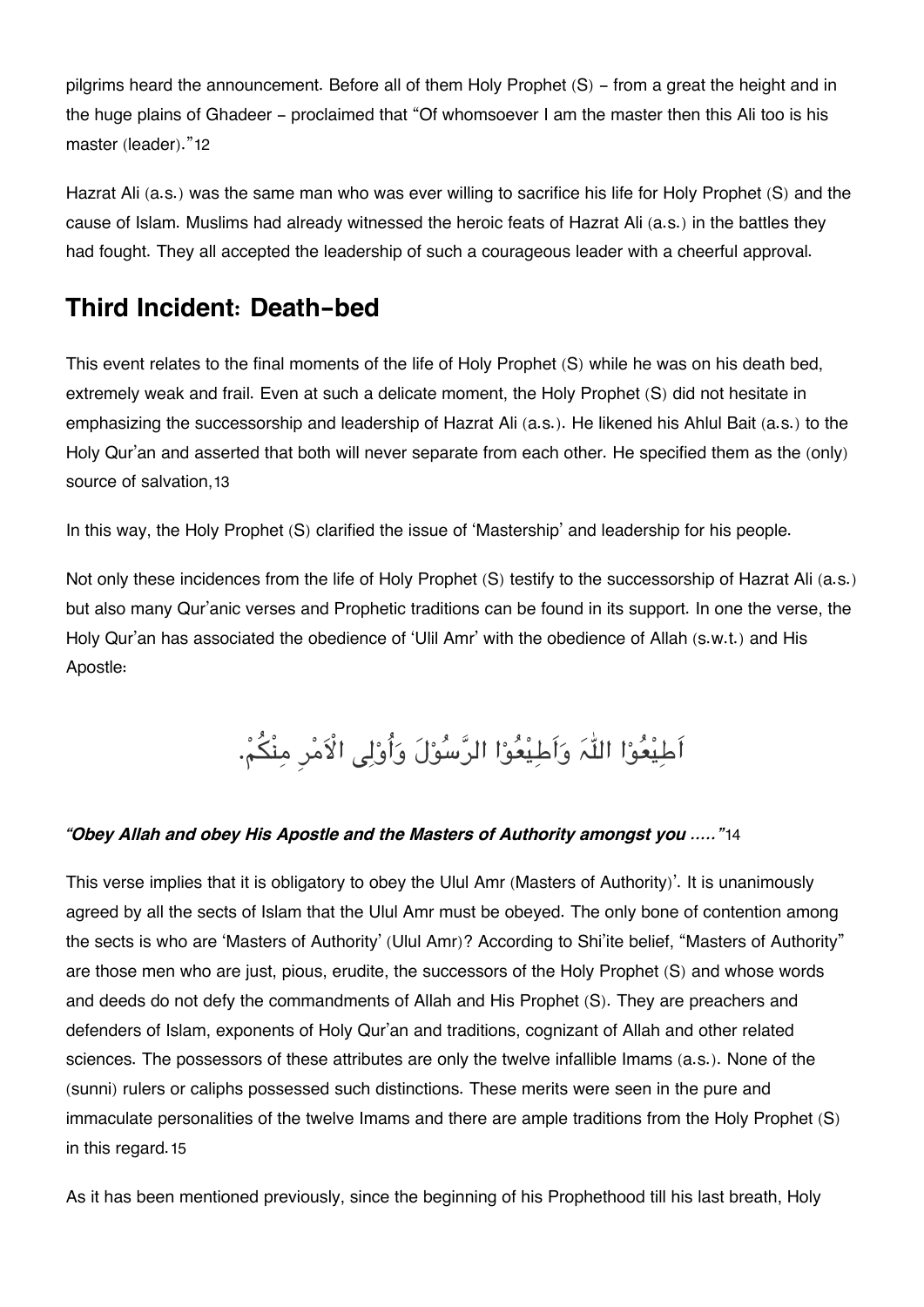Prophet (S) repeatedly and regularly announced his successor. In mosques, in battlefields, among the companions, in Mecca, in Madina, in Hajj, in sermons, wherever he felt it necessary, Holy Prophet (S) introduced his successor and showed the people their leader. We quote over here three verses from Holy Qur'an in order to prove that leadership is a Qur'anic issue and expounded by the Holy Prophet (S) himself.

### **[First Qur'anic Verse: Surah Maidah, 55](#page--1-0)**

# اِنَّمَا وَلِیُّکُمُ اللّٰہُ وَرَسُوْلُہٗ وَالَّذِیْنَ اٰمَنُوْا الَّذِیْنَ یُقِیْمُوْنَ الصَّلٰوۃَ وَیُوْتُوْنَ الزَّکٰوۃَ وَھُمْ راکعون.َ

### *Verily your Master is Allah, His Apostle and those believers who establish prayers and pay Zakat in the state of bowing (ruku). (5:55)*

The point to be noted in this verse is that 'Mastership' of those who pay Zakat in 'ruku' is mentioned along with the Mastership of Allah and His Apostle. It purports that only those persons (who pay zakat while in ruku) can be the rulers of Muslim community after the Holy Prophet (S).[16](#page--1-0)

Abundant traditions are found in Shia and Sunni books, which state that this verse was revealed with reference to Hazrat Ali (a.s.), when he gave his ring to a beggar, while he himself was in 'ruku'.[17](#page--1-0)

According to this verse, after the Holy Prophet (S), it is the right of Hazrat Ali (a.s.) to guide the people.

## **[Second Qur'anic Verse: Sura Maidah, 67](#page--1-0)**

یَاایَّهَا الرَّسُوْلَ بَلِّغْ مَا اُنْزِلَ اِلْیَکَ مِنْ رَبِّکَ وَاِنْ لَّمْ تَفْعَلْ فَمَا بَلَّغْتَ رِسَالَتَہُ وَاللَّہُ یَعْصِمُکَ مِنَ النَّاس

### *"O Apostle! Convey that which has been (already) revealed to you from your Lord. If you do not, then it is as if you have not conveyed anything at all. And Allah will protect you from the people."(5:67)*

It can be inferred from this verse that whatever Allah (s.w.t.) has ordered His Messenger to convey to the people, must be really significant; negligence on the part of Holy Prophet (S) would tantamount to not conveying anything at all from the earlier divine messages. We know for sure that the Prophethood of Hazrat Muhammad Mustafa (S) is the pinnacle of Nabuwat and his Messengership is the culmination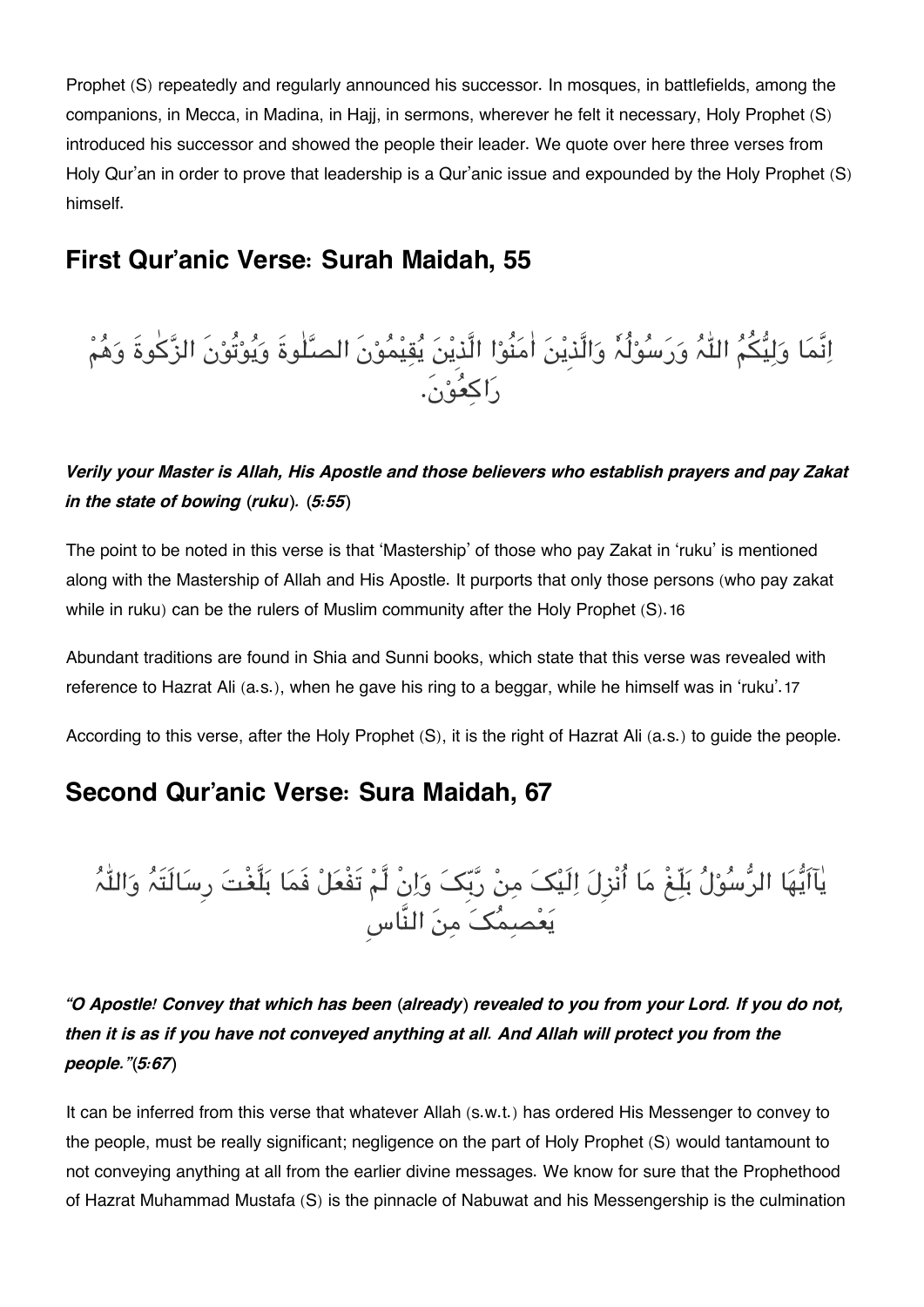of the toils of all the earlier Messengers.

So the mystery deepens as to what was the message – which if not delivered by him (S) would nullify not only his own endeavours but also the toils of the previous prophets. Certainly, it has to be the announcement of his (S) successor — because an incompetent leader will certainly misguide and mislead the Islamic nation, thereby nullifying the struggles of the past prophets. And this would allow the deceptive and heinous reign of paganism and infidelity to prevail upon Islam.

Allamah Shaikh Abdul Husain Amini has quoted from Shia and Sunni sources, especially from 30 great Sunni scholars that this verse was revealed in praise of Hazrat Ali (a.s.). It was revealed when the Holy Prophet (S) was returning to Madina after performing his last pilgrimage (Hajjatul Wida) and many of his companions were accompanying him. When he reached the plains of Ghadeer Khumm, he received this verse. At such an occasion, at such a place and before a massive crowd, he raised Hazrat Ali (a.s.) on his hands and declared him to be his immediate successor and the leader of Muslims after him (S). It was to make them recognize their leader and realize their responsibilities towards him.

The world cannot produce again a mortal like Hazrat Ali (a.s.) who by his sheer sublimity became immortal in the annals of history. He was an epitome of all human, moral and divine attributes viz. piety, worship, bravery, leadership, erudition etc. He was a matchless and unique individual. He (a.s.) was the brother of the Holy Prophet (S), his saviour, his aide and ultimately his successor. He alone was eligible to lead Muslims after the Holy Prophet (S).

## **[Third Qur'anic Verse: Surah Maidah, 3](#page--1-0)**

# اَلْیَوْمَ اَکْمَلْتُ لَکُمْ دِیْنَکُمْ وَاَتْمَمْتُ عَلیْکُمْ نِعْمَتِیْ وَرَضیِیْتُ لَکُمُ الْاِسْلَامَ دیْنًا

### *"This day I have perfected your religion for you, completed My favours upon you and am pleased with Islam as your religion." (5:3)*

It is agreed by the majority of interpreters that this verse was revealed after the epoch making event of Ghadeer and confirmed the fact that religion was completed and perfected by the proclamation of Mastership and leadership of Hazrat Ali (a.s.). It means that Islam was incomplete without the announcement of Hazrat Ali's (a.s.) leadership.[18](#page--1-0)

Many treatise and exhaustive books have been written by Shia authors in this connection. 'As-Sulaim ibn Qais', Basaaerud Darajaat, Talkheesaush Shafi, Ghaayatul Maram, Ahqaaqul-Haq, Abaqatul Anwaar, Beharul Anwaar, Al Ghadeer are but few of the books, which give convincing proofs regarding the belief in Imamate.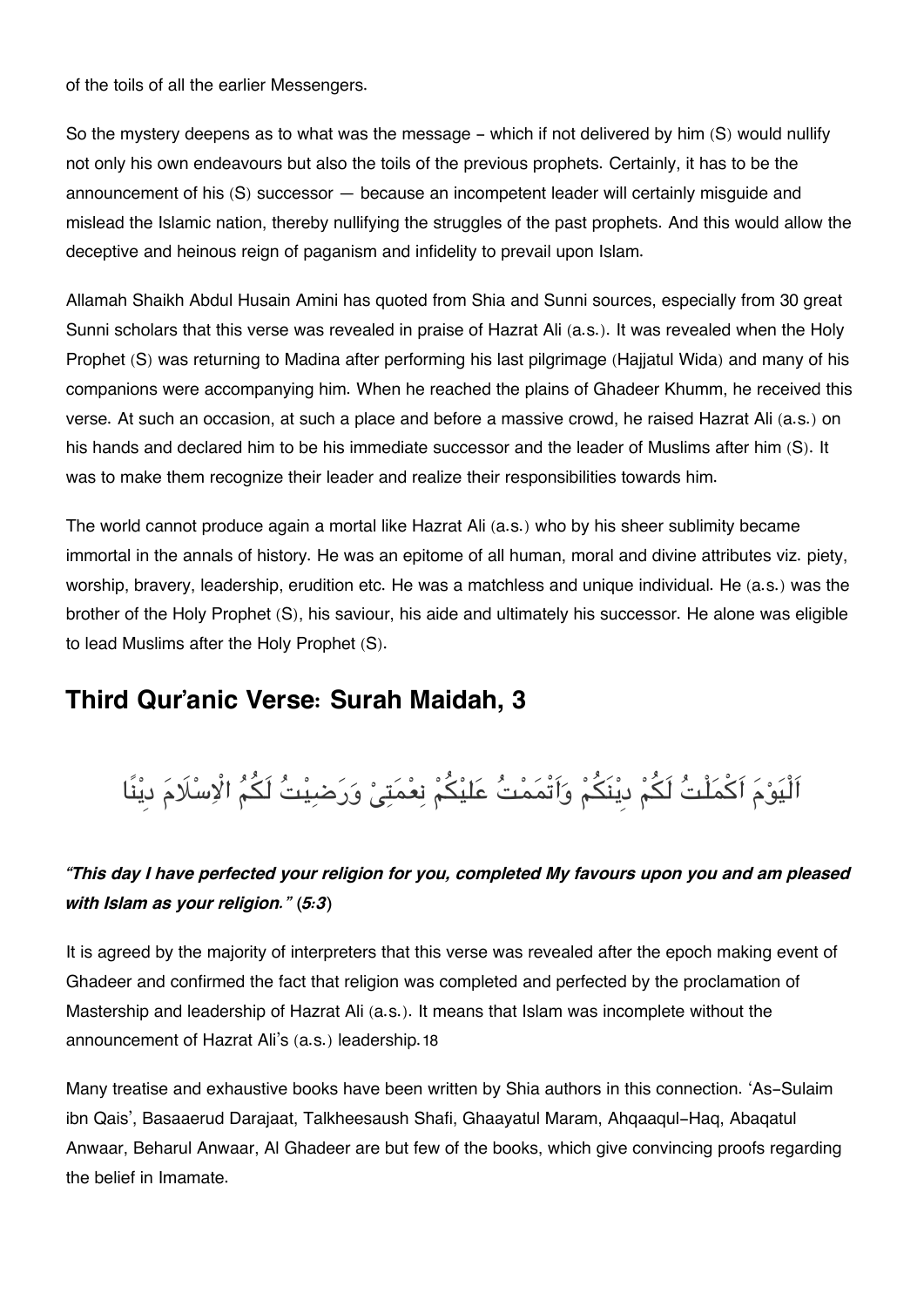But it is a deplorable fact of Islamic history that soon after the demise of Holy Prophet (S), despite his repeated reminders, some corrupt individuals in their lust for power and authority disregarded his (S) admonition. They followed their whimsical desires and evil aspirations and usurped the right of Hazrat Ali (a.s.). Leadership which was the sole prerogative of Hazrat Ali (a.s.) was snatched from him and his privileges were trampled.[19](#page--1-0) This opened the path of deviation for the Muslims.

Nevertheless, Hazrat Ali (a.s.) was forced to accept the same responsibility in its apparent form after a period of 25 years. Muslims thronged to him from all sides and compelled him to accept the leadership of the nation. He ruled the Islamic world for a brief period of five years. But the whole world witnessed the true spirit of justice and fairness of Islam in that brief reign. Everyone remained awe-struck and to this day many are amazed, by the brilliant rays of justice and truth that radiated in the brief rule of Hazrat Ali (a.s.).

Alas! There are still some people whose eyes are blinded by prejudice and they cannot perceive these brilliant rays of truth. These people are biased and have inherited prejudice from their fore fathers and ancestors who were averse to the truth. The bigots are blindly following the deviated path and as a result are deprived of quidance and truth. But they have forgotten that:

والہ متم نُورِہ ولَوکرِہ الْافرون.َ

#### *"Allah will perfect His light, though the disbelievers may be averse."*[20](#page--1-0)

The final words of the Holy Prophet (S) were very important and preserved by the faithful hearts. The implications of Prophetic words were the introduction of two invaluable guides (i.e. Holy Qur'an and Ahlul Bait (a.s.)), the adherence to whom will lead mankind to the right path. When hundreds of companions were looking at the Holy Prophet (S), he in his last sermon said:

"O people! I have accepted the invitation of death from Allah and I shall soon depart. But I am leaving behind two precious things amongst you i.e. the Book of Allah, the Holy Qur'an and my Ahlul Bait (a.s.) (family members). After me, if you adhere to both of them, you will never go astray. The two will not separate until they meet me at Hauz al-Kauthar."

He (S) continued:

"O Allah! Let this earth never remain devoid of their existence so that Your religion does not tread on the path of falsehood and Your friends may not go astray. Though these Vicegerents of Allah are few in number yet they are much honoured in the eyes of Allah."[21](#page--1-0)

Thus it becomes clear that Holy Prophet (S) had appointed some guides and leaders besides Holy Qur'an, who were to be his successors and the exponents of Holy Qur'an, the removers of differences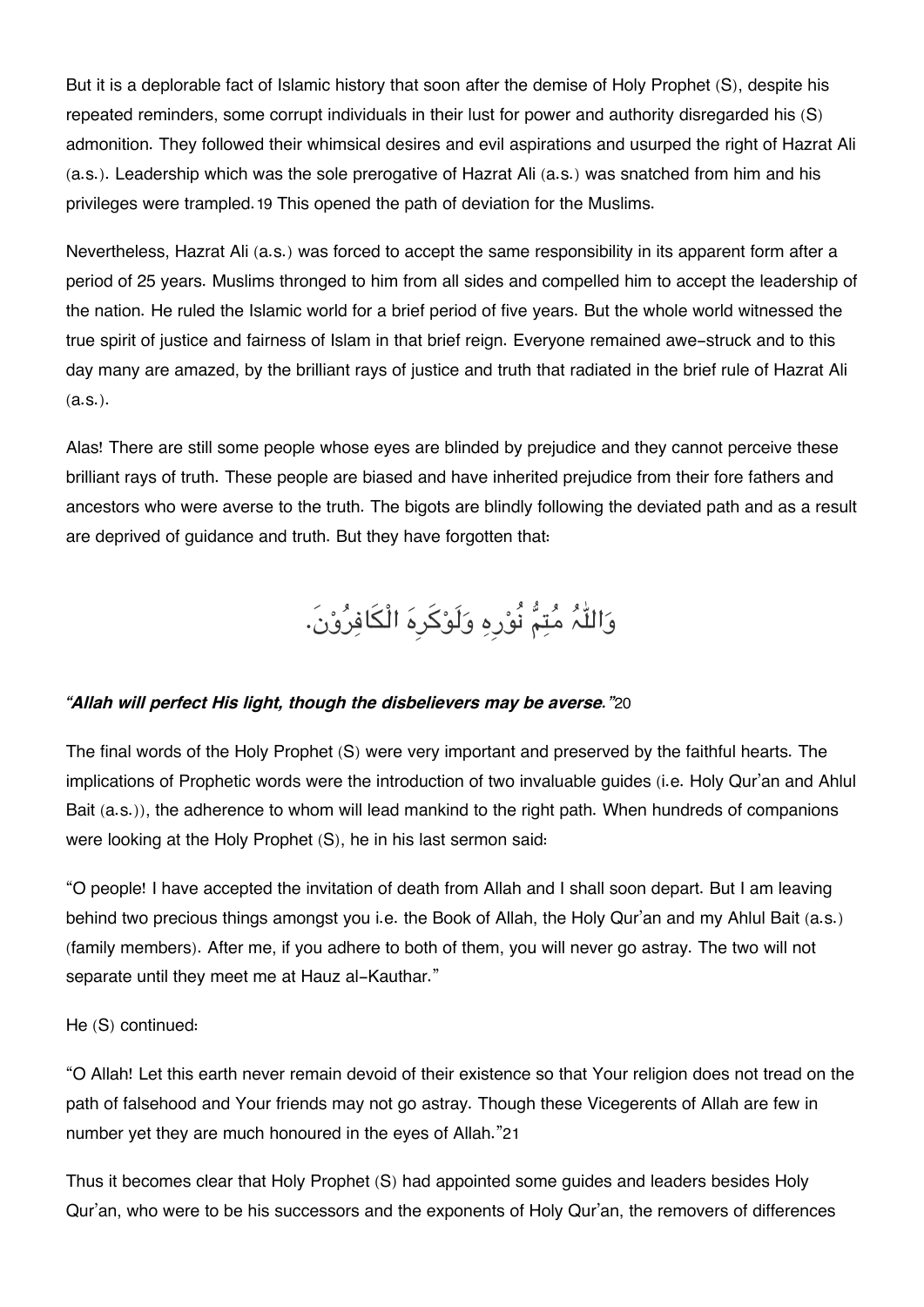and the interpreters of Divine signs. The Holy Qur'an is a profound collection of multi-dimensional concepts in its entirety. Hence, it is imperative that an expert should always be there by its side. Such a person is *none other than the Imam*. It is only he who can explain its meanings and solve the disputes. As Holy Qur'an, itself introduces them in these words:

# بل ھو اٰیت بیِنٰت ف صدُورِ الَّذِین اُوتُوالْعلْم.

#### *"Nay those are manifest signs in the hearts of those who are given knowledge."*[22](#page--1-0)

The Holy Prophet (S) himself had advocated his Ahlul Bait (a.s.) as a precious source of guidance against the perils of deviation. On another occasion, he compared his Ahlul Bait (a.s.) with the ship of salvation of H. Nuh (a.s.) for remaining safe from the waves of ruinous misguidance. He (S) said

# مَثَلُ اَهْل بَيْتِىْ فِيْكُمْ مَثَلُ سَفِيْنَةٍ نُوْحٍ مَنْ رَكِبَهَا نَجٰى وَمَنْ تَخَلَّفَ عَنْهَا غَرِقَ.

'The example of my Ahlul Bait amongst you is like the example of the ark of Nuh. The one who boards it will remain safe while the one who turns away from it will drown (in the waves of deviations and errors) [23](#page--1-0)

In other traditions, the Holy Prophet (S) had enumerated the number and the names of his successors. In all such traditions the continuity of the path and message of Holy Prophet (S) lies in the Imamate and Wilayat (Mastership) of his (S) Ahlul Bait[24](#page--1-0) Thus, after the Holy Prophet (S), the reigns of the Islamic nation lie in the hands of the twelve Imams (a.s.)[25](#page--1-0) – a number similar to the guards (Naqeeb) of Bani Israel. Each of these Imams (a.s.) is from the Quraish and all of them are infallible. The last link in this series of Imamate or leadership is Hazrat Mahdi (a.t.f.s.).

History – written by friends and foes – is a witness to the chaste and impeccable lives of the Eleven Imams (a.s.). Each Imam, with his holy existence, had carved a niche for himself in the history of Islam. These immortal leaders, like rays of sun have instilled a fresh life in an inert humanity by their sheer wisdom and knowledge.

These sagacious personalities lifted a devastated and ravaged society to the pinnacle of prosperity and glory. They regularly imparted Islamic teachings and tenets according to the need of time and circumstances but due to some unfortunate reasons, they could not accomplish all of their plans. All such unaccomplished tasks were assigned to the last leader and were adjourned till his reappearance. A leader, who in the tenure of his Universal Government will replenish every corner of the earth with Islamic teachings and disseminate Islam in the entire world, Inshallah.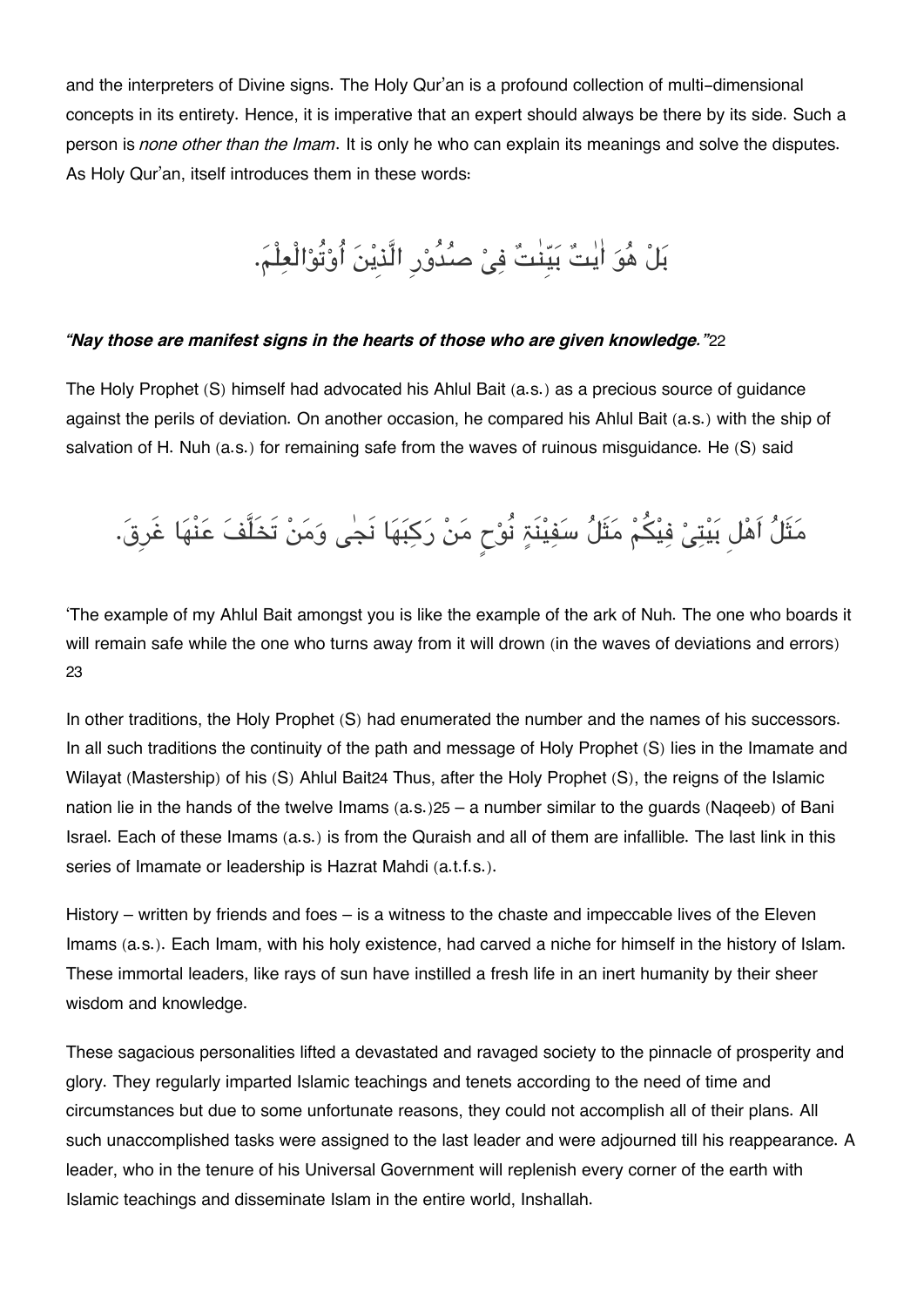کلَّما جآىھم رسول بِما تَھۈی اَنْفُسھم فَرِیقًا کذَّبوا وفَرِیقًا یقْتُلُونَ [1.](#page--1-0)

Whenever a prophet said a thing which they disliked, then some they denied and some they stayed." (Maidah, 6: 70) " وَلَقَدْ بَعَثْنَا فِيْ كُلّ أُمَّۃِ رَّسُوْلاً اَنِ اعْبُدُوْ اللّٰہَ وَاجْتَنِبُوْا الطَّاغُوْتَ .2

And in every nation We appointed a messenger who preached to worship Allah...." (Nahl: 36)

فَبَعَثَ فِيهِمْ رُسُلَهٗ وَ وَاتَرَ إِلَيْهِمْ أَنْبِيَائَهٗ لِيَسْتَأْدُوهُمْ مِيثَاقَ فِطْرَتِهِ وَ 44-43 . Saying of Hazrat Ali (a.s.): Nahjul Balagha – Subhi Saleh, pp. 43-44 .يذَكروهم منْس نعمته و يحتَجوا علَيهِم بِالتَّبليغ

[4.](#page--1-0) Holy Qur'an, al-Aa'raaf, 7:158.

[5.](#page--1-0) Holy Qur'an, Al-Lail, 92:11.

[6.](#page--1-0) Ghaibat Nomani, p. 130.

[7.](#page--1-0) Al-Kafi Vol. 1, p. 253, 'Basaerud-Darajaat', p. 488. Kamaluddin, p. 203

[8.](#page--1-0) Vide 'Ghaibat-e-Nomani', p. 139, with minor difference in 'Usool- e-Kafi, vol. 1, p. 253, 'Basaerud-Darajaat, p. 448, 'Kamaluddin', pp. 202-203.

[9.](#page--1-0) "He does not speak on his own, but what is revealed to him" (Najm, 53: 3-4).

[10.](#page--1-0) Holy Qur'an, Ahzaab, 33: 36.

[11.](#page--1-0) There are countless references available for this incidence, not only in Shia books but also in Sunni books. For instance, some of the famous Sunni books are: Musnad Ahmed bin Hanbal, Part I, pp. 111, 159, 333, Sharhe Nahjul Balagha by Ibn Abil Hadid, vol. 3, pp. 263,282. Kifayatut-Talib by Hafiz Ganji-e-Shafai in Chapter 51, Tafseer-e-Tabari under the verse نَانْدْرِ عَشْيْرَتَکَ الْاَقْرَبِيْنَ Varn your nearest relations", Tarikh–ul–Umam–wal–Moluk, p. 217 from different versions. Some vain and prejudiced persons have tried to dilute the importance of this matter by ignoring it deliberately. These persons did not have the forbearance to accept the glaring truth.

A contemporary author from Egypt, and a renowned litterateur, Muhammad Hasnain Haikal, a famous Sunni author has mentioned this anecdote in his biography, "The life of Muhammad", published in 1354 A.H. on page 104, in these words: "On that day Prophet of Allah introduced Hazrat Ali (a.s.) as his immediate successor." However a majority of the Sunnis criticized him (Haikal) for mentioning this event. Hence, in the later editions this anecdote was omitted completely. Is this justice? Justice

[12.](#page--1-0) In history, the event of 'Ghadeer' had made such an indelible mark that it is quoted by almost all the historians. For details you can refer to 'Al-Ghadir' by Allamah Abdul Husain Amini, 'Abaqaatul-Anwaar' by Mir Hamid Husain Hindi, 'Ahqaaqul-Haq' by Qazi Noorullah Shustari.

[13.](#page--1-0) Since Holy Prophet (S) has said this tradition hence it has been widely quoted by Sunnis and Shiite traditionalists. He said "The similitude of my Ahlul Bait amongst you is like the Ark of Noah. Whoever boards it will achieve salvation and whoever stays off it will perish. Refer 'Al-Mustadrak', Vol. 2, p. 343, vol. 3, p. 150. Printed at Hyderabad, 'Fazael Al-Khamsa min sehahe sitta', vol. 1, pp. 59, 65.

[14.](#page--1-0) Holy Qur'an,an-Nisa, 4: 59.

[15.](#page--1-0) For details refer 'Muntakhabul-Athar' by Lutfullah Safi Gul-paygaani, p. 74, Hadis No. 36, p. 101, Hadis no. 4.

[16.](#page--1-0) There are many verses revealed in support of Hazrat Ali (a.s.). Allamah Sayed Hashim Bahrani has quoted 248 verses in his book 'Ghaayatul Maram'. Similarly about 84 verses are quoted from Shia and Sunni channels in the eulogy of Hazrat Ali (a.s.) in the 3rd Volume of 'Ahaqaaul Haq.'

[17.](#page--1-0) 'Al Ghadeer' of Allamah Shaikh Abdul Husain Amini, vol.

[18.](#page--1-0) 'Ahqaaqul-Haq', vol. 2, p. 399.

[19.](#page--1-0) Vide Nahjul Balagha, 'Khutba-e-Shiqshiqayya', where Hazrat Ali (a.s.) expressed his sentiments and distressing pain of heart.

[20.](#page--1-0) Holy Qur'an, As-Saff, 61: 8.

[21.](#page--1-0) This tradition is recorded by many Sunni scholars from different versions. After this there does not remain any room for skeptics to maintain their stance. Shahid-e-Salis Qazi Noorullah Shustari has compiled a book on the subject by the title of 'Ahaqaqul; Haq', Ayatullah Uzma Aqa-e-Sayed Shahabuddin Najafi Marashi wrote footnotes on the book and added a lustre of vantage to the book. For reference of this particular tradition, refer the 9th, vol. of the book pp. 309,357, 376.

[22.](#page--1-0) Holy Qur'an,al-Ankaboot, 29: 48.

[23.](#page--1-0) Al – Mustadrak; 2 / 343 ; 3 / 150.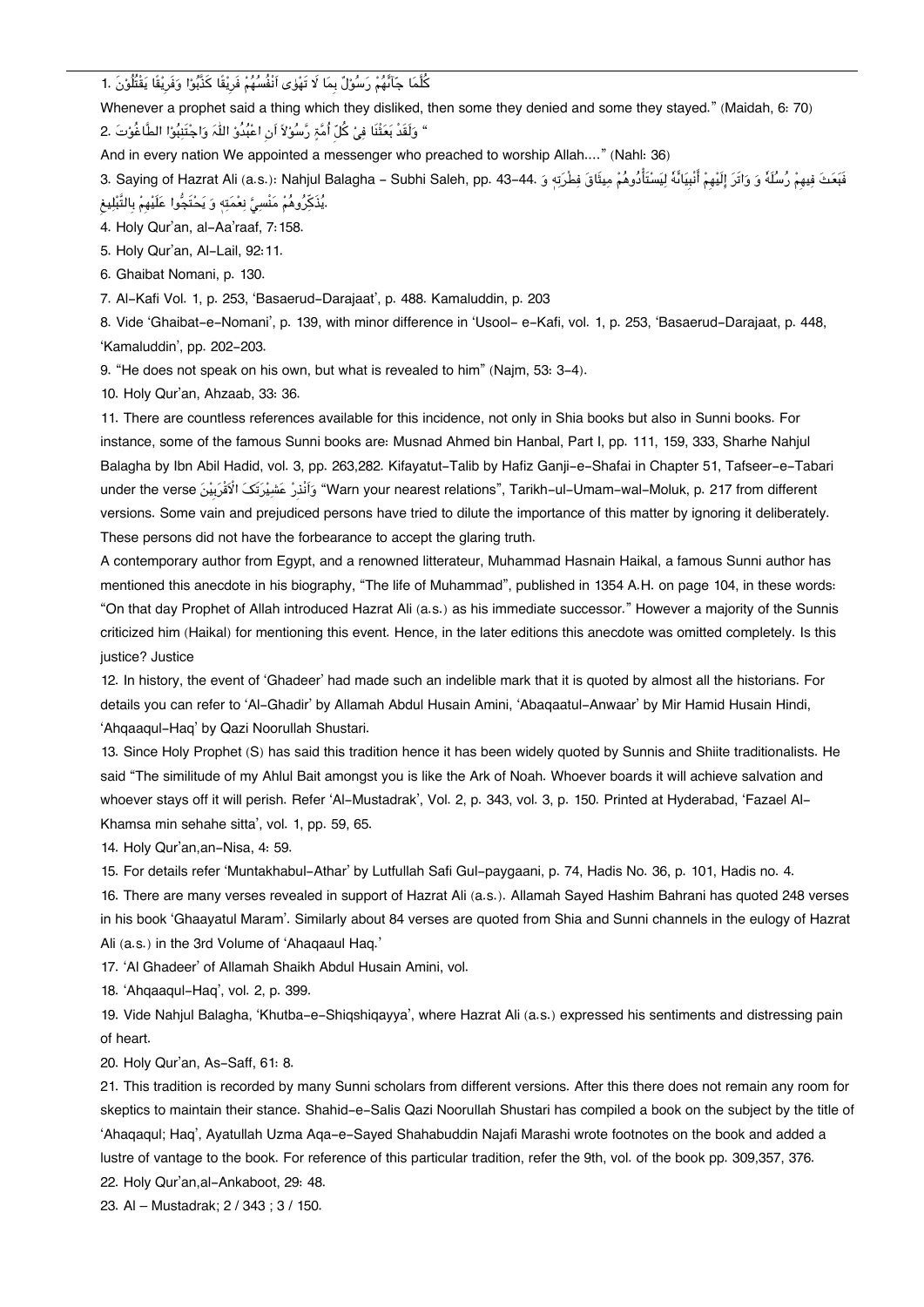[24.](#page--1-0) 'Muntakhabul-Athar', pp. 99-100; 'Ghaibat-e-Noomani', p. 81, wherein those traditions are recorded which mention the names of Imams.

,Saheeh Bukhari) عَنْ جَابِرْ بِنْ سَمْرَهُ.قَالَ سَمِعْتُ رَسُوْلَ اللّٰہِ یَقُوْلُ.یَکُوْنُ اِثْنٰی عَشَرَ اَمِیْرًا فَقَالَ کَلِمَۃً لَمْ اَسْمَعْهَا فَقَالَ اَبِیْ اِنَّہُ قَالَ کُلُّھُمْ مِنْ قُرَیْشٍ .25 لَا یَزَالُ الدَّیْنُ قَائِمًا حَتّٰی تَقُوْمَ السَّاعَۃُ اَوْیَکُوْنُ عَلَیْکُمْ اِثْنَا عَشَرَ خَلِیْفَۃً :vol. 9, p. 81). Muslim has also recorded in his Saheeh as follows ٍشیرُق نم ملُّھک. Fazaael al-Khamsah Min al-Sehaah al-Sittah, vol. 2, p. 23

## **Chapter 2: The Dawn of Life**

### **[Birth](#page--1-0)**

In the dawn of 15th Shaban 255 A.H., a brilliant glow appeared on the horizon of the universe. Its luminescence instilled a new life in humanity and nourished the universe with elixir. Despite the evil designs of the enemies, the Promise of Allah actualized in the form of the birth of Hazrat Mahdi (a.t.f.s.).

The despicable attempts of the Umayyid and Abbasid caliphs to extinguish the light of Allah once again met with failure. Indeed the birth is the most awe-inspiring and amazing event of history.

The despotic caliph of Bani Abbas had received intelligence reports that a saviour in the form of the Twelfth Imam (a.t.f.s.) will rise and fill the earth with justice and equity. Thus the apprehension of the emergence of such a reformer obsessed the minds and hearts of tyrant rulers. They contrived all sorts of devious plots to snuff out this light of Allah before its birth. In order to realize their plans they searched and explored every corner of the earth. They perpetrated unspeakable atrocities upon innocent Shias, spilled their blood, sawed their flesh and killed them ruthlessly.[1](#page--1-0) Often the victims of such cruelties were the descendants of Holy Imams (a.s.). For the sake of keeping Imam Ali Naqi (a.s.) under strict surveillance, Mutawakkil al-Abbasi issued a directive in the year 235 A.H. that Imam (a.s.) along with his family should come and stay in Samarrah (the then Capital city) instead of Madina.[2](#page--1-0) From then on a very close vigil was kept on Imam Ali Naqi (a.s.) and his family members.

Mutamid al-Abbasi, who was successor of Mutawakkil, was as apprehensive of the birth of Imam Mahdi (a.t.f.s.), as Firaun was scared of the birth of Musa (a.s.). This wretched caliph went a step further than his predecessors and employed some mid wives to visit the house of Imam Hasan Askari (a.s.) and other descendants of Hazrat Ali (a.s.) to detect the birth of newborns. He was anxiously waiting the news of a newborn in their family so that he could instantly kill the infant.[3](#page--1-0)

These efforts became more vigorous and intense the demise of Imam Hasan Askari (a.s.). At this juncture, their task became more complex since they understood that the inevitable Promise of Allah had already materialized. The reins of Mastership came in the hands of Imam Mahdi (a.t.f.s.). Thus the whole universe became subservient to him.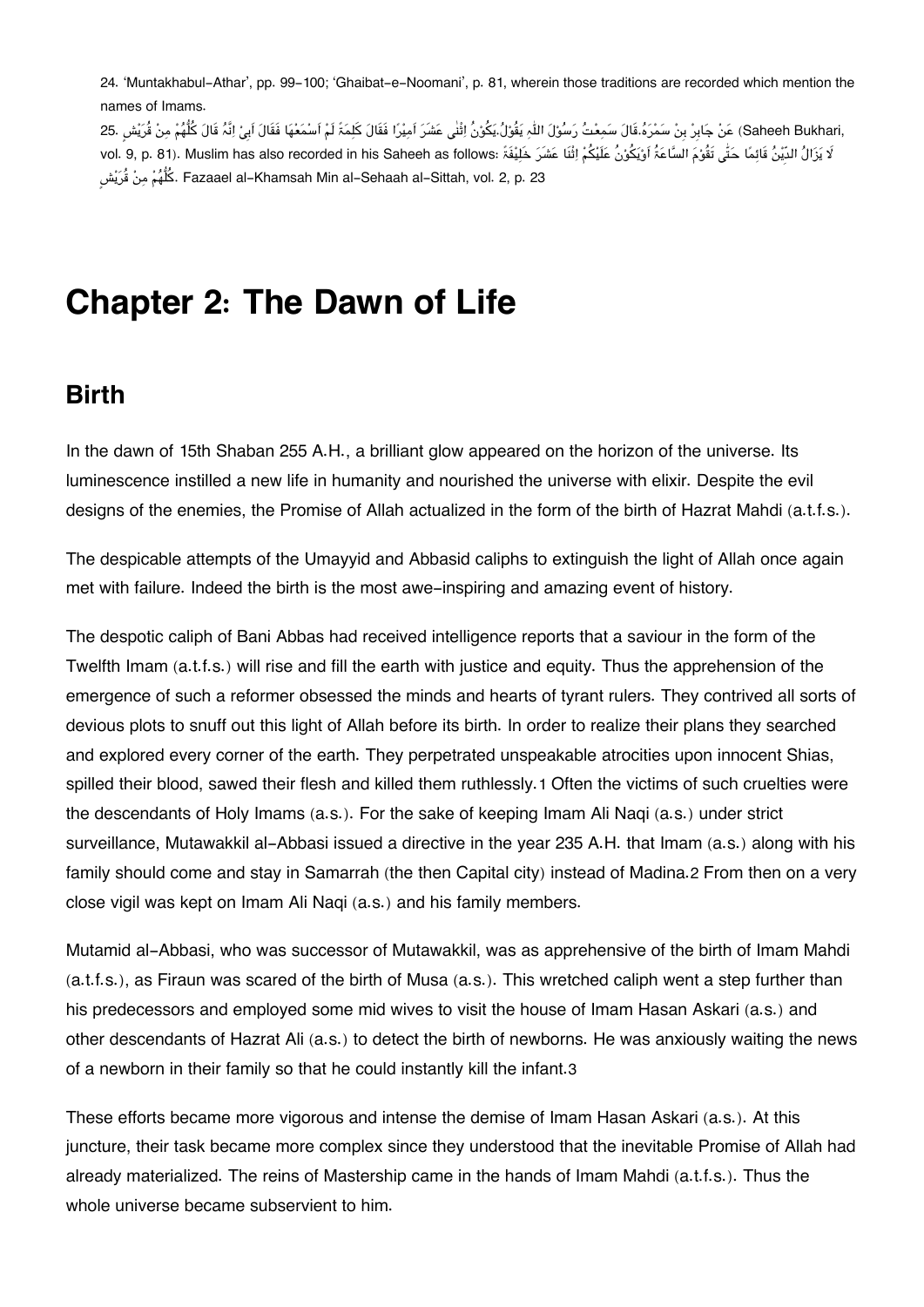Shaikh Saduq (r.a), the famous Shia scholar writes in his book 'Kamaluddin':

"When people departed after burying Imam Hasan Askari (a.s.), the Caliph and his aides started searching for the son of Imam (a.s.) more frantically and numerous houses were raided in this regard."[4](#page--1-0)

Another great Shia scholar, Shaikh Mufid (r.a) writes in his book 'Al Irshad' in the chapter of demise of Abu Muhammad Al Hasan ibn Ali (a.s.) thus:

"When Imam Hasan Askari (a.s.) expired, then the caliph started searching for the son of Imam more intensely. He left no stone unturned in this regard because the belief of the Shias concerning the advent of Hazrat Mahdi (a.t.f.s.) had gained prominence."[5](#page--1-0)

Mutazid was another despotic tyrant from the caliphs of Bani Abbas. His reign of terror lasted for a decade, from 279 A.H. to 289 A.H. When he learnt that a period of twenty years had passed since the birth of Imam Mahdi (a.t.f.s.) and despite the incessant attempts of the previous caliph to trace him, he (a.s.) was still alive; he resolved to slay the whole clan of Imam Askari (a.s.). One of the caliph's cronies narrated thus:

"Mutazid gave two men under my charge and instructed us to take an extra horse with us. We were told to go directly to Samarrah and ride continuously without halting anywhere, not even for Namaz. After reaching Samarrah we were ordered to invade the house of Imam Hasan Askari (a.s.) and were told that "whosoever you find there bring him to me".[6](#page--1-0)

Mutazid had forgotten that the power that protected Hazrat Mahdi (a.t.f.s.) during the reigns of the previous caliphs can safeguard him now too, because the will of Allah cannot be thwarted by any despotic oppressor. Is it possible that the Promise of Allah may remain unfulfilled?

It is important to note that whenever Allah, the Almighty, has chosen someone, wished to confer dignity upon him and destroy falsehood through his hands, then certainly He enforced His decisions and no man or power can ever refute His decree. The story of Hazrat Musa (a.s.) lends weight to this assertion. The circumstances of his birth and his growing up in the palace of Firaun are a lesson in itself. Similarly the birth and other events of the life of Hazrat Mahdi (a.t.f.s.) too substantiate this reality. Hence in spite of the desperate efforts of the enemies, the Omnipotent Allah protected His Vicegerent and rendered useless the plans of His enemies.

Nevertheless, as it was mentioned earlier, at the dawn of 15th Shaban, 255 A.H., Imam Hasan Askari (a.s.) saw the luminous and radiant face of his son (a.t.f.s.), who was destined to lead a very long life and fulfill the promises and glad tidings of Allah.

On the third day of his birth, Imam Hasan Askari (a.s.) addressed his companions in these words: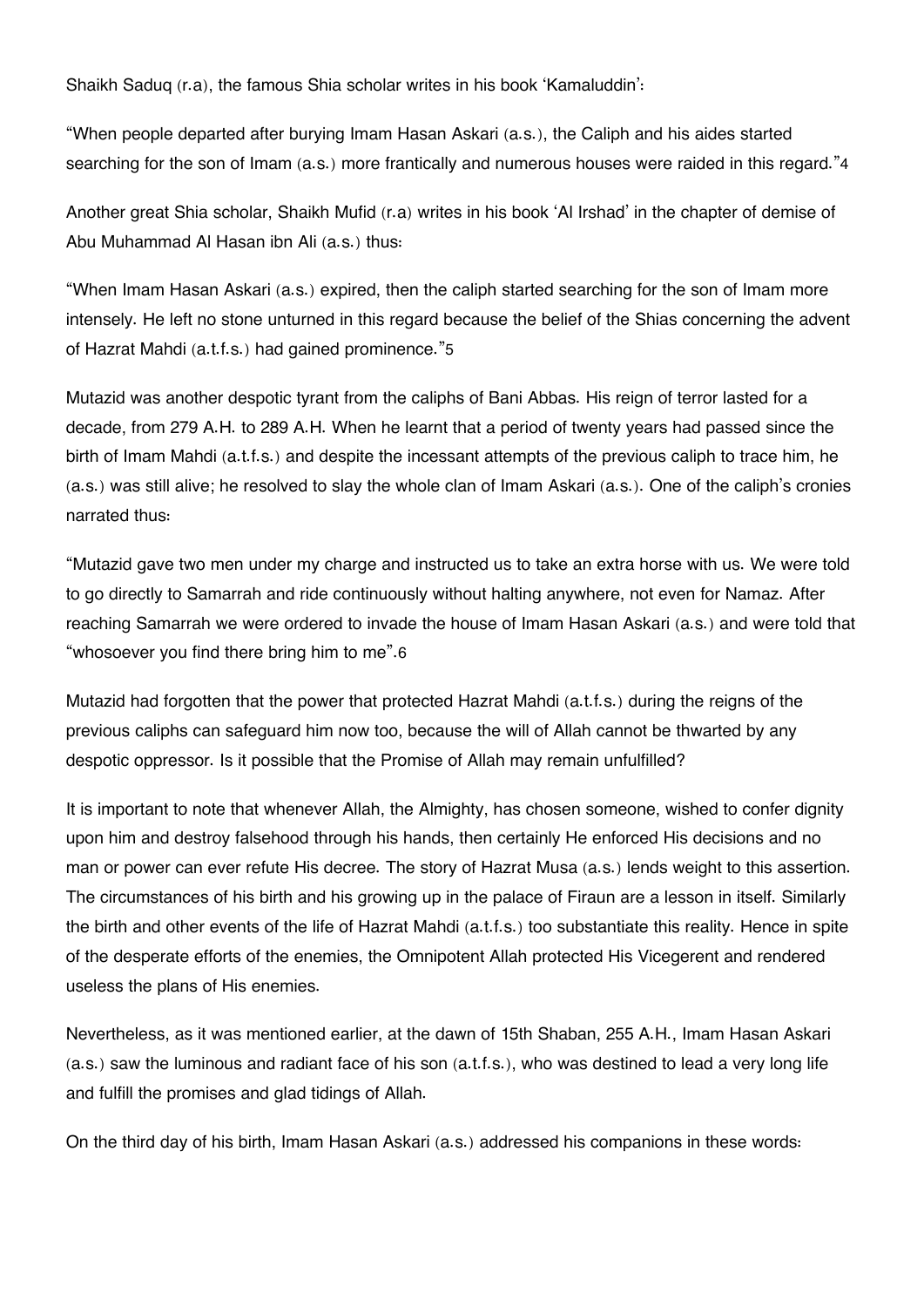وُلِد لِأَبِيْ مَحَمَّد الْحَسَنِ مَوْلُوْدَ فَسُمَّاهُ مَحَمَّدا فَعَرَضَہُ عَلٰی اصطَابِہِ یَوْمَ الثَّالِثِ وَقَالَ ''هذَا اِمَامَکُمْ مِنْ بَعْدی وَخَلِیْفَتِیْ عَلَیْکُمْ وَهُوَ الْقَائِمَ الَّذِی تَمَتَدُّ اِلَیْہِ الْعَنَاقَ بِالْإِنتِظَارِ فَاِذَا امْتَلَات الأَرْضُ جَوْرًا وَظُلْمًا خَرَجَ فَیَمَلَاَهَا قِسْطًا وَعَدَلا.''

"After me he is the Master of your affairs, he is my successor, he is the same 'Qaem (a.t.f.s.) who is awaited by all. When the earth will be fraught with injustice and oppression then he will reappear and fill the earth with justice and righteousness."[7](#page--1-0)

On the same occasion he addressed another group of companions as:

زَعَمَت الظَّلَمَۃُ اَنَّهُمْ یَقْتُلُوْنَنِیْ لِیَقْطَعُوا هٰذا النَّسْلَ کَیْفَ رَاَوْاقُدْرَۃَ الْقَادرِ.

The oppressors were contemplating to kill me and sever my offspring, so that my son should not come to the existence. But they saw the infinite power of Omnipotent Allah.[8](#page--1-0)

On the auspicious occasion of the birth of his son, Imam Hasan Askari (a.s.) ordered to distribute 10,000 Ratal of bread and meat [9](#page--1-0) among the Bani Hashim. Usman bin Saeed who was assigned this task of distribution, performed it meticulously.[10](#page--1-0)

Since the initial days of birth, Imam Hasan Askari (a.s.) kept his son hidden from the people. Regarding this aspect, Shaikh Mufid (r.a) writes in his book "Al-lrshad", in the chapter of demise of Abu Muhammad Al- Hasan bin Ali (a.s.) that:

"Imam Hasan Askari (a.s.) declared his son as his successor, but kept him hidden because of the unfavourable circumstances of that time. The caliph was pursuing his son because the belief in Mahdi had become very common and it was well-known that he is awaited by the people. Imam Hasan Askari (a.s.) never brought his son in public and consequently the enemies could not recognise Imam Mahdi  $(a.t.f.s.).$ 

Although, the birth and existence of Imam Mahdi (a.t.f.s.) remained concealed from the enemies and antagonists but the sincere and trusted Shias became aware of his existence. The source of their knowledge was Imam Hasan Askari (a.s.). He himself introduced his angelic son to his followers whom he deemed fit. Some of them were informed through 'letters'; one of them was Ahmed bin Ishaq, an ardent partisan of Imam (a.s.). He received a letter, personally written by Imam Askari (a.s.). He (a.s.) wrote:

"I have been blessed with a son, this news should not be disclosed to the people. I will personally inform this matter only to our selected friends and relatives."[11](#page--1-0)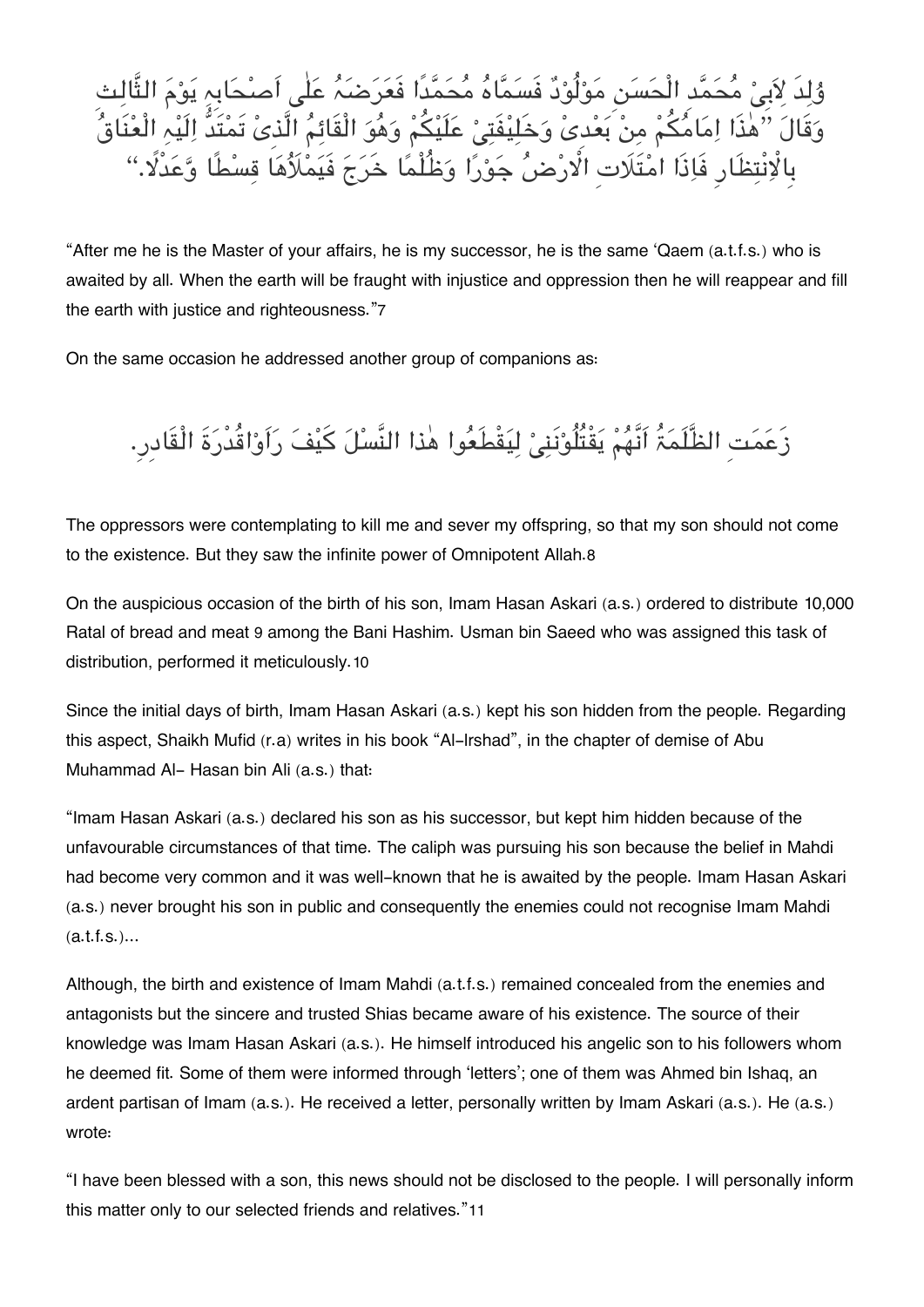Some of the Shias were fortunate to see him (a.s.) when they went to meet Imam Hasan Askari (a.s.). As Abu Amr Ahwazi relates:

اَرَانِیْہِ اَبُوْ مُحَمَّدٍ وَقَالَ هٰذَا صَاحِبُکُمْ

"He (Imam Mahdi (a.t.f.s.)) was shown to me and I was told 'He is your Master'."[12](#page--1-0)

At some other times when a group of Shias went to meet Imam Askari (a.s.) and if they were of true faith and people of forbearance, then Imam Askari (a.s.) used to present his son to them. Like Muawiyah bin Hakim, Muhammad bin Ayub and Muhammad bin Usman Amri relates thus:

"We were a group of forty men gathered in the house of Imam Hasan Askari (a.s.). Imam (a.s.) brought his son in front of us and said: "He is your Imam and my Successor. After me obey him and do not dispute lest you all perish."[13](#page--1-0)

Anyhow, the Shias come to know about the birth of the twelfth radiant star on the horizon of Imamate and expressed their heartfelt joy and elation over it. Hasan bin Husain Alavi says that:

"I visited Imam Hasan Askari (a.s.) and offered my congratulations to him, on the occasion of the birth of his son."[14](#page--1-0)

Similarly Abdullah bin Abbas Alavi narrates as:

"In Samarrah, I met Imam Hasan Askari (a.s.) and congratulated him for the birth of his son."[15](#page--1-0)

Thus in such adverse circumstances Hazrat Imam Mahdi (a.t.f.s.) led his life away from the eyes of the enemies. Only a few very devoted and genuine Shias had access to him. On 260 A.H. Imam Hasan Askari (a.s.) departed from this transient world and accordingly Imam Mahdi (a.t.f.s.) ascended to the sublime office of Imamate or Leadership

## **[Minor Occultation](#page--1-0)**

After the demise of Imam Hasan Askari (a.s.), the sublime status of Imamate was entrusted to the last successor of Prophet Muhammad (S) i.e. Hazrat Imam Mahdi (a.t.f.s.). Although, he would not appear among the people, yet some genuine and trustworthy Shias were having access to him. He (a.s.) would solve the problems and predicaments of Shias through these privileged ones.

These privileged Shias were men of distinction. They excelled in all the facets of life viz. faith, piety, honesty etc. They were the link between Imam (a.t.f.s.) and the masses. As the deputy of Imam (a.t.f.s.) they would convey his messages to them and in turn would exhort the people to execute their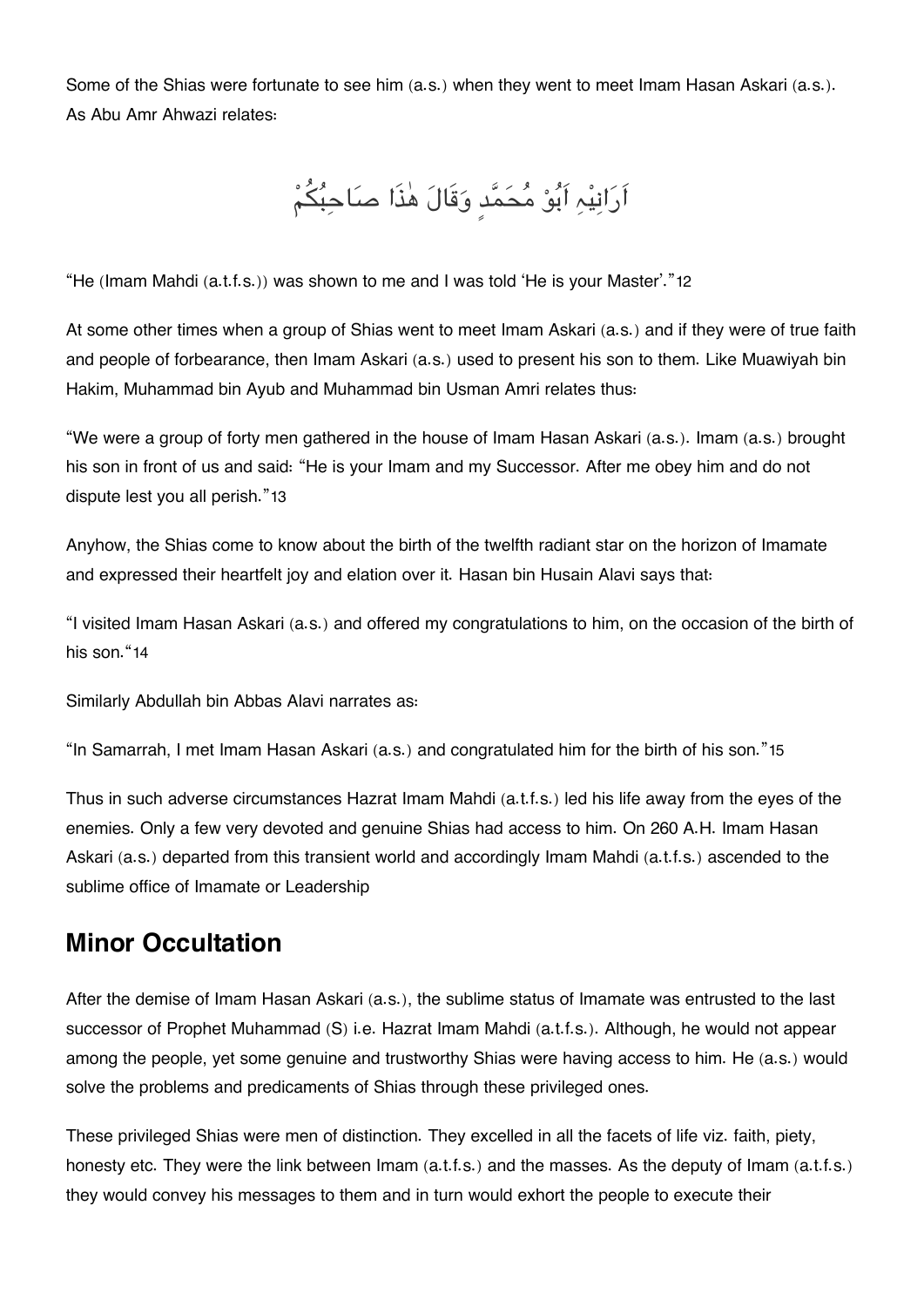responsibilities towards him.

A probe into the lives and times of these pious personalities increases our understanding of their position and also enhances our cognizance of Imam (a.t.f.s.) because their words and traits reflect the signs of Imam (a.t.f.s.). Among these deputies, four of them were very famous and renowned.[16](#page--1-0) They were popularly known as 'Nawwaabe-Arbaa' (Four Special Deputies). We present a brief account of their lives, in order to acquire a better understanding of their position.

### **[First Deputy: Usman bin Saeed Amri](#page--1-0)**

He was also the deputy and trustee of Imam Ali Naqi (a.s.) and Imam Hasan Askari (a.s.). In that capacity, he handled an enormous amount of responsibilities pertaining to the affairs of Shias. Imam Ali Naqi (a.s.) enumerated his virtues, in front of his followers as:

هٰذَا اَبُوْ عَمْروالثِّقَۃُ الْاَمِیْنُ، مَاقَالَہُ لَکُمْ فَعَنِّیْ یَقُوْلُہُ وَمَا اَدَّاہُ اِلَیْکُمْ فَعَنِّیْ یُوَدِّیْہِ.

"This Abu Amr (Usman bin Saeed) is my trusted one. Whatever he tells you, it is on my behalf and whatever he convevs to you, it is on my behest". [17](#page--1-0)

Until the demise of Imam Ali Naqi (a.s.), i.e. upto the year 254 A.H., he served Imam (a.s.) as his confidant. Imam Hasan Askari (a.s.) further adorned his position by saying:

هٰذَا أَبُوْ عَمْرِو الثِّقَةُ الْأَمِيْنُ مِنْ ثِقَةِ الْمَاضِيْ وَثِقَتِيْ فِيْ الْمَحْيَا وَالمَمَاتِ فَمَا قَالَہٗ لَكُمْ فَعَنّىْ یَقُوْلُہٗ وَمَا اَدّٰی اِلَیْكُمْ فَعَنّىْ یُوَدّیْہ.

"This Abu Amr is my confidant, as he was the confidant of my predecessor (i.e. Imam Ali Naqi (a.s.)). I trust him in the affairs of my life and death. Hence his pronouncements are by my order and his verdicts are my verdicts."[18](#page--1-0)

Due to his devotion and dedication Usman bin Saeed was retained as a deputy by Imam Mahdi (a.t.f.s.) after the death of Imam Hasan Askari (a.s.). His exalted position becomes more evident by perusing the following heart-felt condolence offered by Imam al-Zaman (a.t.f.s.), on the death of Usman bin Saeed to his son Muhammad bin Usman. He (a.s.) said:

انَّا لہ وانَّا الَیہ راجِعون،َ تَسلیما مرِہ ورِضاء بِقَضائہ عاش اَبوک سعیدًا ومات حمیدًا فَرحمہ الہ واَلْحقَہ بِاَولیائہ وموالیہ علَیھِم السَم فَلَم یزل مجتَھِدًا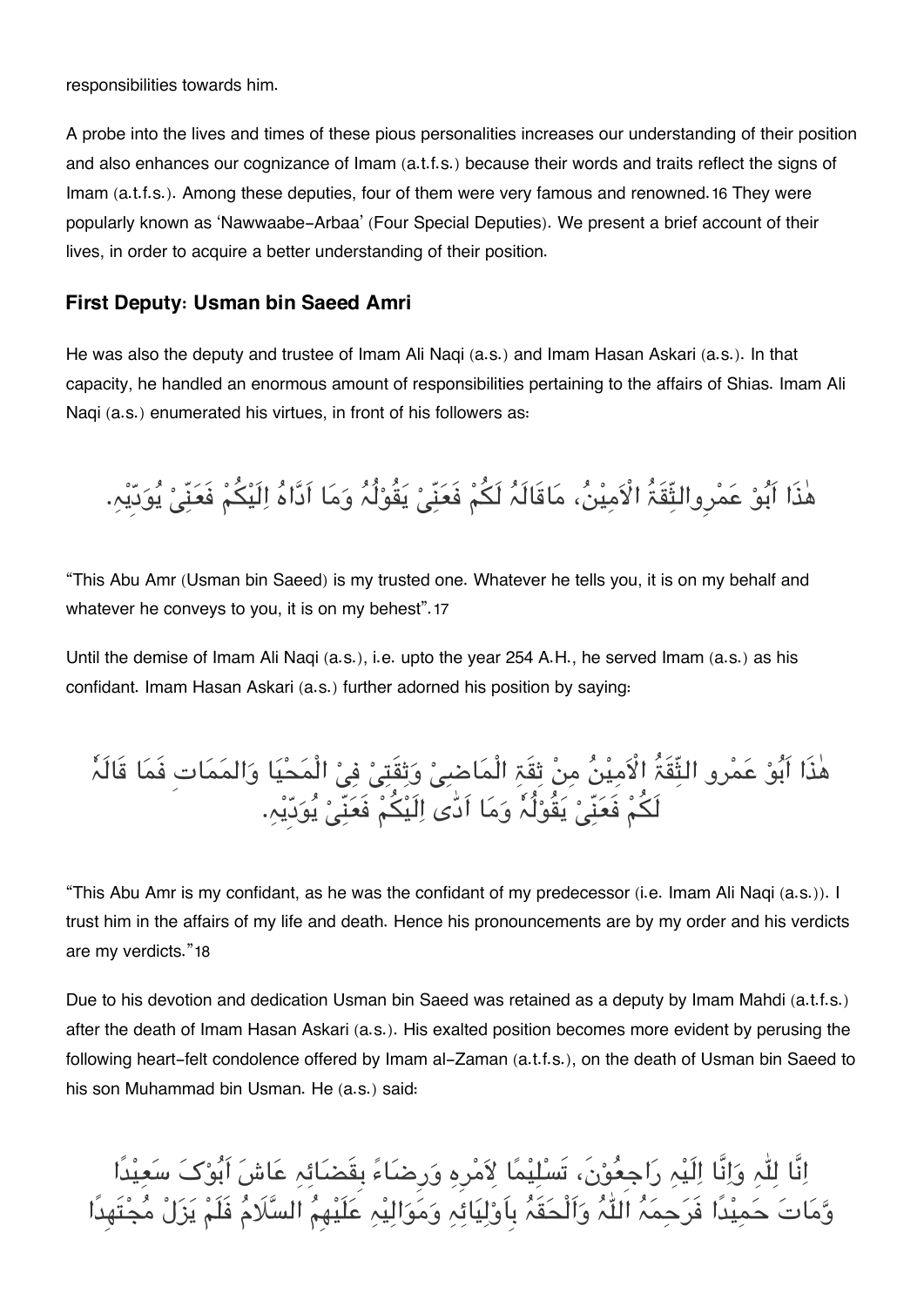# فِیْ امرِهِمْ سَاعِیَا فِیْمَا یَقَرَبَہُ اِلٰی اللّٰہِ عَزّ وَجَلّ وَاِلَیْهِمْ نَضَرَ اللّٰہَ وَجْهَہُ وَ اقالَ عثْرتَہ.

"We belong to Allah and to Him shall we return. We resign ourselves to the Will of Allah and submit ourselves to His destiny. Your father led a fruitful life and met a noble death. May Allah have mercy upon him and gather him amongst His chosen friends (Peace be upon all of them). He was most persevering in his desire to gain proximity to Allah and His vicegerents. May Allah illuminate his visage."[19](#page--1-0)

### **[Second deputy: Abu Jafer Muhammad bin Usman](#page--1-0)**

He was also one of the deputies of Imam Hasan Askari (a.s.) in his tenure of Imamate and later Imam al-Zaman (a.t.f.s.) appointed him as his deputy. It has been said about him:

"He was so much revered and respected among the Shias that his name needs no introduction.."[20](#page--1-0)

Imam Hasan Askari (a.s.) eulogized him and his father Usman bin Saeed, while in conversation with one of his companion in this way:

اَلْعَمْرِویْ وَاِبْنَہُ ثِقْتَانِ فَمَا اَدّیَا اِلَیْکَ فَعَنّی یَوَدّیَانِ وَمَا قَالًا لَکَ فَعَنّیْ یَقُوْلَان فَاسمع لَھما واَطعھما فَانَّھما الثّقَتَانِ الْمامونَان.ِ

"Amri and his son both are my trusted ones. Their utterances are on my behest and their conveying is per my instructions. Thus listen to them attentively and obey them. They both are reliable and trustworthy near me."[21](#page--1-0)

Imam al-Zaman (a.s.) extolled his merits thus:

"I repose confidence in him and his letters are same as my letters and instructions."[22](#page--1-0)

### **[Third Deputy: Abul Qasim Husain bin Ruh Nawbakhti](#page--1-0)**

Abu Jafar Muhammad bin Usman, the second deputy of Imam al-Zaman (a.t.f.s.) introduced him thus:

"This, Husain bin Ruh bin Abu Hajr Nawbakhti is my successor. He is a mediator between you and Imam (a.t.f.s.) and is trusted by Imam (a.t.f.s.). You all must refer to him in your affairs and rely upon him in your tasks. It was my responsibility which I have fulfilled."[23](#page--1-0)

Shaikh Tusi (r.a) opined about him: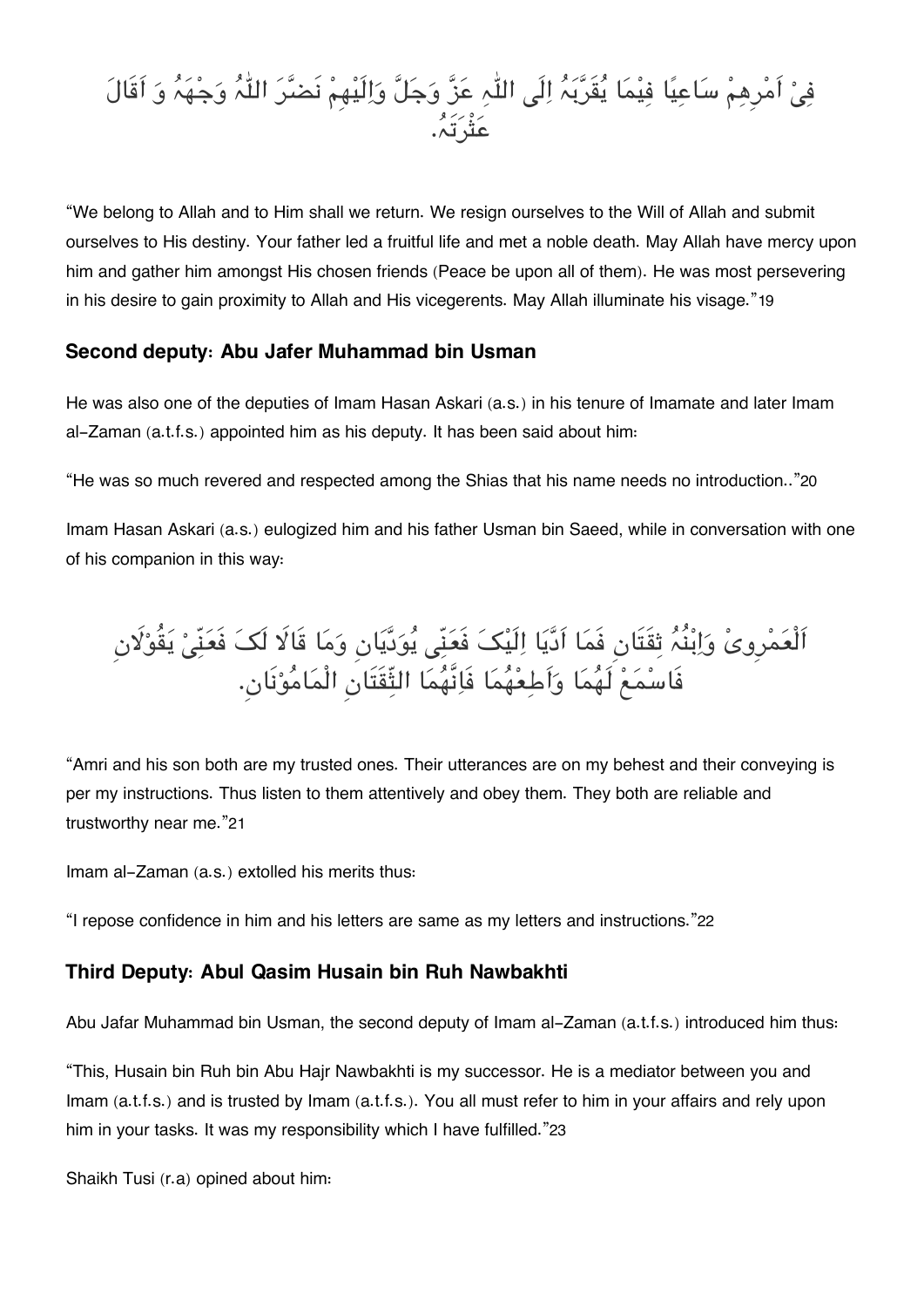"Husain bin Ruh Nawbakhti was the most learned personality amongst friends and foes alike."[24](#page--1-0)

Even his staunchest opponents confessed to his unmatched greatness. Shalmaghani is enumerated among those, who were a false claimant of Imam's (a.s.) deputyship. Husain bin Ruh exposed his lie and deceit on the orders of Imam al-Zaman (a.t.f.s.). Consequently Shalmaghani was forced to confess that:

"It does not behove me, while in front of Allah, to speak anything about Husain bin Ruh except the whole truth although, he has perpetrated a grave crime against me. But still, this man is appointed by Imam al-Zaman (a.t.f.s.) for his works and Shias are not supposed to desert him."[25](#page--1-0)

#### **[Fourth Deputy: Abul Hasan Ali bin Muhammad Seymuri](#page--1-0)**

This highly venerated personality was the last special deputy of Imam al-Zaman (a.t.f.s.). Husain bin Ruh introduced him as his successor and deputy of Imam al-Zaman (a.t.f.s.).

The last Epistle (Tauqee) of Imam al-Zaman (a.s.) was received through him, since he was the last special deputy. In this Epistle, Imam (a.t.f.s.) had appraised Ali bin Muhammad of his death and announced the termination of the series of special deputyship:

بِسَم۔ یَا عَلِیُّ بْنُ مُحَّمَدِ؟ السَّیْمُرِیْ اَعْظَمَ اللّٰہُ اَجْرَ اِخْوَانِکَ ءَ مَیّنَٰ مَّا بَیْنَکَ وَبَیْنَ سِتَّۃِ اَیَّام فَاجْمَعْ اَمْرَکَ وَلَا تُوْصِ اِلَی اَحَدٍ .<br>قَامَکَ بَعْدَ وَفَاتکَ فَقَدْ وَقَعَت<sup>َ</sup> الْغَیْبُّہُ التَّامَّۃُ فَلَا ظُهُوْرَ اِلَّا بَعْدَ اِذْنِ اللّٰہِ. وَذَالكَ بَعْدَ طُولِ الْاَمَدِ وَقَسْوَةِ الْقُلُوْبِ وَامْتلَآءِ الْاَرْضِ جَوْرً ُ الْمُشَاهَدَةَ أَلَا فَمَنِ ادَّعَى الْمُشَاهدَةَ قَبْلَ خُرُوْج السُّفْیَانیْ ذَّابٌ مُّفْتِرٌ وَلَا حَوْلَ وَلَا قُوَّةَ اِلَّا بِاللَّٰہِ الْعَلِيِّ الْعَظِيْمِ.

"In the name of Allah, the Compassionate the Merciful. O Ali bin Muhammad Seymuri! You will die in six days. May Allah give great rewards to your brothers. Hence collect your affairs and **do not appoint anyone as your successor** since now the Major Occultation is about to commence. My reappearance will be by the permission of Allah (s.w.t.). A very long period will pass. Hearts will harden and the earth will be filled with tyranny and oppression. Soon some from my Shias will make a claim of meeting me. Whosoever will claim of having a voluntary approach to me, prior to the rebellion of Sufyani and the celestial voice, then he is a blatant liar and has casted an aspersion (upon me). And there is no power and might except that of Allah, the Exalted, the High."[26](#page--1-0)

As the Epistle clearly depicts, the office of special deputyship was terminated and Ali bin Muhammad Seymuri was the last deputy. Also whoever claims to be a special deputy and having voluntary approach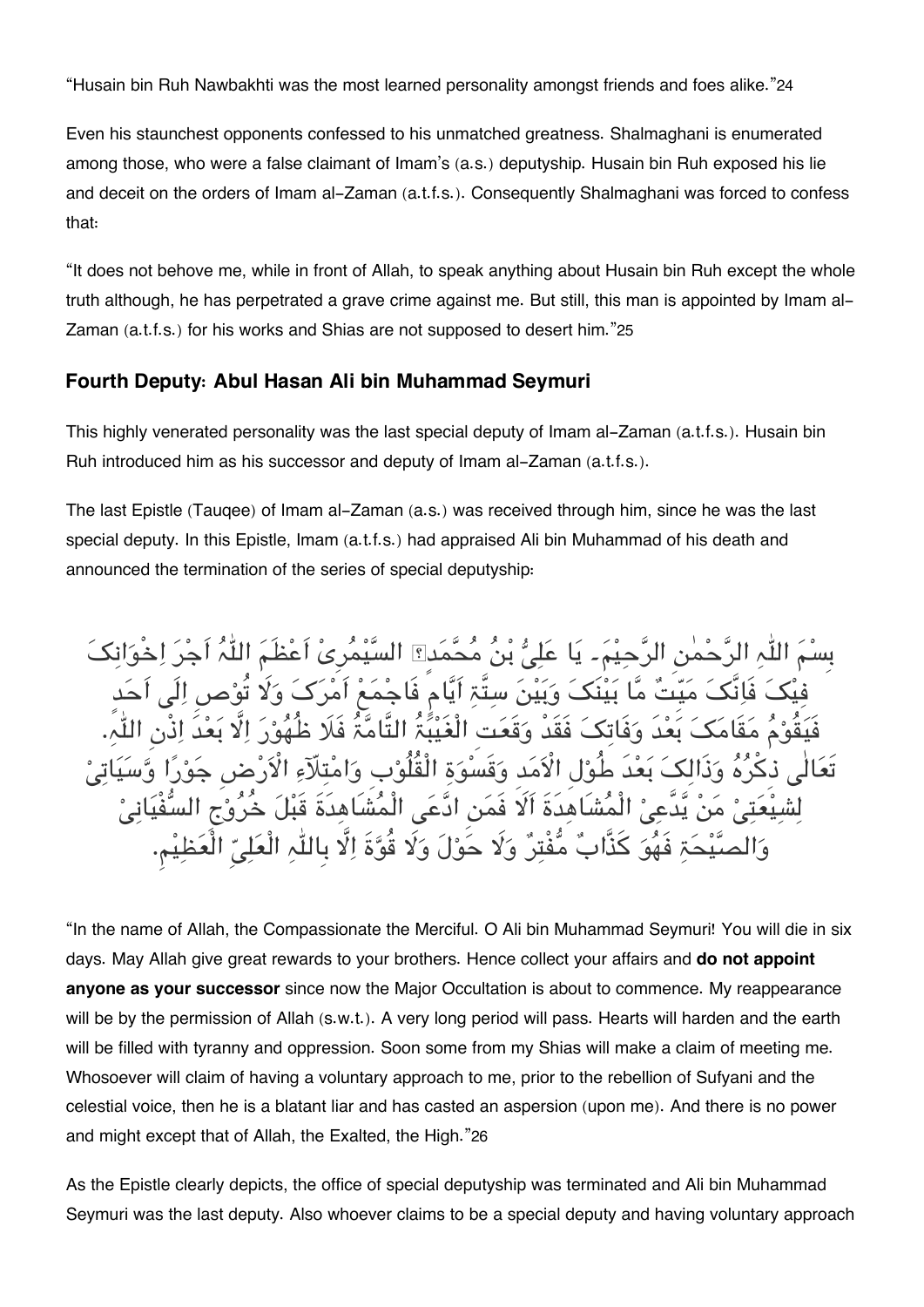to the presence Imam (a.t.f.s.) is a vehement liar. Although in 'Ghaibat al-Kubra', some fortunate people have met Imam (a.t.f.s.) yet none of them made such a claim.

These four deputies of Imam (a.t.f.s.) were of such a high caliber that everyone trusted them wholeheartedly. But their mere claims were not accepted unless they displayed miracles in support of their claims.[27](#page--1-0) These deputies would present the problems and difficulties of the people, questions and queries of scholars before Imam (a.t.f.s.) and Imam (a.t.f.s.) would convey the replies to them through these deputies in his Epistles.

Through these Epistles, we have answers to some of the very complex problems pertaining to beliefs and deeds. One of the issues was the responsibilities of Shias when faced with new and intricate problems in 'Ghaibat al-Kubra.'

In one of the Epistles addressed to Ishaq bin Yaqub, a prominent Shia, Imam (a.t.f.s.) had explained the duties of Shias in the major occultation. Since the past 12 centuries the Shias are following this code of administration as promulgated by Imam (a.t.f.s.) which has become the secret of eternity of Islam. Allah willing, we shall discuss this topic under the title "Guidance during Occultation."

Nevertheless, these deputies acted as intermediaries between Imam al-Zaman (a.t.f.s.) and his followers. Ultimately, on 15th Shaban, 329 A.H. the minor occultation ended with the conclusion of the fourth deputyship. As destined by Allah the period of major occultation commenced. It was the same dark and gloomy era that was predicted by the Holy Prophet (S) and Imams (a.s.) years before. This era of major occultation is of severe trials and tribulations, which will end by the reappearance of Imam Mahdi (a.t.f.s.). He will reappear – with Allah's permission – and implement the Divine Promises.

## **[Major Occultation](#page--1-0)**

The major occultation commenced in the year 329 A.H. In Ghaibat al-Kubra, if anyone claims to be the special deputy or intermediary of Imam  $(a.t.f.s.)$  then  $-$  as per the verdict of Imam  $(a.t.f.s.)$  – he is a blatant liar and has cast aspersions on Imam (a.t.f.s.).

Many traditions from Imams (a.s.) have compared the occultation of Imam al-Zaman (a.t.f.s.) with the sun while it is concealed behind the clouds. As the sun, though concealed behind the cloud is still an eternal source of life, so is Imam (a.t.f.s.) even while being in occultation, is the cause of existence of the whole universe.

Although many individuals have been blessed with meeting Imam (a.t.f.s.) in Ghaibat al-Kubra, yet none of them claimed to have done this voluntarily. Many books have recorded the incidents of those persons, who have met Imam (a.t.f.s.) in Ghaibat al-Kubra. One of those books is 'Najmus Saaqib' written by Mirza Husain Noori (r.a). This book lists some of the eminent celebrities of Islam viz. Allamah Hilli (r.a), a scholar and rationalist (Mutakallim), Muqaddas al-Ardbeli (r.a), a noted scholar, Syed ibn Ta'oos (r.a), a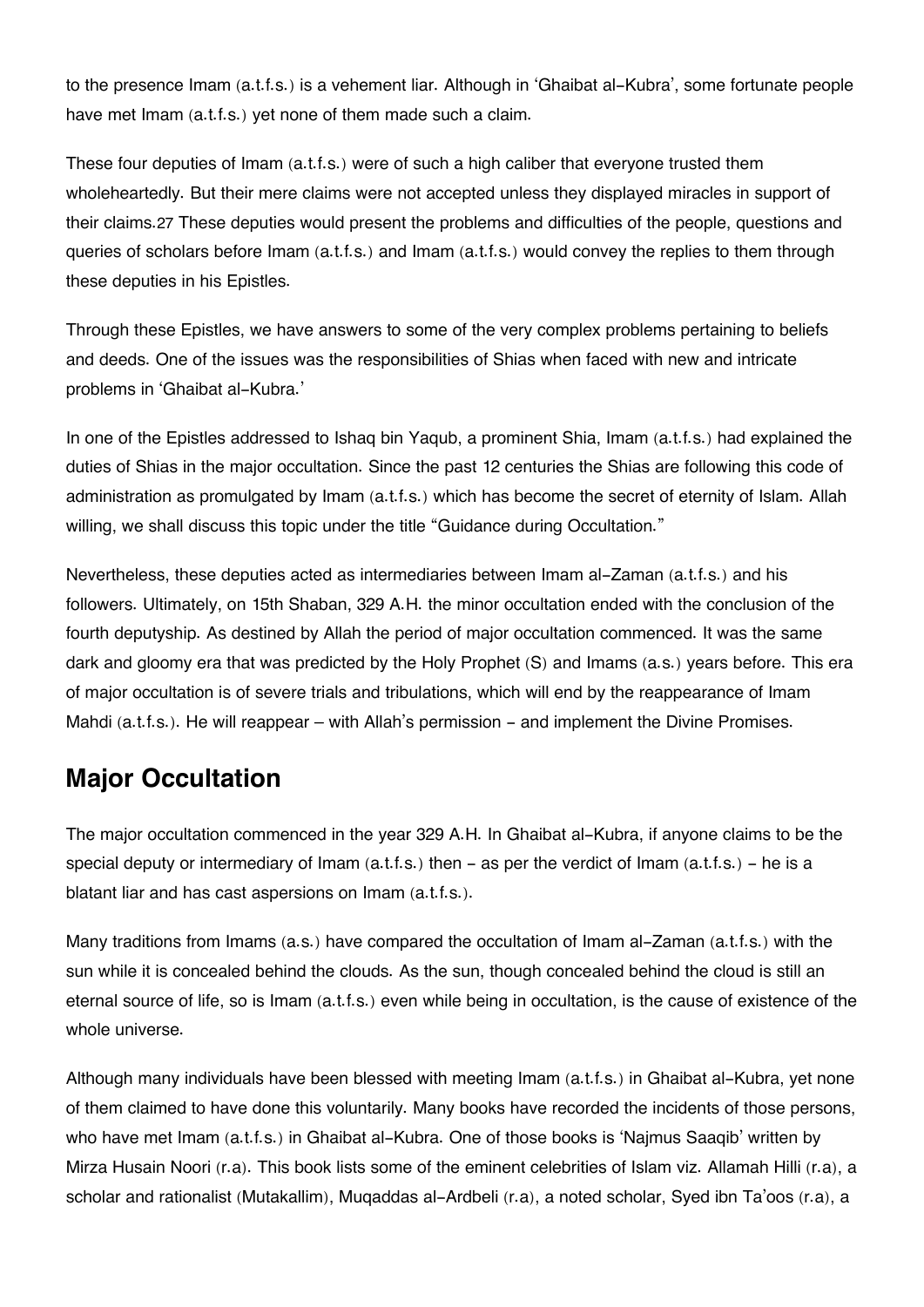famous traditionalist, & Syed Bahrul Uloom (r.a), a great thinker and scholar. Many more names can be added to the list.

Each one of them has seen their beloved Imam (a.t.f.s.) with their own eyes, because their hearts were overflowing with the cognizance (maarefat) and love of Imam (a.t.f.s.). These great men strived and left no stone unturned in their quest to instill the cognizance of Imam (a.t.f.s.) in the hearts of his (a.s.) followers. The advice of Syed Ibn Ta'oos (r.a) to his son can be cited as an example. This counsel was written by him in the year 650 A.H. In this inscription, Ibn Ta'oos has hinted at many important things without the claim of meeting Imam (a.t.f.s.).

O my beloved son, if mysteries are unraveled for you, I will teach you so many things about Hazrat Mahdi (a.t.f.s.), that doubts will vanish from your heart. Keep away rational proofs and evidences for surely, Imam (a.t.f.s.) is alive and is awaiting to reappear by the permission of Allah. He was not an exception (concerning occultation) but this trait was also found in many bygone Prophets (a.s.). Be sure and believe that the cognizance of your father about Imam (a.t.f.s.) is more explicit than that of the sun."[28](#page--1-0)

Apart from Shia scholars, even some laymen were blessed with the meeting of Imam (a.t.f.s.). Some of them were those who led a way-ward life but repented later and developed affection for Imam (a.t.f.s.) in their hearts. Allah with His infinite Grace blessed them by meeting Imam (a.t.f.s.). Even some Sunnis have received this privilege. One of them was Shaikh Hasan Iraqi, a Sunni by faith. He led a very reckless and wanton life in his youth and committed all sorts of sins. Suddenly one day he decided to turn into a new leaf. He left that sinful place and went to a mosque. The mosque was full of believers and a speaker was casually speaking about Hazrat Mahdi (a.t.f.s.). Hasan Iraqi after hearing the speech was fascinated with Imam Mahdi (a.t.f.s.). The fervour of his (a.s.) love encompassed the heart of Shaikh Hasan. He at once repented and expressed regret for his past misdeeds. From that very day, after every namaz, he started imploring Allah for a meeting with Imam (a.t.f.s.). Finally, his invocations were answered and he got the blessed opportunity of staying with Imam (a.t.f.s.) for seven days.

Later this very man become a renowned personality of his time. Many great scholars held him in esteem. Abdul Wahab Sharani, the famous Sunni scholar and the one who documented this incident used to remember him as "my master and my revered Hasan Iraqi."

In 'Ghaibat al-Kubra' many great scholars have received Epistles from Imam (a.t.f.s.). One of them was Muhammad bin Muhammad bin Noman popularly known as Shaikh Mufid. Shaikh Mufid (r.a) held a lofty status in knowledge and piety. This Epistle (Tauqee) came to him as a reward for his incessant endeavours. A part of that Epistle is reproduced below, which was received in 410 A.H. A keen perusal of this Epistle depicts that the knowledge of Imam (a.t.f.s.) encompasses our daily lives and occurences, which gives rise to great expectations: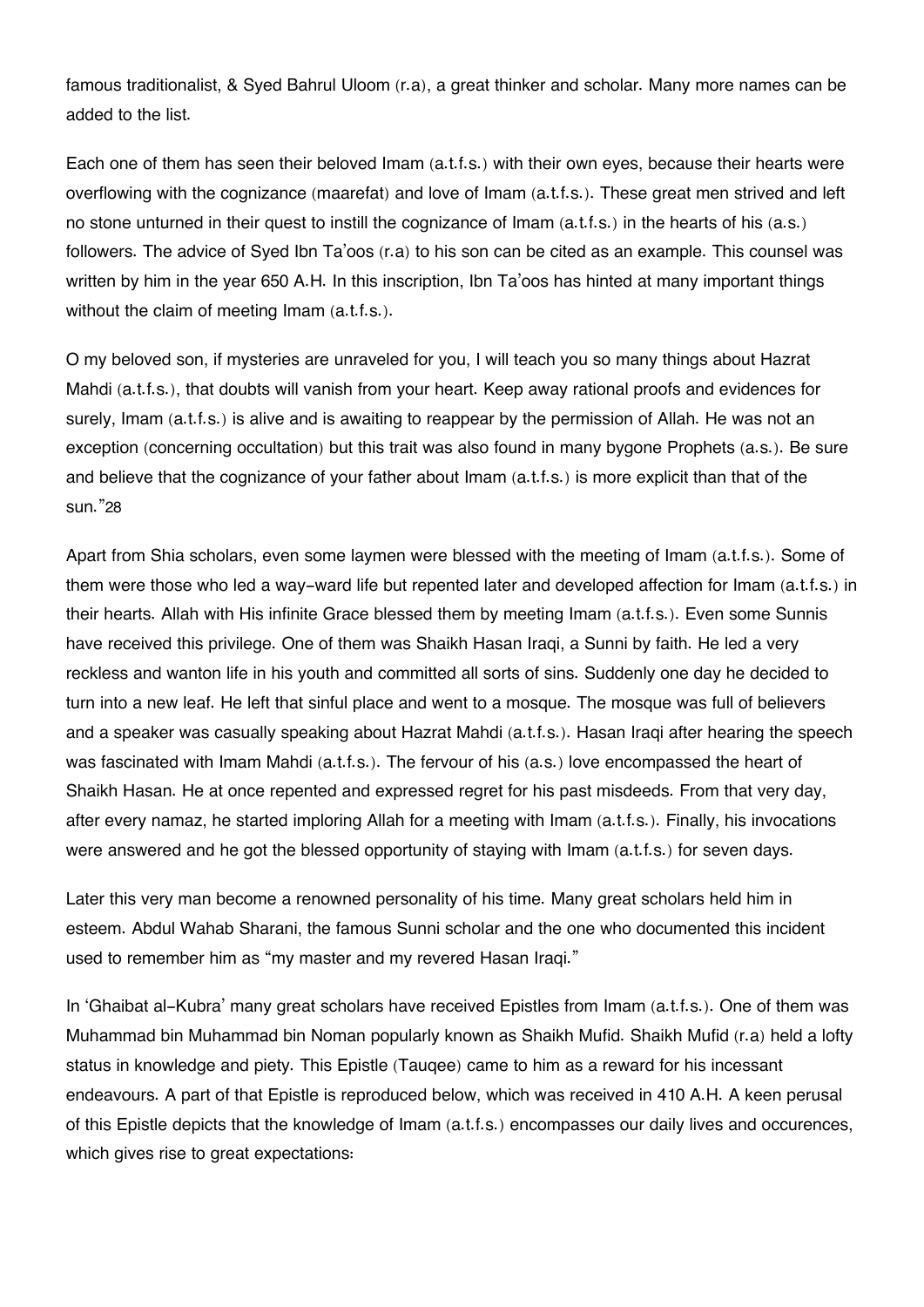لْ عِلْمُنَا بِاَنْبَائِكُمْ وَلَا يَفُوْتُ عَنَّا شَنَّىٌ مِّنْ اَخْبَارِكُمْ وَمَعْرِفَتُنَا بِالذَّلَلِ الَّذِیْ اَصْبَابُکُمْ، مُذْجَنَحَ کُثِیْرٌ مِّنْکُمْ اِلٰی مَا کَانَ السَّلَفُ اَلصُّالِحُ عَنْہُ شَ وَبَبَذُوالْعَهْدَ الْمَاخُوْذَ مِنْهُمْ وَرًاءَ ظُهُوْرِهِمْ كَاَنَّهُمْ لَا يَعْلَمُوْنَ. إِنَّا غَيْرَ مُهْ لمُرَاعَاتِكُمْ وَلَا نَاسِيْنَ لِذِكْرِكُمْ۔ وَلَوْ لَا ذٰلِکَ لَنَزَلَ بِكُمُ اللَّاوَا، وَاصْطَلَمَتْكُمُ الْاَعْدَأَءُ فَاتَّقُوا لہ جل جَلُہ.

"We are conscious of your affairs and none amongst you is hidden from us. We are also aware of your shortcomings. Most of you have committed such vices, which were shunned by your pious ancestors. These people have flouted the covenant, as if they do not have knowledge of it. Surely we are not negligent of your affairs and we are not forgetful of your remembrances. Had it been so, calamities would have descended upon you. And your enemies would have prevailed upon you, Hence remember Allah the Almighty and fear Him alone."[29](#page--1-0)

As it was mentioned earlier, these invaluable pieces of writings from Imam (a.t.f.s.) in 'Ghaibat al-Kubra' have served like a code of administration for his sincere and genuine followers. These epistles are documented in various authentic books.[30](#page--1-0)

However, in this period of Major occultation, Shias are passing through the most critical and toughest phase of their history.

- [2.](#page--1-0) Isbatul Wasiyah compiled by Abul Hasan Ali Masudi, p. 435.
- [3.](#page--1-0) Usul-e-Kafi, Kitabul Hujjah (The chapter of New born of Abu Muhammad Al Hasan bin Ali (a.s.)).
- [4.](#page--1-0) Kamaluddin, vol. 1, p. 101
- [5.](#page--1-0) Kitabul Irshad
- [6.](#page--1-0) 'Ghaibat' pg 160 by Shaikh Tusi and 'Shawahedun-Nabuyyah'by Abdur Rahman Jami Hanafi.
- [7.](#page--1-0) 'Yanabiul-Mawaddah' by Khwaja Kallan Sulaiman Qundoozi Hanafi, p. 260.
- [8.](#page--1-0) Narrated by Imam Hasan Askari (a.s.) on the authority of Sayed ibn Ta'oos.
- [9.](#page--1-0) Ratal is measuring unit and it is equal to 750 grams.
- [10.](#page--1-0) 'Kamaluddin' by Shaikh Saduq, vol. 2, p. 104.
- [11.](#page--1-0) Ibid, vol. 2, p. 108.
- [12.](#page--1-0) 'Al-Irshad' by Shaikh Mufid, the chapter of those who visited 12th Imam.
- [13.](#page--1-0) 'Kamaluddin', vol. 2, p. 109.
- [14.](#page--1-0) Isbatul Huda by Shaikh Hurre Aameli, vol. 2, p. 433.
- [15.](#page--1-0) Ibid.

[16.](#page--1-0) For detailed account of Imam's deputies, the books of Narrators can be referred. Also vide Tanqihul-Maqar by Shaikh Mamaqani, vol. l, p. 200.

[17.](#page--1-0) A1 Ghaibah' by Shaikh Taifah Abi Jaafar Muhammad bin Al-Hasan Tusi, p. 215.

[18.](#page--1-0) Ibid.

[<sup>1.</sup>](#page--1-0) Maqatilut-Talebeen by Abul Faraj Isfahani. In this book the author has recorded the events upto 313 A.H. and has given an account of only those martyrs who were from the progeny of Hazrat Ali ibn Abi Talib (a.s.).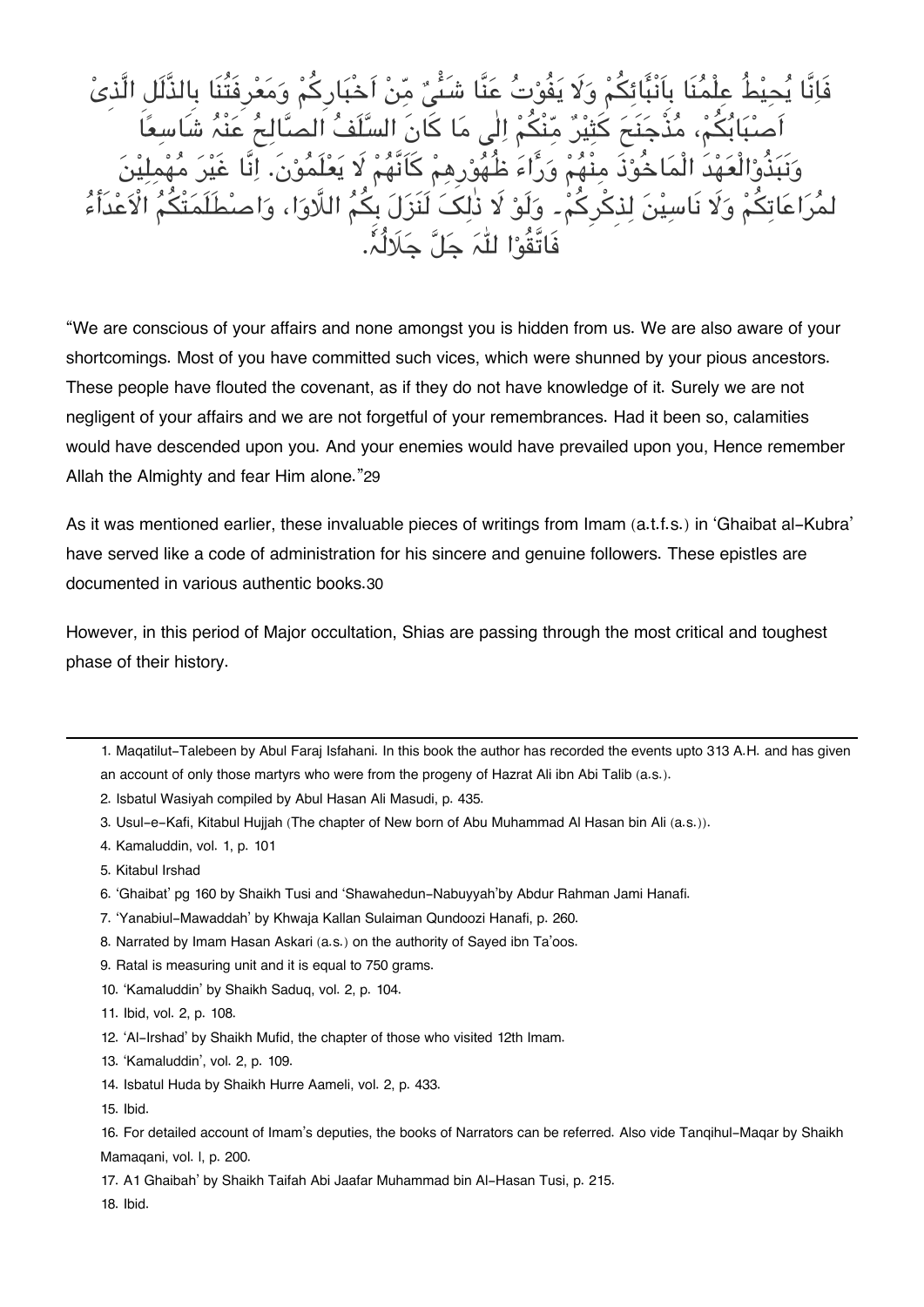[19.](#page--1-0) Tankihul-Maqal by Mamaqani, vol. 3, p. 149.

[20.](#page--1-0) Ibid.

- [21.](#page--1-0) A1-Ghaibat' by Shaikh Tusi, p. 219
- [22.](#page--1-0) Ibid.
- [23.](#page--1-0) Tarikh al-Ghaibat al-Sughra' by Muhammad Sadr, p. 407
- [24.](#page--1-0) 'Tarikh-e-Ghaibat' by Shaikh Tusi, p. 236
- [25.](#page--1-0) Vide 4 Beharul-Anwar' by Allamah Majlisi, Chapter of occultation, section 21, quoted from 'Ghaibat' of Shalmaghani.
- [26.](#page--1-0) Ghaibat-e-Shaikh Tusi, pp. 242-243
- [27.](#page--1-0) 'Al-Kharaej-wal-Jaraeh' by Qutubuddin Rawandi quoted from Beharul-Anwaar, vol. 13, Chapter 21.
- [28.](#page--1-0) 'Kashful-Mohajjah' or 'Barnama-e-Sa'adat' by Syed ibn Tawoos, Section 75, p. 74
- [29.](#page--1-0) Refer to 'Beharul-Anwar' by Allamah Majlisi, vol. 52, p. 175
- [30.](#page--1-0) 'Kamaluddin' by Shaikh Saduq, Chapter 49, Beharul-Anwar, vol. 13, Chapter 36; 4 Al-Ethejaaj' by Shaikh Tabarsi, vol.  $\mathcal{L}$

## **Chapter 3: A glance at the future**

The belief in Mahdaviyat has provided the shias with a dazzling "*mirror*", in which they can visualize the distinct characteristics of their religion. Consequently, Shias have strived incessantly to keep this radiant light illuminated up to eternity.

In this mirror, a shia sees the fulfillment of his aspirations concerning the progress of mankind towards prominence and perfection. He visualizes multitudes of people submitting (only) to Allah and His ordinances that were promulgated for the entire humanity. He perceives the prevalence of justice and righteousness on the earth. He pictures the dominance of his religion (Islam), over all fictitious and pseudo religions of the world. A religion, which withstood the tribulations of history, remained strong and resilient and proved its genuineness.

Finally he looks at a miserable and disappointed 'man', who is depressed by the disgraceful failure of various schools of thoughts, due to their man-made laws. The same disheartened and dissatisfied man has (finally) surrendered himself to a saviour, a deliverer of a common law under a Divine Ordinance.

These visions relate to the advent of Imam Mahdi (a.s.) and the belief in Mahdaviyat provides a radiant aura around the future of humanity. The belief in Mahdaviyat is invigorating and positive, because awaiting a saviour leads to self - improvement and an inner awakening. Awaiting (intezaar) is a prelude to a great revolution, which will be initiated by a divine reformer with divine laws. Hence this belief comprises of two aims:

- 1. Purposeful Universe.
- 2. The necessity of establishment of the whole world as one community.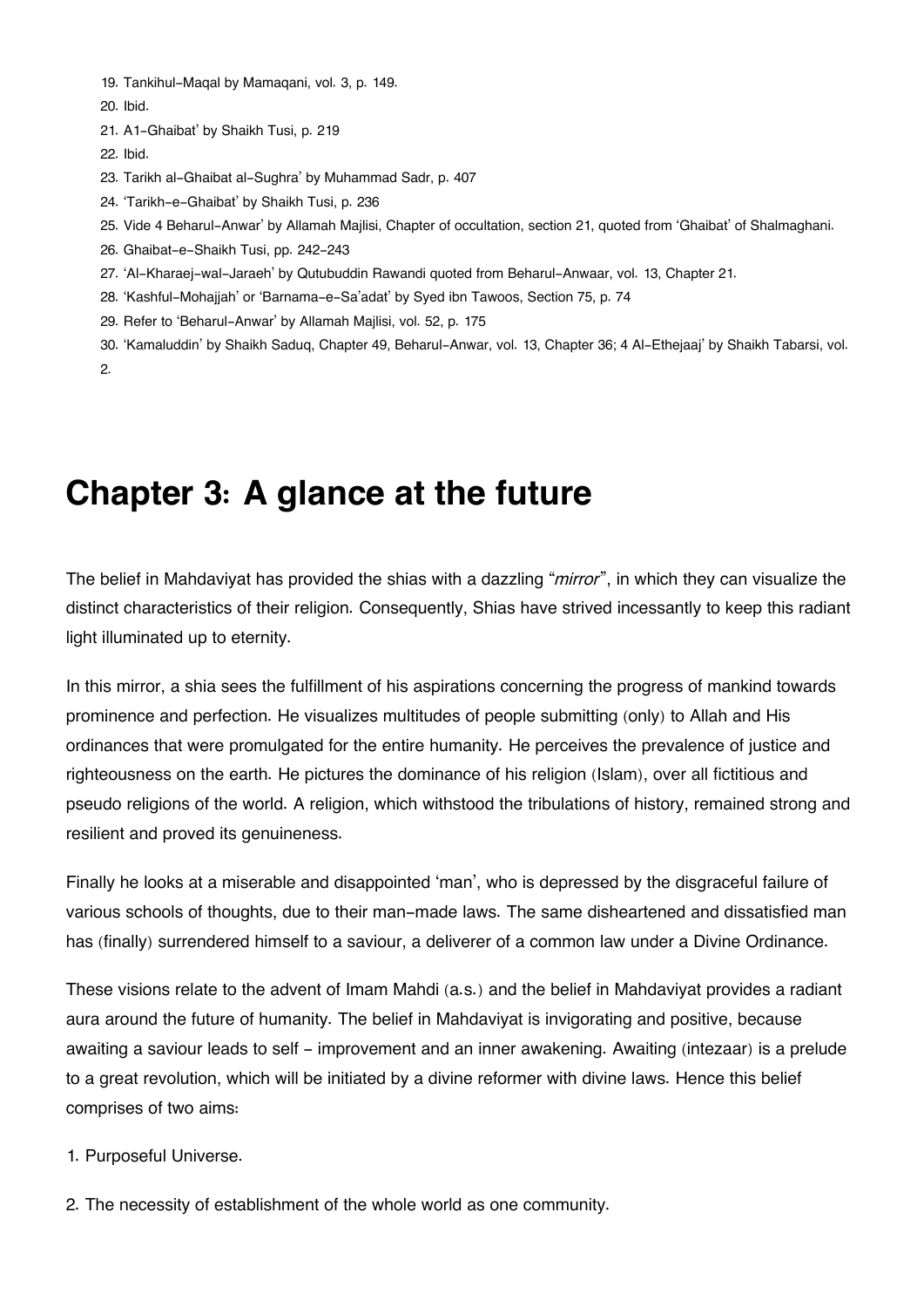Of course, both the aims are very important and significant. Islam and all other celestial religions are unanimous in the belief of an advent of a saviour.[1](#page--1-0) A saviour who will lead the virtuous ones to success and salvation and provide the world with tranquility and peace.

Shias have always been the torchbearers and proponents of such a belief and will continue propagating it. The reason why shias have got a prominent position concerning the belief of Mahdaviyat is due to their perseverance in clarifying and explaining the misunderstood aspects of this belief and their ceaseless efforts in highlighting the salient features of this concept - a concept which propagates the need of a leader, leadership and the establishment of a universal government.

Awaiting (intezaar) for the divine saviour has infused a zeal and willingness in the Shias. Many ancient and recent philosophers have expressed and visualized the same ideas. Like Plato, has expressed an idea of the 'learned city' or as recent thinkers proposed, Utopia,[2](#page--1-0) Georgia,[3](#page--1-0) Eldorado[4](#page--1-0) and 'the Empire of Sun.'[5](#page--1-0) All these ideas had a dream of a Paradise on earth.

After the renaissance, it was expected that scientific progress would fulfill all the cherished dreams of man. But despite all these scientific advancements, mankind is still dazed and confused as ever. A cursory glance at the ideas and conclusions of so-called modern thinkers will suffice to prove the point.

1. Intellectuals and researchers from the Massachusetts Institute of Technology of America compiled a book after a lot of research. The book was named as "The Limitations of Evolution". An excerpt from the book is quoted below:

"Science and technology despite their multiple advantages and umpteen benefits are still considered to be the root of present complex issues. viz enormous increase in population, corruption, pollution and other dangerous effects. We are not prepared to retreat a few centuries. Yet we are still not aware how to tackle the present issues, because we do not have a clear and lucid picture about our future expectations. We are also unaware of the way to utilize the unfettered progress of science and technology, which can be a blessing or a curse in equal measures."[6](#page--1-0)

2. A famous French methodologist writes regarding the limitations of science in his book, "The circumstances and conditions of scientific spirit":

"Science says that, 'I am concerned only with tangible object i.e. How is it? and not with intangible concepts i.e. Why is it so? The problems of the common man are not of any significance to me. My principles are neither flexible nor comprehensive."

"Some persons are over-sensitive about poverty, problems destructions etc. Great intellectuals like Nanus, Ruman, Rolan, Andrew Burton, Pasternach, Murich, opine that the consequences of scientific progresss are only destructive. Because it exterminates the essence of life and personality. It is, in fact a collection of few materialistic concepts, inventions of lifeless machines, which are meaningless to us. Hence science is a thing which by no means can be considered as constructive."[7](#page--1-0)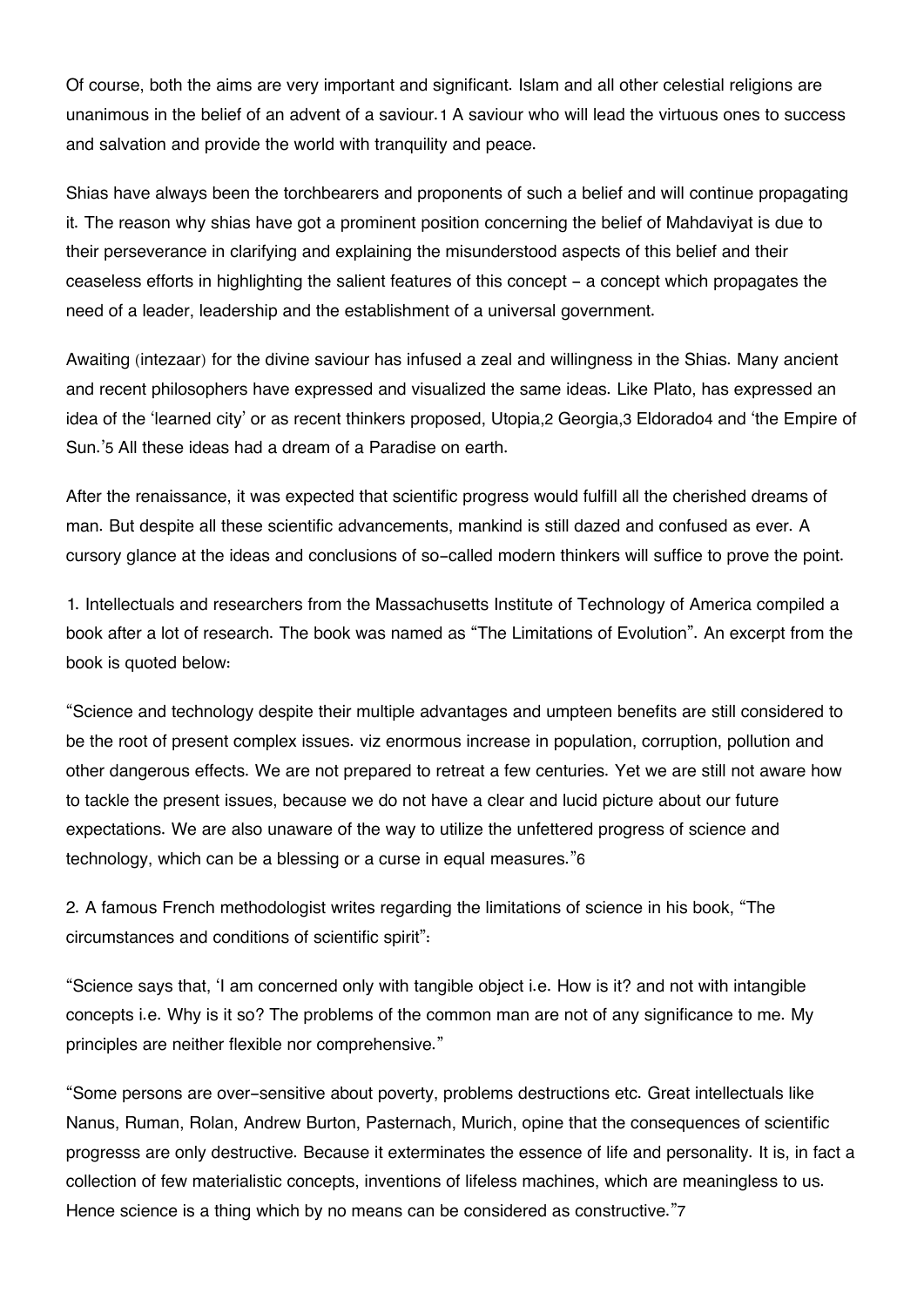Some philosophers have suggested remedies for liberating man from these dangerous and scary circumstances.

1. Bertrand Russel a renowned British philosopher and mathematician says:

"At present there is no obstacle for the establishment of a Universal regime, from the scientific aspect. We maybe compelled to accept a Universal Government. Else either we will be forced to return to the barbaric era or we must resign to the annihilation of human race."[8](#page--1-0)

2. The ex-secretary of United Nations Organizations, Edward Hambler states that:

"Today millions of people are victims of cruelty and suppression or destitution and poverty. Day by day hazardous events are surrounding them. In order to tackle these problems and for maintaining universal peace, a powerful-United Nations Organizations is desperately needed."[9](#page--1-0)

3. The contemporary scientist and physicist, Albert Einstein states emphatically while advocating the need of communal unity that:

"The various communities of the world belonging to any colour or creed, any caste or race must lead their lives under a single banner of truth, sincerity, peace, unity and fraternity."[10](#page--1-0)

In spite of man's successive failures in his attempts to tackle the problems of humanity, he is still engaged in the search of a solution relying upon his knowledge and intelligence. His perseverance suggests as if he had never stumbled and faltered in his quest for salvation. It is pertinent to mention over here, that neither do we subscribe to views of the philosophers in the matter of 'Universal Government' nor our thoughts were influenced by them. Nor did we endeavour to revive a long forgotten belief. Rather the reality is absolutely contrary to all such baseless assumptions. We staunchly believe that this instinctive need of man (for justice and peace) which is being recently trumpeted by intellectuals was actually explained centuries ago. This belief alone can direct the man towards the path of guidance and salvation. - a salvation which can be achieved only when the leadership of a divinely appointed leader is accepted by the mind and soul.

It has been mentioned earlier that Shias have always been in the forefront of such a caravan, which aspires to achieve salvation under the patronage of a divine leader. But it does not mean that from among all the sects of Islam, only the Shias hold this belief. If only the people who make such allegations and are victims of ignorance and prejudice had been sensible and impartial and had referred to Sunni books, they would have realized the reality of this belief (of Mahdawiyat).

The quotations mentioned below corroborate the fact that Mahdaviyat is a common Islamic belief and all Muslims are unanimous about it.

A. The famous exponent of 'Sehah al-Sitta' and professor of Al-Azhar University, Shaikh Mansur Ali Nasif asserts that: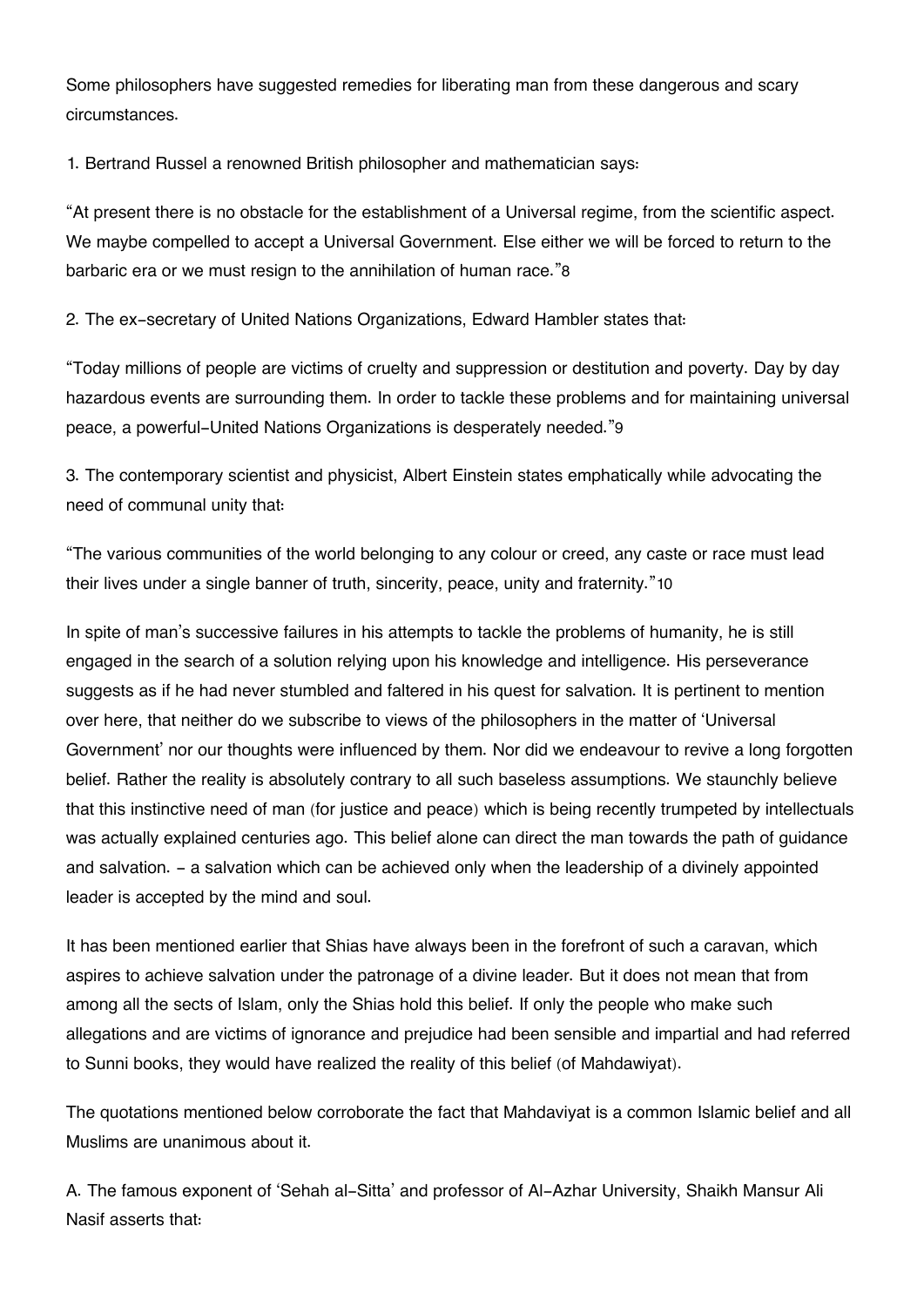"It is quite popular and well-known amongst the scholars of Ahle-Sunnat that from the progeny of the Holy Prophet (S) a Mahdi will reappear and he will rule over Islamic empires. Muslims will follow him and accept him as their leader. He will establish justice and equity among the people and help the cause of Islam. Our famous traditionalists like Abu Dawood, Tirmizi, Tabrani, Ibne Majah, Imam Ahmed bin Hanbal and Hakim Neshaburi have recorded traditions pertaining to him in their books.[11](#page--1-0)"

B. A senior researcher and scholar of Mecca, Ahmed Zeni Dehlan notes that:

"Traditions regarding Hazrat Mahdi (a.t.f.s.) are numerous and oft-quoted (Mutwatir). Among them are correct traditions, though some are weak. But excessive narration by a large number of traditionalists have given it a high degree of acceptance"[12](#page--1-0)

It must be kept in mind that this belief enjoys a prominent place in Islam. As it was suggested earlier it is common amongst all the sects of Islam because its root lies in the Holy Qur'an. Moreover, the sayings of infallible Imams (a.s.) have made it more apparent and famous. Some of the Qur'anic verses and traditions are quoted below.

## **[Qur'anic Verses](#page--1-0)**

(a) The Holy Qur'an gives glad tidings that the earth will be ultimately ruled by the pious men:

# اِنَّ الْاَرْضَ لِلّٰہِ یُوْرِثُهَا مَنْ یَّشَاٌءُ مِنْ عِبَادِهِ وَ الْعَاقِبَۃُ لِلْمُتَّقِیْنَ.

### *"Verily the land is Allah's; He causes such of His servants to inherit as He pleases and the end is for those who guard (against evil)."*[13](#page--1-0)

(b) The revival of dead earth as foretold by Holy Qur'an:

اِعْلَمُوْا اَنَّ اللّٰہَ یُحْییْ الْاَرْضَ بَعْدَ مَوْتِهَا

#### *"Know that Allah gives life to the earth after its death."*[14](#page--1-0)

(c) The promise of Holy Qur'an to the believers:

وَعَدَ اللّٰہُ الَّذِیْنَ اٰمَنُوْا مِنْكُمْ وَعَمِلُوْا الصَّلِحَاتِ لَیَسْتَخْلِفَنَّهُمْ فِیْ الْاَرْضِ کَمَا اسْتَخْلَفَ الَّذِیْنَ مِنْ قَبْلِهِمْ وَلَیُمَكِّنَنَّ لَهُمْ دیْنَهُمُ الَّذِیْ ارْتَضلٰی لَهُمْ وَلَیُبَدِّلَنَّهُمْ مِنْ بَعْد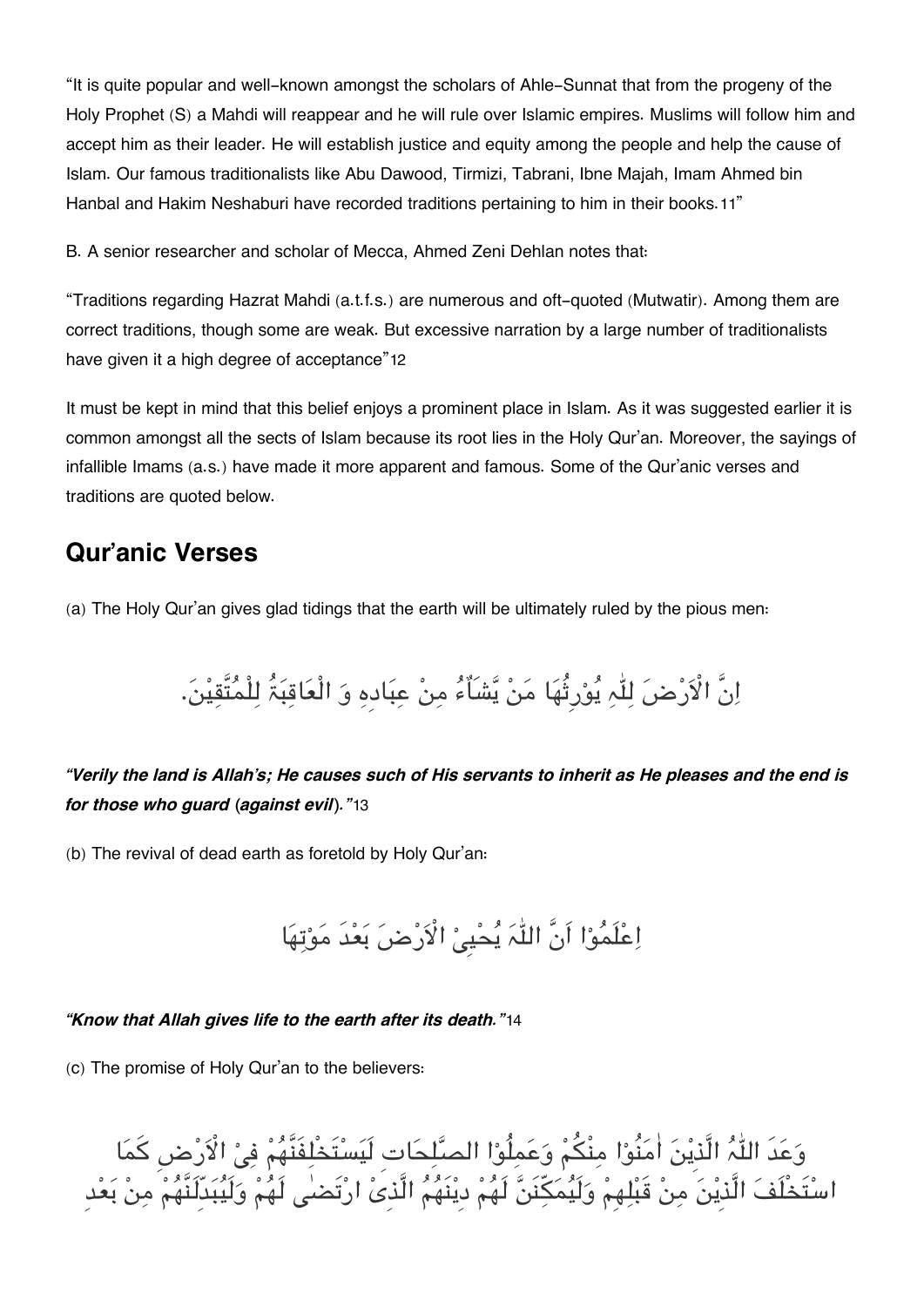# خَوْفِهِمْ اَمْنًا یَّعْبُدُوْنَنِیْ وَلَا یُشْرِکُوْنَ بِیْ شَیْئًا.

*"Allah has promised to those who believe and do good that He will most certainly make them rulers in the earth as He made rulers those before them; and that He will most certainly establish for them their religion which He has chosen for them and He most certainly – after their fear – give them security in exchange; they shall serve Me, not associating anyone with Me … "*[15](#page--1-0)

(d) At another place, it says:

# یرِیدُونَ لیطْفىوا نُور الہ بِاَفْواھھِم والہ متم نُورِہ ولَو کرِہ الْافرون.َ

### *"They desire to extinguish the light of Allah by their mouth, but Allah will perfect His light, though the unbelievers may be averse."*[16](#page--1-0)

These were some of the glad tidings of Holy Qur'an. These verses imply that, a time will come when all false doctrines will be uprooted and overthrown; Islam will gain an upper hand and will spread from East to West. Everyone will join the mainstream. Tyranny, oppression and injustice will be annihilated and eradicated. The divine representatives will rule the earth. Thus, all the Muslims are waiting for such an auspicious and dazzling day, whose occurrence is inevitable.[17](#page--1-0)

### **[Prophetic Traditions about Mahdaviyat](#page--1-0)**

In the treasures of Islamic traditions the glad tidings of a judicious and equitable government are found everywhere. Moreover, the characteristics of that 'Divine Revolution' are explained and also the 'Divine Leader' is introduced who will implement the commands of Allah. The Holy Prophet (S) said;

لَوْ لَمْ يَبْقَ مِنَ الدُّنْيَا اِلَّا يَوْمٌ وَاحِدٌ لَطَوَّلَ اللّٰہُ ذَلِکَ الْيَوْمَ حَتَّى يَبْعَثَ فِيْهِ رَجُلًا مِّنْ اُمَّتِیْ وَ مِنْ اَهْل بَیْتِیْ یُوَاطِئْ اِسْمُہٗ اِسْمِیْ یَمْلَاءُ الْاَرْضَ قِسْطًا وَّ عَدْلًا كَمَا مُلِئَتْ ظُلْمًا وَّجَوْنَّا.

"Even if a single day were to remain for the end of this world, Allah (s.w.t.) will prolong that day to such an extent that He will raise a man from my nation, and my own progeny. His name will be same as my name and his agnomen will be same as my agnomen(i.e. Abul Qasim). He will fill the earth with justice and equity as it was fraught with tyranny and oppression.'[18](#page--1-0)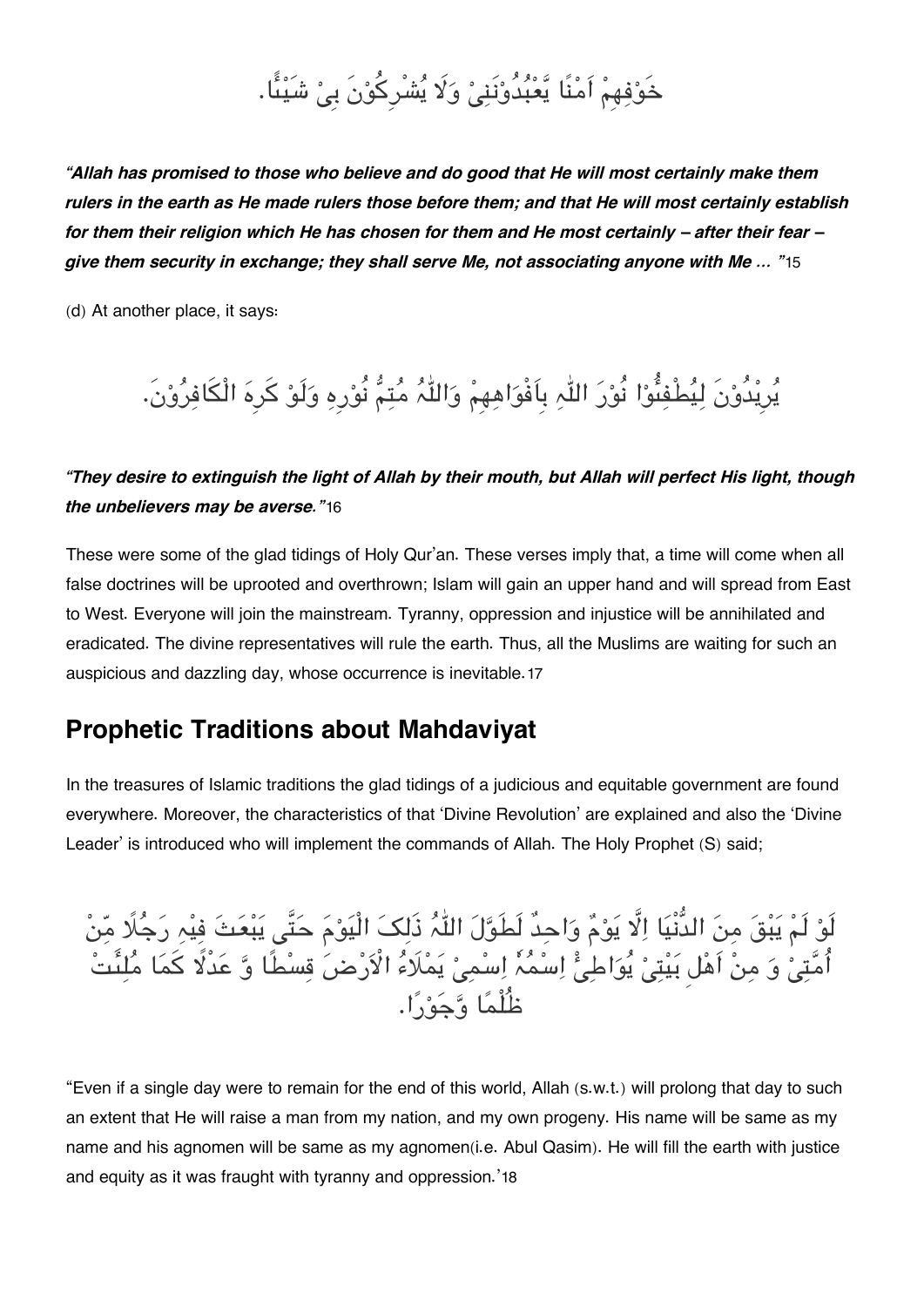This saying of the Holy Prophet (S) proclaims the advent of a judicious and equitable government and emphasizes the certainty of the Divine promise. This tradition is mentioned in Shia and Sunni books

At another place the Holy Prophet (S) addressed Hazrat Ali (a.s.) and said:

اَلْاَئِمَّةُ مِنْ بَعْدِیْ اِثْنٰی عَشَرَ اَوَّلُهُمْ اَنْتَ یَا عَلِیٌّ! وَاٰخِرُهُمْ الْقَأَئِمُ الَّذِیْ یَفْتَحُ اللّٰہُ عَزَّ وَجَلَّ عَلیٰ یَدَیْہِ مَشَارِقَ الْاَرْضِ وَمَغَارِبَهَا .

"After me there will be twelve Imams. O Ali! You are the first among them, and last of them will be Al-Qaem (a.t.f.s.). Allah shall grant him victory over the east and the west"[19](#page--1-0)

Imams (a.s.) have expressed the importance of this 'Divine Promise' in several traditions and have also introduced the last successor of the Holy Prophet (S). They themselves were desirous of his advent; they declared that the best form of worship is awaiting the reappearance of Imam Mahdi's (a.t.f.s.) and considered his companions as the most honourable people.

## **[Imamite traditions about Mahdaviyat](#page--1-0)**

The sayings of Imams (a.s.) will add radiance and lustre to this treatise and will also clarify some wrong notions about Imams (a.s.).

When Imam Hasan (a.s.) challenged the wretched Muawiyah and his minister Amr bin Aas for a war, they bribed the commanders of Imam's (a.s.) army and isolated him (a.s.). Hence Imam Hasan (a.s.) was forced to sign a truce with Muawiyah. But he (a.s.) dictated his own terms for the treaty. One of the clauses of that treaty was that Muawiyah will not designate anyone as his successor and will never wage a war with Imam (a.s.).

Though Imam Hasan (a.s.) signed the treaty with Muawiyah, he always remained resolute on his terms and never accepted the conditions of Muawiyah. He always exposed the transgressions of Muawiyah and thus gave a fitting reply to those who objected over the signing of the peace treaty.

While replying to the baseless objections of his shortsighted followers, he predicted the rise of twelfth Imam in these words:

اَمَا عَلِمْتُمْ اَنَّہُ مَامِنَّاً اَحَدٌ اِلَّا وَيَقَعُ فِيْ عُنُقِہِ بَيْعَۃٌ لِطَاغِيَۃِ زَمَانِہِ اِلَّا الْقَأَئِمُ الَّذِیْ مَصَلِّیْ رُوْحُ اللّٰہِ عِیْسٰی بْنُ مَرْیَمَ خَلْفَہُ فَاِنَّ اللّٰہَ عَزَّ وَجَلَّ یُّخْفِیْ وِلَادَتَہُ وَ یُغِیْبُ شَخْصَہُ لِئَلَّا یَكُوْنَ فِیْ عُنُقِہِ بَیْعَۃٌ اِذَا خَرَجَ ذٰلِکَ التَّاسِعُ مِنْ وُّلْد اَخِیْ الْحُسَیْن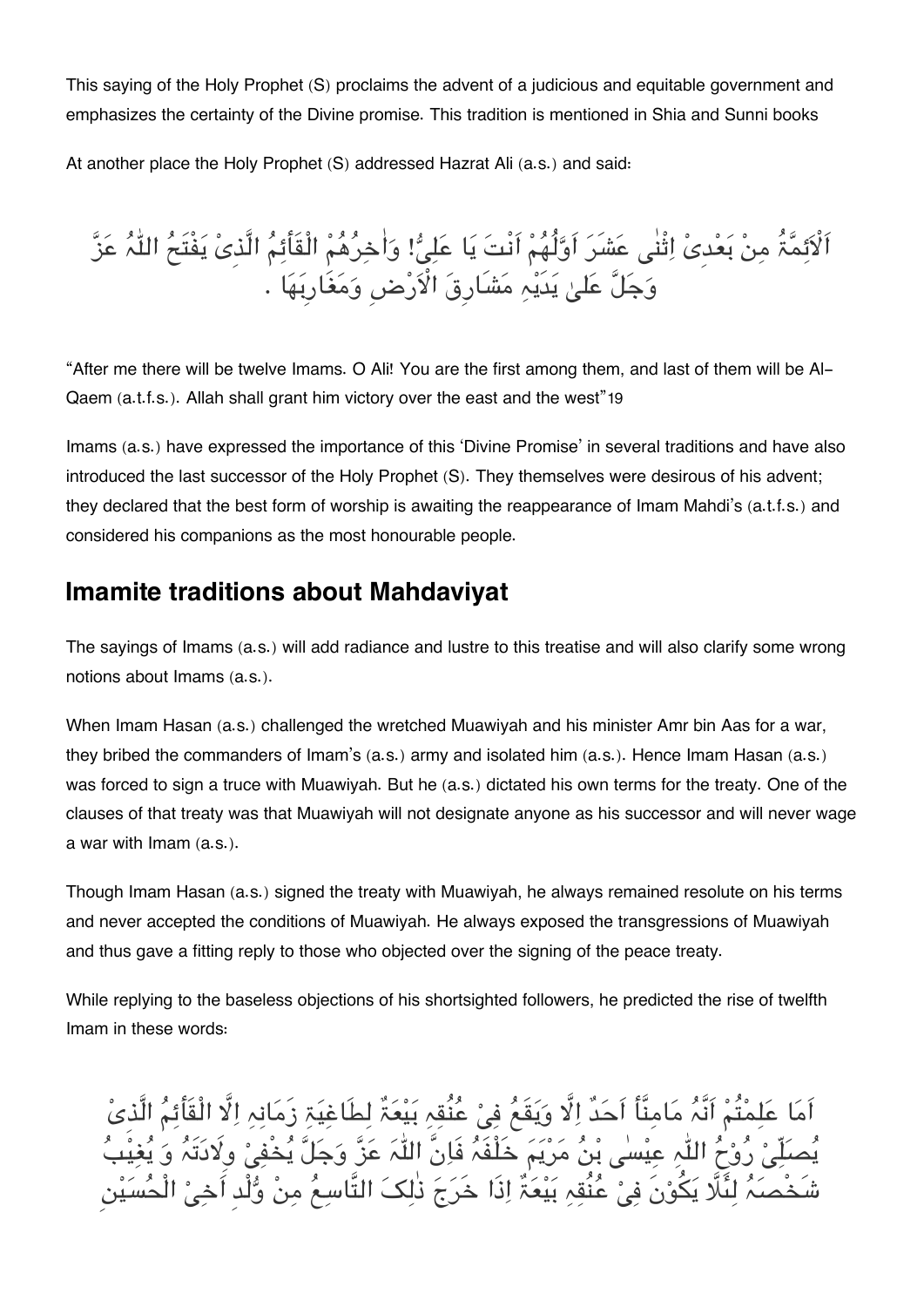

"Do you not know that all of us (Imams) are having the allegiance of a wicked tyrant upon our necks except our last one - Al-Qaem, behind whom Jesus will pray? Allah will conceal his birth from the people. He will remain far from the sight of people and when he will reappear then he will not have the allegiance of any ruler upon his neck. He will be the ninth descendent of my brother Husain and son of a princess. Allah will prolong his age in occultation. When he will reappear, Allah by His Omnipotence will make him look like a man of about forty years, so that all realize that Allah has power over everything."[20](#page--1-0)

When Imam Sadiq (a.s.) was asked about his successor, he replied:

اَلْإِمَامُ مِنْ بَعْدِیْ مُوْسٰی وَالْخَلْفُ الْمُنْتَظَرُ مُحَمَّدُ بْنُ الْحَسَنِ بْنِ عَلِيِّ ابْنُ مُحَمَّدِبْنِ ء<br>موسى*ل* 

"My son Musa will be my successor. But the Imam about whose reappearance everyone is anxious will be Muhammad son of Hasan, son of Ali, son of Muhammad son of Ali son of Musa."[21](#page--1-0)

Also Imam Sadiq (a.s.) is quoted repeatedly as saying:

لِكُلِّ أُنَاسٍ دَوْلَةٌ يَرْقَبُوْنَهَا وَدَوْلَتُنَا فِيْ أَخِرِ الدَّهْرِ يُظْهَرُ.

"For every nation there is a government to which they are connected. Our government will appear in the last era."[22](#page--1-0)

When Imam Musa Kazim (a.s.) was questioned, whether he was AI-Qaem', he replied:

اَنَا الْقَأَئِمُ بِالْحَقّ وَلَكِنَّ الْقَأْئِمَ الَّذِیْ یُطَهِّرُ الْاَرْضَ مِنْ اَعْدَأَءِ اللّٰہِ یَمْلَأُهَا عَدْلًا كَمَأَ ملىت جورا. ھوالْخَامس من ولْدِی لَہ غَیبٌ یطُول اَمدُھا خَوفًا عل نَفْسہ یرتَدُّ فیْهَا اَقْوَامٌ وَ یَتْبُتُ فیْهَا أَخرُوْنَ..علُوْبی لشیعتنَا الْمُتَمَسّکیْنَ بِحَبْلنَا فی غَیْبَۃ قَأئمنَا أُوْلٰئکَ منَّا وَنَحْنُ منْهُمْ قَدْ رَضُوْا بِنَأَ اَئِمَّۃً وَرَضِيْنَا بِهِمْ شَيْعَۃً فَطُوْبِىٰ لَهُمْ، هُمْ وَاللّٰہِ مَعَنَا فِیْ دَرَجَتِنَا یَوْمَ الْقِیَامَۃِ.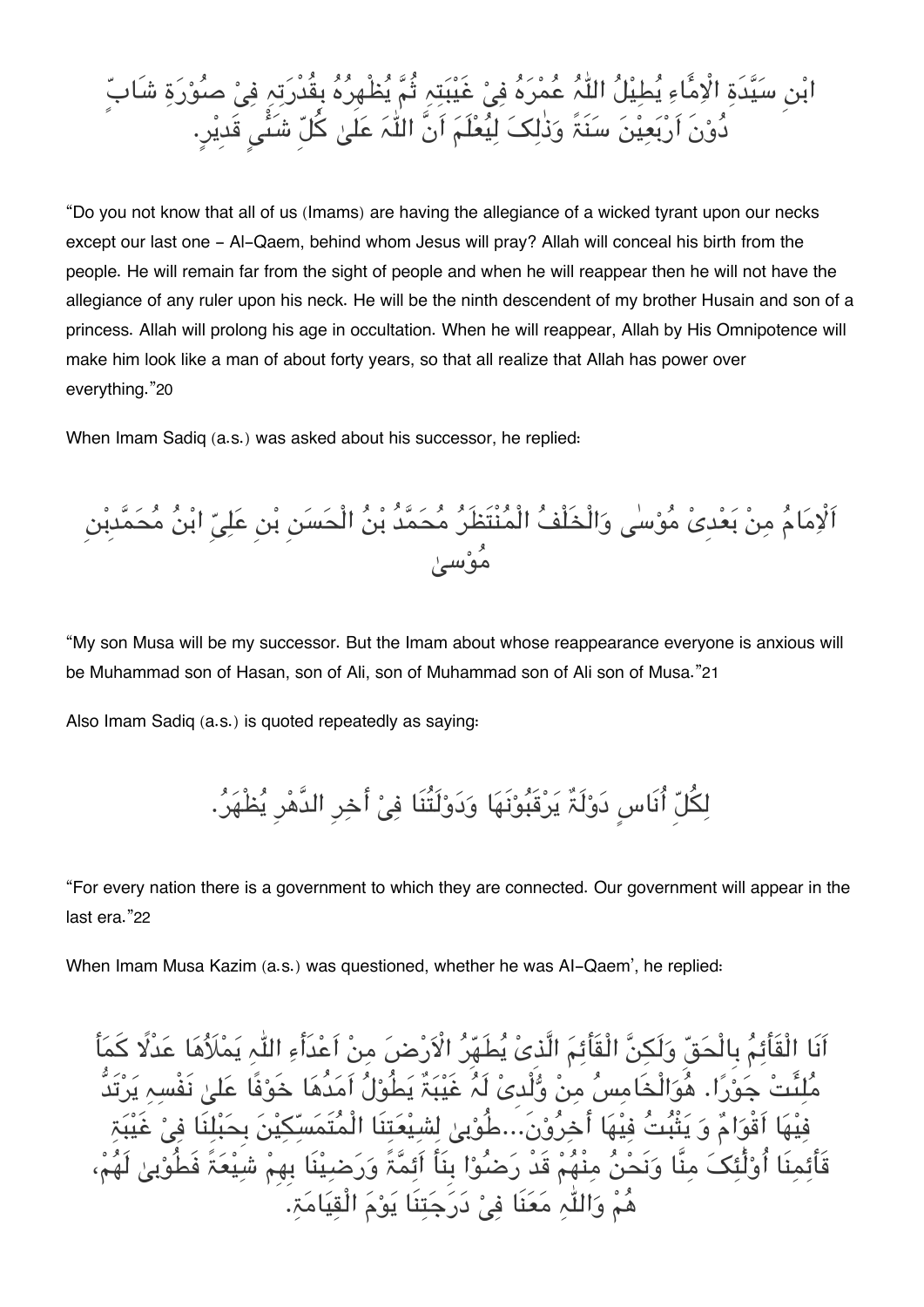"I am a 'Qaem" with truth; but the Qaem - who will purge the earth from enemies of Allah and who will fill the earth with justice, as it was fraught with tyranny and oppression – will be my fifth descendant. Since his life will be in danger, he will remain concealed for years. During his occultation some people will turn apostate, while some will remain steadfast in their faith." He added; "Congratulations to our Shias who cling to our 'rope' in the occultation of our Qaem, those who remain steadfast on our friendship and firm in their hatred of our enemies. They are from us and we are from them, they are pleased with our leadership and we are satisfied with their following. Then congratulations to them. By Allah they will be in our grades along with us on the Day of Resurrection."[23](#page--1-0)

The eleventh Imam, Imam Hasan Askari (a.s.) said:

كَانِيْ بِكُمْ وَقِدِ اخْتَلَفْتُمْ بَعْدِی بِالْخَلْفِ اَمَا اِنَّ الْمَقِرِّ بِالأَئِمَّةِ بَعْدِ رَسُوْلِ اللَّهِ الْمَنْكِرَ لِوَلَدِی کَمَنْ اَقَرَ بِنَبُوَّةِ جَمِیْعِ اَنْبِیَاءِ اللّٰہِ وَرَسَلِہِ وَانْکُرُ نَبُوَّۃٌ رَسُوْلِ اللّٰہِ وَالْمَنْکِرَ لِرَسُوْلِ اللّٰہِ كَمَنْ اَنْكَرَ جَمِيْعَ اَنْبَيَأْءِ اللّٰہِ لِاَنَّ طَاعَۃَ اٰخِرِنَا كَطَاعَۃِ اَوَّلِنَا وَالْمُنْكِرُ لِاخِرِنَا کَا لْمُنْکِرِ لِاَوَّلِنَا. اَمَأْ اَنَّ لَوَلَدیْ غَیْبَۃٌ یَّرْتَابُ فِیْهَا النَّاسُ اِلَّا مَنْ عَصبِمَہُ الہ.

"I can visualize that after me you are in dispute about my successor. Beware that the one who believed in all the successors (i.e. eleven Imams) and disbelieved in my son, then it will be as if he believed in all the Prophets and disbelieved in the last Prophet (S). Obedience to the last Imam is obligatory as the obedience to the first Imam. Hence if someone denied our last one then it is tantamount to the denial of our first one. Know that the occultation of my son will be so long that people will falter and waiver in their faith, except those who are protected by Allah."[24](#page--1-0)

All these traditions of the Holy Prophet (S) and infallible Imams describe the characteristics and importance of this important doctrine. In Shia books the traditions regarding this belief are so enormous, that we can safely say that only the traditions concerning H. Ali (a.s.) surpass the traditions about Imam Mahdi (a.s.) These traditions are recorded in Shia and Sunni books and their number runs into thousands.[25](#page--1-0) Great scholars of Islam (from different sects) have written entire books on Imam Mahdi (a.s.) and the list of these books is very long.[26](#page--1-0)

The contemporary man is seeking a solution which may free him from his distress and disaster. He is in search of a shelter where he may escape from everyday problems. This shelter along with its distinct features and unique characteristic exists in the realm of Islam. In the shade of the same 'shelter', Islam has constructed the edifice for the future of humanity.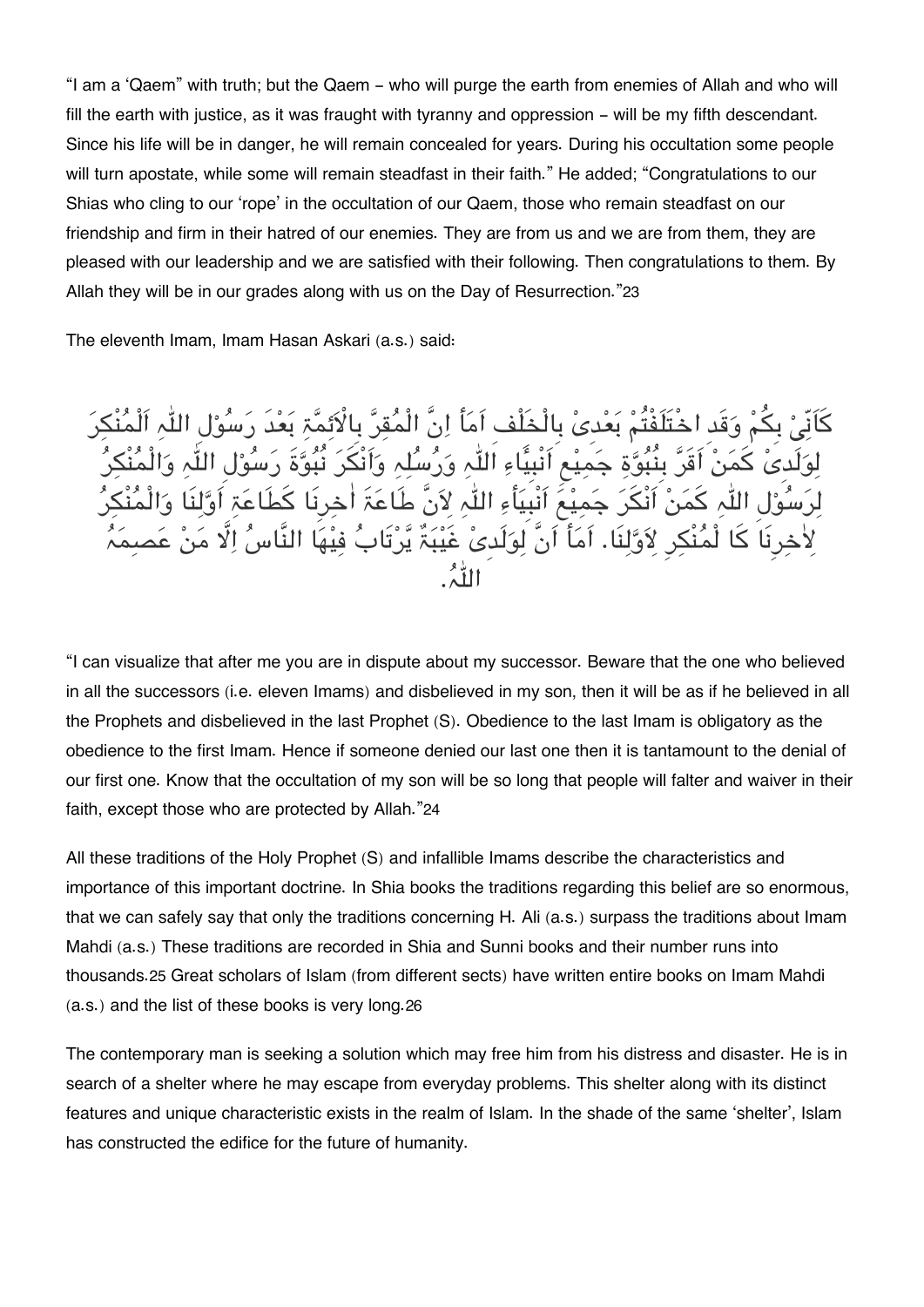[1.](#page--1-0) The prophecies of the advent of a saviour can be found in all the celestial religions. These can be found in books like

'Basharat-e-Ahdaiir and 'Daulat-e-Mahdi' by Dr. Muhammad Sadeqi and 'Mauood-e-Jehani' by Ayatullah Zanjani.

[2.](#page--1-0) Utopia: It is the name given to an imaginative, social, perfect system, often compared to Paradise. Utopian concept was a product of Thomas Moore's thinking.

[3.](#page--1-0) Georgia: It is the name of a learned city suggested by Burtolet Prushet, a contemporary of Thomas Moore. This name of 'Learned City' is extracted form Thomas Moore's collection of odes.

[4.](#page--1-0) Eldorado: It is another 'Learned City' introduced by Voltaire, an eminent philosopher from the 'era of enlightenment' in the history of France.

[5.](#page--1-0) The Empire of Sun: It is another 'Learned City', which was thought by famous Mathematician and Philosopher, Thomas Campneila.

[6.](#page--1-0) Translated from the Persian book "Mahdudiyathaae-Rushd", p. 23, from the preface. Original not traced. This book was published in Iran by "The Organization for the Protection of Social, Natural and Human Environment".

[7.](#page--1-0) Quoted from the book "The style and statutes of learned soul" by Zoan Maurasti, translated by Dr. Ali Muhammad Kardan, quoted from the translation, p. 18.

[8.](#page--1-0) Vide 'The effect of Science upon the people'.

[9.](#page--1-0) The monthly journal of Tehran. The Economist, edition no. 859, Aban No.1349, p. 6

[10.](#page--1-0) Vide 'The Theory of Relativity' by Albert Einstein, p. 35.

[11.](#page--1-0) Vide 'Kitab-al-Tajy, vol. 5, Chapter 7, by Shaikh Mansur Ali Nasif.

[12.](#page--1-0) Refer 'Al Futuhaat-al-Islamiyah' by Ahmed Zeni Dahlan.

[13.](#page--1-0) Holy Qur'an, al-Araf, 7: 128.

[14.](#page--1-0) Holy Qur'an, al-Hadid, 57:17, Imam Baqir (a.s.) interprets this verse as "He revives the earth by justice after her death by injustice." (Al- Kafi).

[15.](#page--1-0) Holy Qur'an, an-Nur, 24:55.

[16.](#page--1-0) Holy Qur'an, as-Saff, 61: 8.

[17.](#page--1-0) According to Shia and Sunni interpreters, because of clear narrations 'Master of Authority' are none but the twelve Imams, who are the successors of the Holy Prophet (S) and appointed by Allah for the guidance of the world. For details refer 'Fazael al Khamsa min Sehah-e-Sitta'.

[18.](#page--1-0) Muntakhab-al-Asar', Part 2, Chapter 1 by Luftullah Safi Gul-paygani.

[19.](#page--1-0) Ibid, Part l, Chap. 4.

[20.](#page--1-0) Ibid, Part 2, Chap. 10.

[21.](#page--1-0) Ibid, Part 2, Chap. 21.

[22.](#page--1-0) 'Amali', p. 489, by Shaikh Saduq (r.a.).

[23.](#page--1-0) Isbatul Huda, vol. 6, p. 417, by Shaikh Hurre Aameli.

[24.](#page--1-0) Ibid, p. 427.

[25.](#page--1-0) Such traditions are neatly categorized and recorded in 'Muntakhab-al-Asar fil Imam-e-Saani-al-Ashar' by Lutfullah Safi Gul-paygani.

[26.](#page--1-0) An exhaustive list of these books may be found in the book 'Najmus Saaqib' by Mirza Husain Noori, Readers may also refer 'Kitabnama-e-Imam Mahdi (a.s.)'.

# **Chapter 4: Leadership in the era of occultation**

It has been revealed in Torah: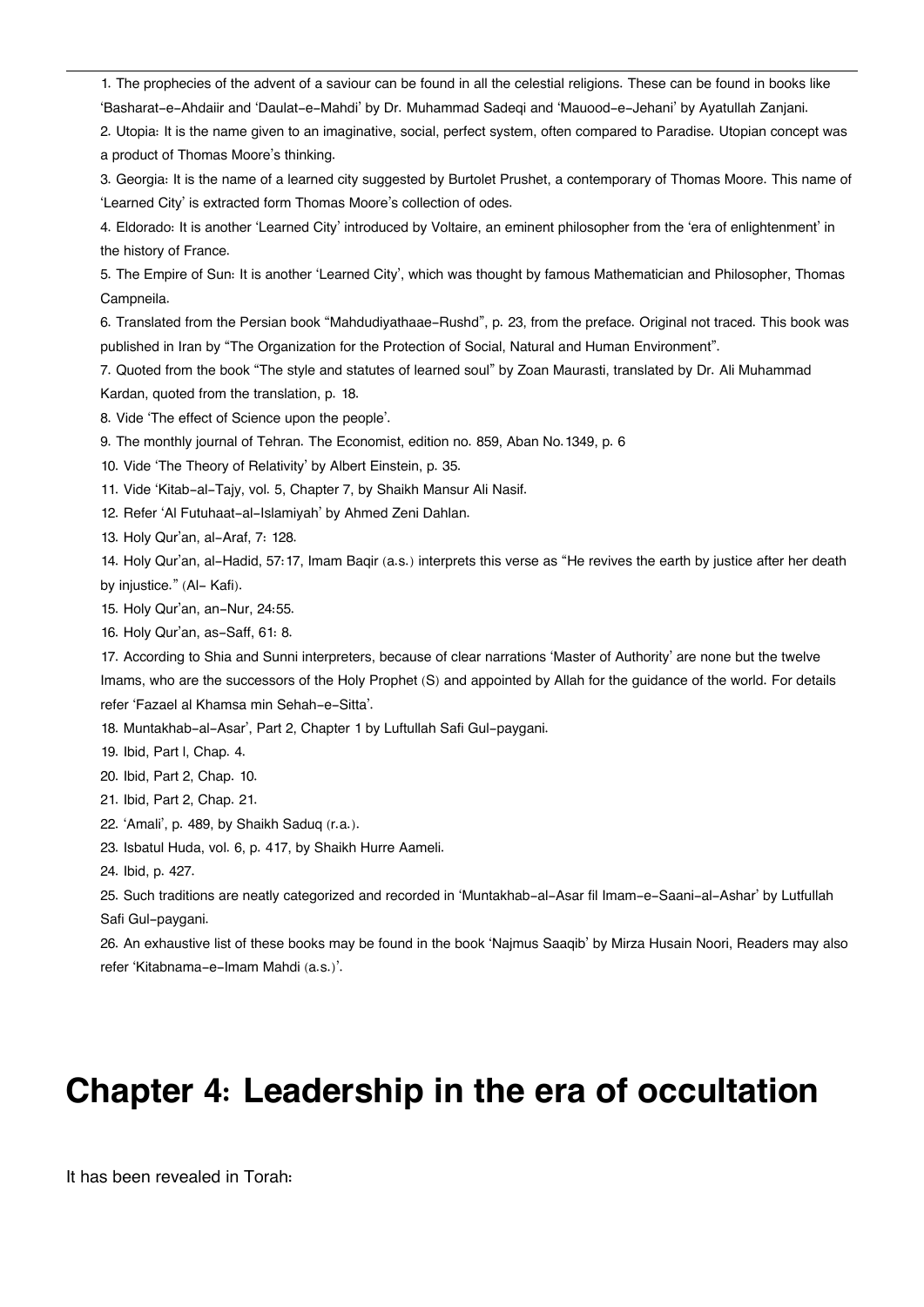"Hazrat Moosa (a.s.) selected some capable men from the Bani Israel and made them leaders of the people. Then entrusted them with the leadership of different groups of people. These men used to arbitrate among the people in small matters, but regarding intricate and problematic matters they used to consult Hazrat Moosa (a.s.)"

This system remained so successful that even two thousand years after Hazrat Musa (a.s.), F.Y Tyler was forced to include it as a part of the constitution for the administration of organizations and named it as "The law of Exception".[1](#page--1-0)

The "delegation of authority and powers" is a part and parcel of every administrative system. A leader executes the most important of tasks and delegates ordinary works to his subordinates in the organization, so that they may execute the tasks using their intellect and experience under the guidelines suggested by their leader.

The purpose of 'delegation of authority' is that the leader divests some his discretionary power to his subordinates and shares a part of his responsibilities with them. It is obvious that no organization can work efficiently unless powers and responsibilities are shared or distributed among its employees. This becomes all the more necessary when the responsibilities of the leader are ever increasing. In such a complex situation, the leader assigns an entire part of his multifarious responsibilities to his subordinates.

After the Second World War the opinion of experts on 'Organizational Administration' underwent a sea change and the current procedures of assigning authority came into existence. Accordingly, it affected the principles of government, guardianship and other aspects of administration in present day organizations.

This fact must be borne in mind that this approach to leadership has been proved quite advantageous. Lighter burden of responsibilities; more achievement of targets; smoother coordination; greater enthusiasm to work; quicker accomplishments of tasks are some of the manifest advantages of this approach. Apart from these, there are many more benefits to it.

"The Law of Exception" envisages how a leader enhances his realm of work by making it more comprehensive and diverse. Of course, the tasks bearing similarity with that of leader should be assigned to the most eligible men so that they may guide the people, lead them towards the right path and only in exceptional cases,[2](#page--1-0) where they cannot perform their responsibility, they should consult their leader. The Holy Qur'an advocates the same concept, while expounding the dissemination of religious knowledge in these words:

وَمَا كَانَ الْمُوْمِنُوْنَ لِيَنْفِرُوْا كَافَّۃً فَلَوْلَا نَفَرَ مِّنْ كُلّ فِرْقَةٍ مِّنْهُمْ طَأَئِفَةٌ لِّيَتَفَقَّهُوْا فِيْ الدِّین ولینْذِروا قَومھم اذَا رجعوا الَیھِم لَعلَّھم یحذَرون.َ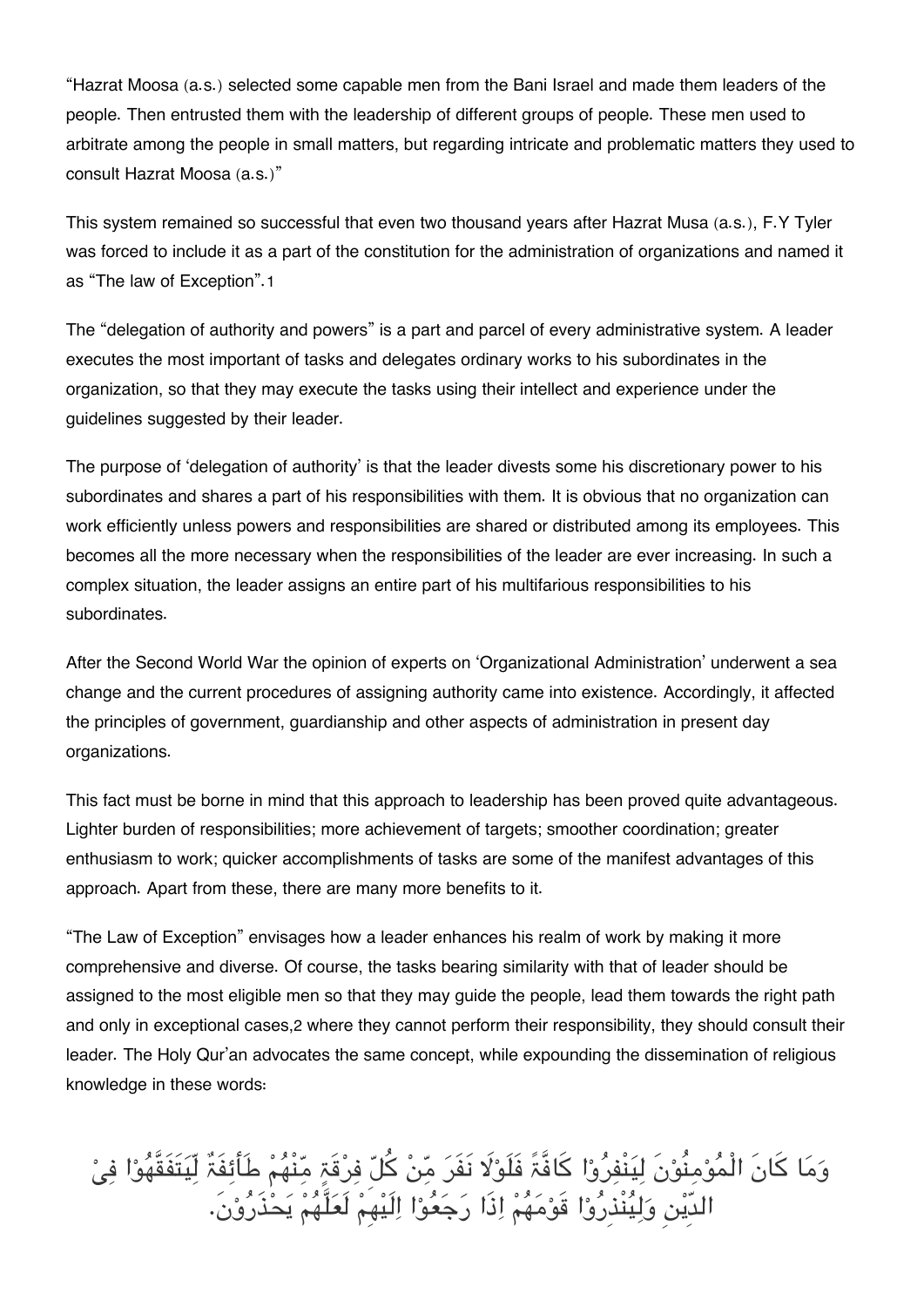*"And it does not behove the believers that they should go forth all together; why should not then a company from every party from among them go forth that they may apply themselves to obtain (a deep) understanding in religion, and that they may warn their people when they come back to them that they may be cautious?"*[3](#page--1-0)

This Qur'anic injunction demands that some men in every region should set out for acquisition of knowledge, come back to their areas, impart the knowledge to the masses, make them aware of their religion and guide them in the problems of life. These problems may be in the matters of worship, personal and social life. They must acquire deep knowledge regarding all the aspects of life and guide the people in the best possible manner. Thus, they inform the people of their responsibilities and also warn them of the dire consequences which may befall them due to their negligence.

The Holy Prophet (S) and infallible Imams (a.s.) would send their servants and scholarly companions to remote places with the mission of propagating Islamic teachings. They were given the freedom to pronounce verdicts in matters of Ahkam. The Holy Prophet (S) had sent Mas'ab bin Umair towards Mecca and Sa'ad bin Ma'az towards Yemen. Hazrat Ali (a.s.) followed the footsteps of Holy Prophet (S). During the reign of his (a.s.) caliphate, he appointed Qusum bin Abbas as the Governor of Mecca and wrote to him,

"Sit with the people in the mornings and evenings and explain the religious laws to them."

Similarly other Imams (a.s.) too emulated the conduct of the Holy Prophet (S). Imam Sadiq (a.s.) had directed his followers towards Abu Bashir Asadi and Muhammad bin Muslim Saqafi for answers to their religious queries. He advised to one of his companions Abaan bin Tughlab that:

"Sit in Masjid al-Nabawi and give your verdicts pertaining to religious matters."

Imam Reza (a.s.) exhorted Ali bin Musayyab to acquire knowledge from Zakaria bin Adam Qummi, who was a deputy of Imam (a.s.).[4](#page--1-0) Likewise, he directed some of his companions towards Yunus bin Abdur Rahman for learning religious sciences.[5](#page--1-0)

This was the general practice of our Imams (a.s.) although the "law of exception" is evident in some cases. Our Imam al-Zaman (a.t.f.s.) too has followed the footsteps of his (a.s.) forefathers but he added a new dimension to it. As we have mentioned earlier, that in this era of occultation, Imam al-Zaman (a.t.f.s.) has handed the reigns of guidance to the honest and trusted 'fuqaha' (religious scholars) so that in this period of occultation the learned scholars may guide and inform the masses of their religious duties.

Once again the "law of exception" was implemented in the period of occultation with all its characteristics for the guidance of Shias. This law became the primary cause of the safety of Islam. We its help (i.e. following the fuqaha) we were able to withstand the upheavals of time. Gradually but surely, the religion evolved with the passage of time and attained its present glory. With the help of this magnificent law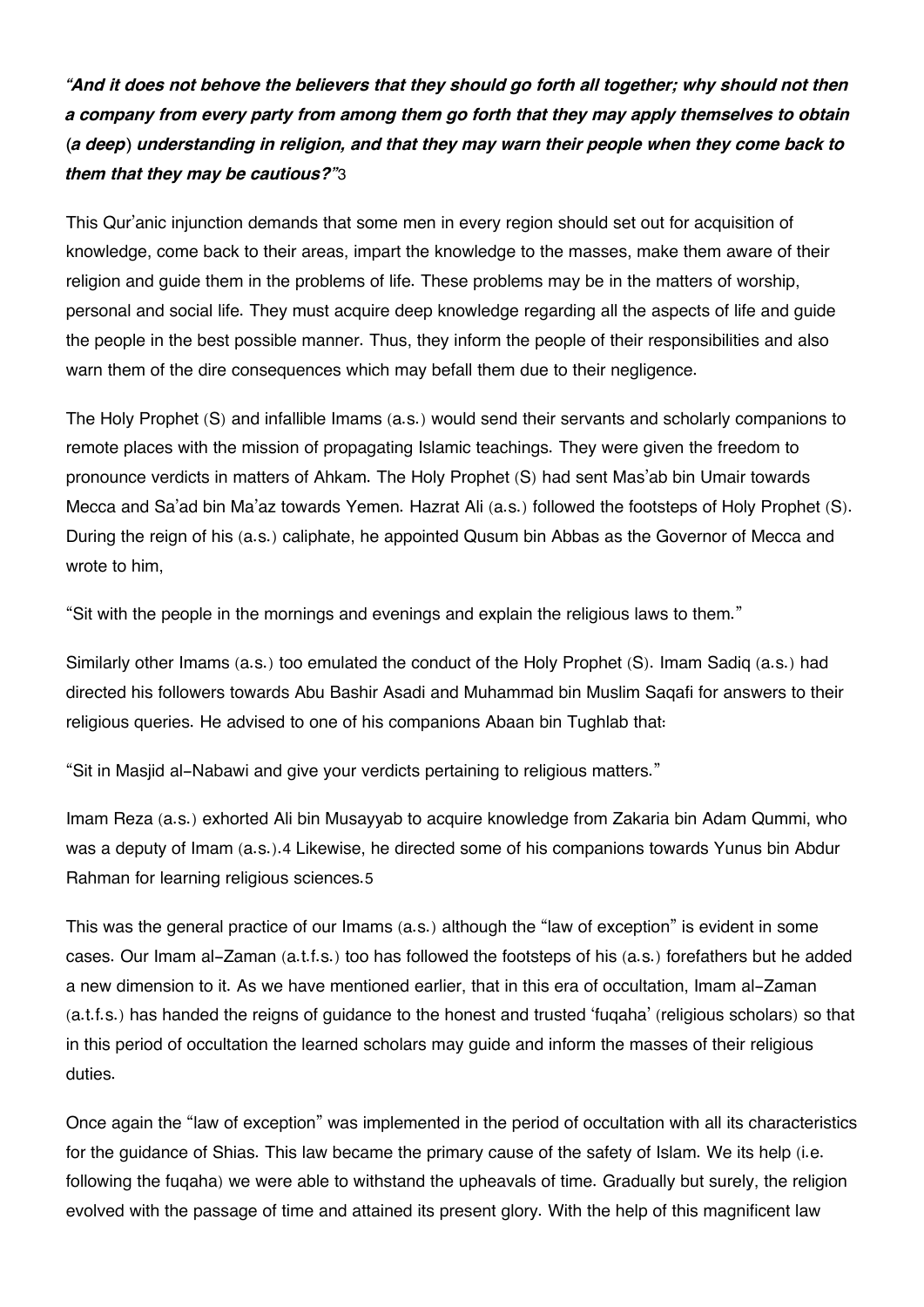alone, the representatives (fuqaha) ensured that the 'complete message' of Islam should reach to the people and they have been successful in guiding the shias due to the blessings of Imam al-Zamana (a.t.f.s.)

Our books of jurisprudence have unequivocally stated these 'fuqaha' have (limited) authority and sovereignty on the people and the people should turn towards them in matters of religion. This fact is clearly pronounced by Imam al-Zaman (a.s.) in his letter (tawqee) to Ishaq bin Yaqub via Muhammad bin Usman thus:

واَما الْحوادِث الْواقعُ فَارجِعوا فیھا ال رواۃ حدِیثنَا فَانَّھم حجت علَیم واَنَا حجُ الہ علَیھِم.

"And regarding the occurrence of new problems and issues, you refer to the narrators of our traditions, since they are my representatives upon you as I am the representative of Allah upon them"[6](#page--1-0)

It must be borne in mind that "Hawadise-Waqeah" implies 'new and unique problems', which occur in the day to day life of the people. Hence when faced with such problems it is the responsibility of the people to consult the competent jurists.

About these 'jurists', lmam Sadiq (a.s.) had mentioned a few qualities which distinguishes them from others. He said:

فَاَما من کانَ من الْفُقَھاء صائنًا لنَفْسہ، حافظًا لّدِینہ مخَالفًا علٰ ھواہ، مطیعا لِأَمْرِ مَوْلَاهُ، فَلِلْعَوَامِ اَنْ يَقْلِدُوْهُ وَ ذٰلِكَ لَا يَكُوْنُ اِلّا بَعْضَ الْفُقْهَاءِ الشّیفَۃِ لا کلّهُمْ.

"And among the jurists (Fuqaha) those who protect their selves (from sins), guard their religion, resist their carnal desires and are obedient to their Master, it is incumbent upon the people to follow them. Such characteristics are found only in a few (shia) jurists and not all of them."[7](#page--1-0)

In this way Imam (a.t.f.s.) entrusted the task of guidance in the responsible hands of Shia jurists who possess the above mentioned attributes. Their task was to guide the shias and give the verdicts in newly occurring events and problems. Although the earlier Imam (a.s.) too practiced this "Law of Exception" yet its use has been more widespread in the period of major occultation. Imam Sadiq (a.s.) has urged his followers to consult those scholars who are well versed in the permitted (Halal) and the prohibited (Haram) things. As he (a.s.) put it:

"If two persons dispute about a thing between themselves then they should consult him who narrates our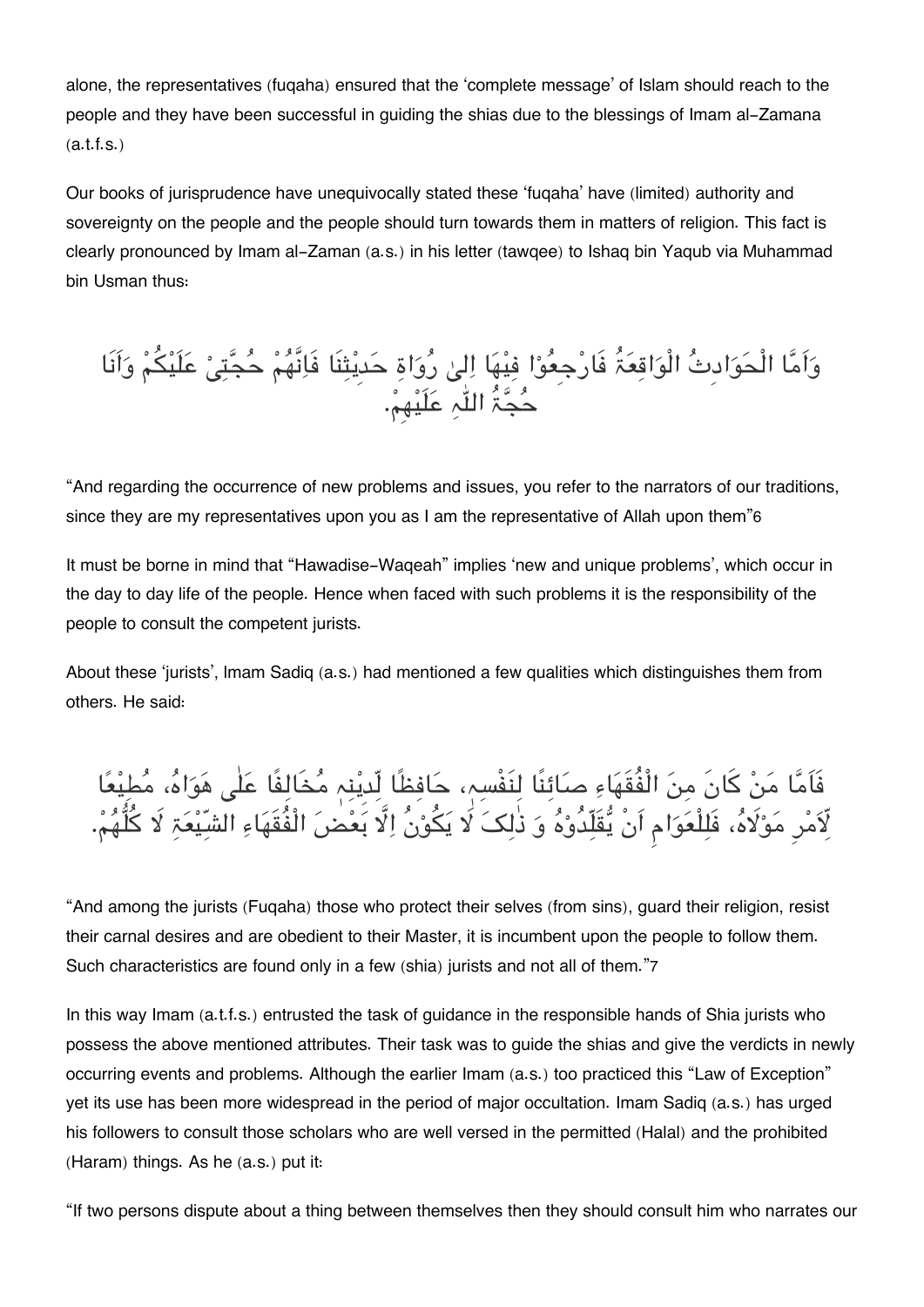traditions and who deliberates upon our permitted and prohibited things and knows our views and commandments. Select him for arbitration, since I have appointed such a person for this matter. If anyone rejects his verdict then it is as if he has taken the commands of Allah lightly and has refuted us. Certainly the one who refutes us has refuted Allah. Verily such a man has entered the realm of polytheism."[8](#page--1-0)

This tradition clearly tells us that these jurists are not mere narrators of traditions. Rather, these are individuals who contemplate and reflect upon the words of Imams (a.s.). Then in the light of Qur'anic verses, traditions of Imams (a.s.) as well as the fundamental beliefs of religion they deduce the laws of religion.

This fact should be always borne in mind that these jurists are highly regarded by our Imams (a.s.). Once Imam Jafar Sadiq (a.s.) mentioned about his companions Zurarah, Abu Basir, Muhammad bin Muslim, Buraid Ajli in this manner:

"Had these persons not been there, then no one would have been able to derive the religious laws. They are the protectors of religion. My father trusted them in the matter of permitted and prohibited things. They preceded others in this world in reaching us and so will they precede others in the hereafter."[9](#page--1-0)

Thus, as in the case of our earlier Imams (a.s.), in this era of occultation too, the responsibility of guiding the people lies in the hands of the 'fuqaha'. These scholars guide the people and protect the religion at all cost. It is for this reason that Imam al-Zaman (a.s.) has said about them,

"They are my vicegerents upon you and I am the vicegerent of Allah upon them."[10](#page--1-0)

Imam (a.t.f.s.) has prayed for them, aided them in deriving the Islamic laws, and guided them in difficulties. Imam (a.s.) in his tawqee to Shaikh Mufid (r.a) has referred to him as 'my steadfast brother' and 'responsible friend'. The concluding part of the same blessed tawqee highlights a very important point. And that is, that our Imam (a.s.) is concerned about every Shia follower. He is so much concerned about them that he remembers them constantly, wards off calamities from them and protects them from their enemies. The affection of Imam (a.t.f.s.) can be experienced in the following words:

# اِنَا غَیْرُ مُهْمِلِیْنَ لِمُرَعَاتِکمْ وَلَا نَاسِیْنَ لِذِکرِکمْ وَلَوْ لَا ذَلِکَ لَنَزَلَ بِکُمَ اللَّاوَاءَ وَاصْطَلَمْتُكُمُ الْأَعْدَاءُ فَاتَّقَوْا اللَّہُ جَلِّ جَلَا لَہٗ.

"Surely we are neither negligent of your affairs, nor are we forgetful of your remembrance. Had it been so, then afflictions would have descended upon you and enemies would have suppressed you. Hence fear Allah and adopt piety."[11](#page--1-0)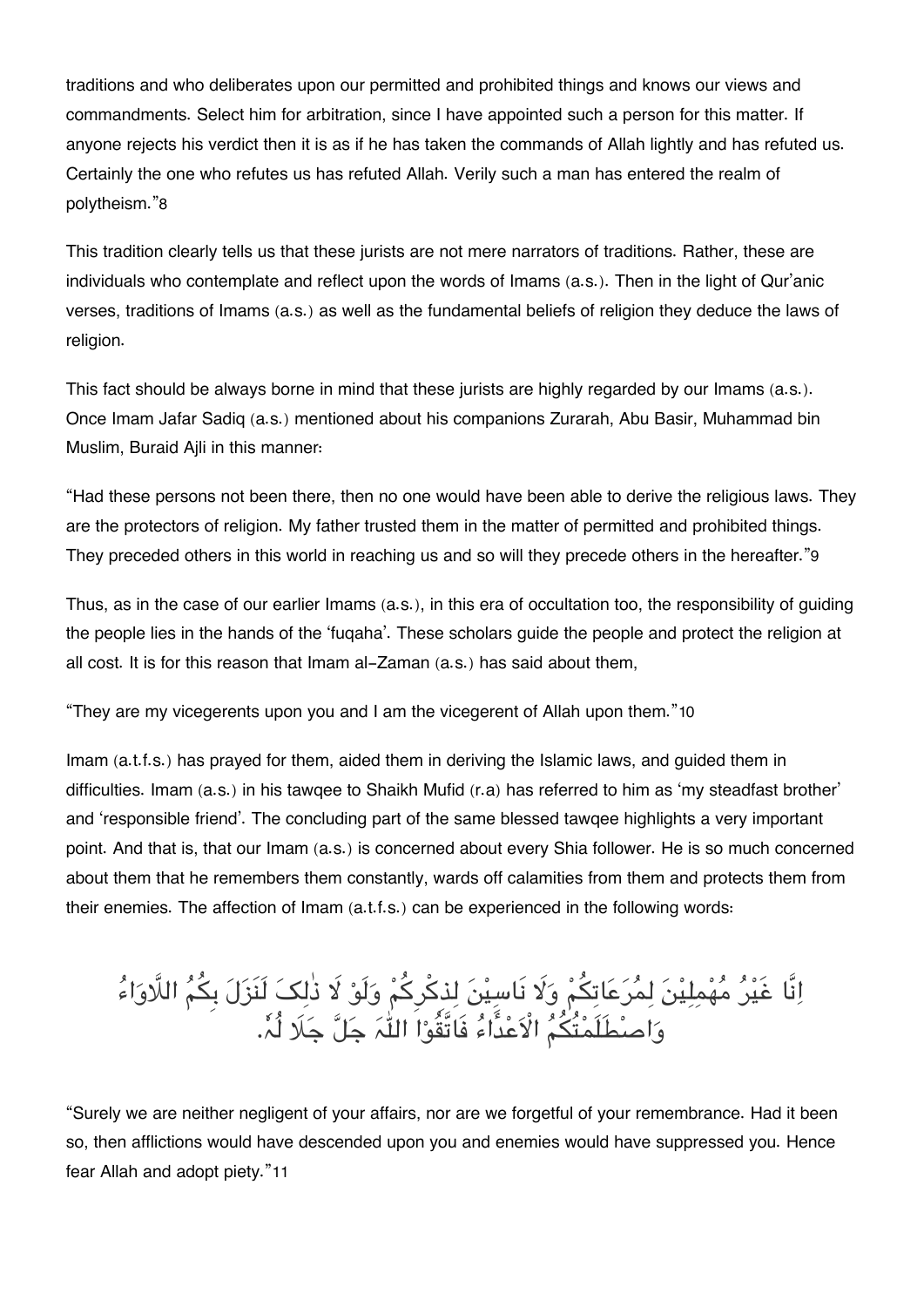[1.](#page--1-0) 'Usul-e-Saazman-e-Idari Pg. 54, written by Leverbook translated by Seerun Parham. The author had committed two apparent errors: (i) Firstly about 3500 years have lapsed since the time of Hazrat Musa (a.s.) and not 2000 years, as said by the author, (ii) Secondly, this system is not so fresh (as imposed by author) as it is imagined but centuries ago, it has become cynosure of thoughts in Islamic civilization.

[2.](#page--1-0) Refer 'Al-Muqaddemah' by Ibn Khaldun. Here 'exception' does not mean against law but in the context of administration, it implies the distribution of works and grades.

[3.](#page--1-0) Holy Qur'an, at-Tawba, 9 :122.

[4.](#page--1-0) Ali bin Musayyab relates that I implored Imam Reza (a.s.) that: "It is very cumbersome for me to attend your lectures since my home is at a remote distance." Imam Reza (a.s.) replied: "Go to Zakaria bin Adam Qummi, he is our turtle in religious and worldly affairs." vide Tarkihul Maqal, vol. 1, No. 4237.

- [5.](#page--1-0) Ibid, vol.3, p. 338
- [6.](#page--1-0) Vide Kamaluddin, p. 484, Beharul Anwaar, vol. 53, p. 181, Wasaelush-Shia, vol. 18, Kitabul-Qaza, p. 101.
- [7.](#page--1-0) See Wasaelush-Shia, vol. 18, p. 95
- [8.](#page--1-0) Wasaelush-Shia, vol. 18, p. 98
- [9.](#page--1-0) Ibid, p. 104
- [10.](#page--1-0) Refer 'Najmus Saaqib' by Mirza Husain Noori.
- [11.](#page--1-0) Beharul Anwaar, vol. 53, p. 175.

# **Chapter 5: Longevity**

One of the unique characteristics of our belief in Mahadaviyat is that it is accompanied with the belief of long life of the divine saviour. Interestingly, he is more than eleven hundred years old. While when we look around us, we hardly find people living beyond hundred years. Thus, this long life of Imam Mahdi (a.s.) is something that baffles the mind and is not easily acceptable to the people. They wonder at the reason behind the long life of Hazrat (a.s.).

We will delve into this sensitive matter scientifically and support our views with well researched articles and theories so that the matter becomes clear to one and all.

## **[Life](#page--1-0)**

If we understand the basic definition of "life", then either the questions related to longevity will cease to exist or at least it will be understood easily. The science of biology is silent on this matter (of life) and has termed it as an named it as an unfathomable mystery. Till now, no concrete definition has been put forward for "life" which implies that no clear differentiation can be made between living and non-living cells of the human body.

An American professor and lecturer of George Washington University in his book 'One, Two, Three, Infinite' hinted towards the shortcomings of Biology and named a chapter of his book as 'The Mystery of Life'. He acknowledged that the intellect and understanding of man is incapable to grasp the 'reality' of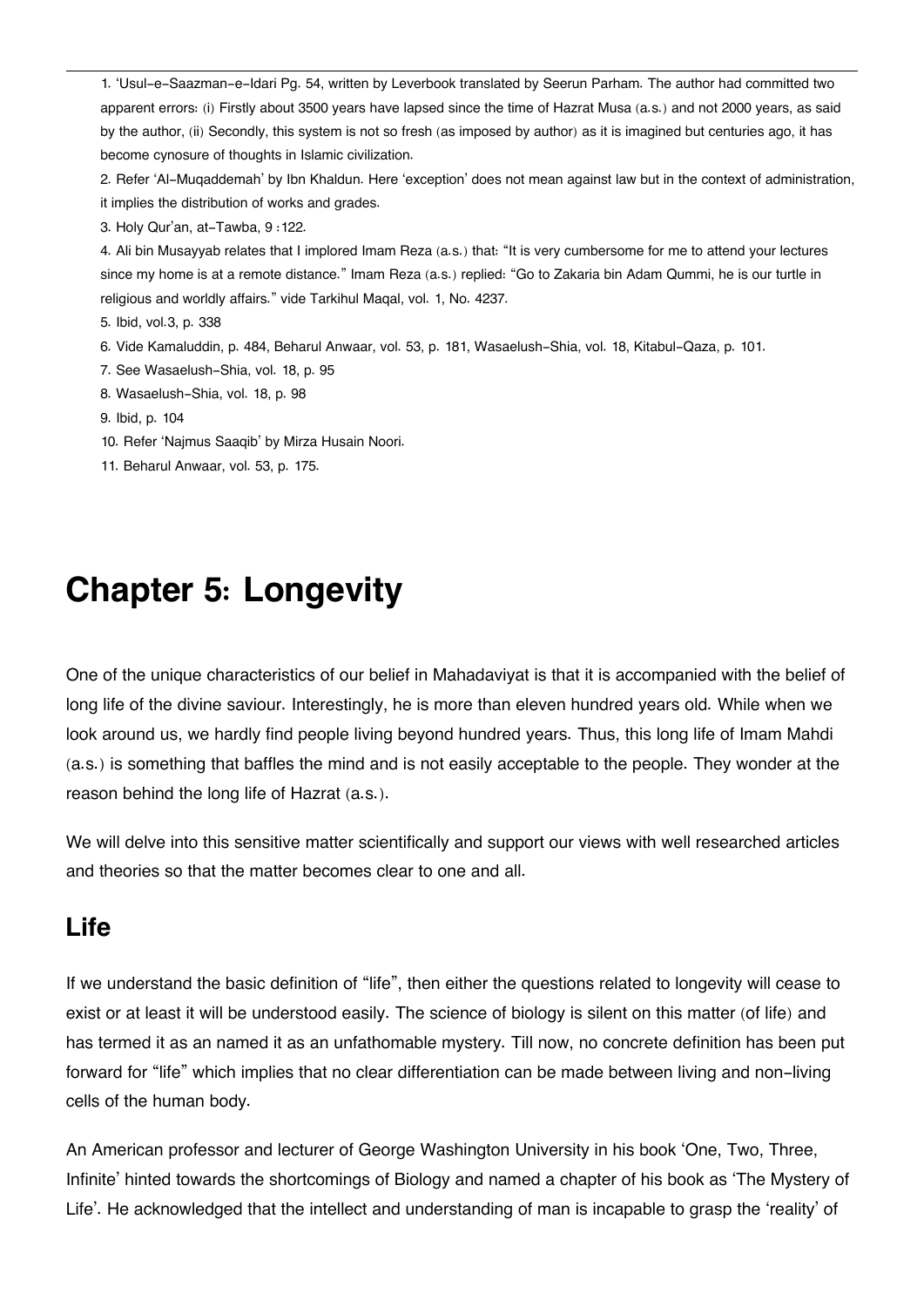life.

The renowned surgeon and physician Dr. Alexis Carrel, Head of Organization of Rockefeller University in America, after concluding his researches brought them in the form of a book and named it, 'Man, The Unknown'. He solemnly confessed in this book that "We possess a very superficial and incomplete knowledge regarding our existence."

It is natural that when our knowledge concerning "life" - which is the essence of our existence - is so shallow and incomplete, then objections on 'longevity' should not be raised. It must be remembered that unless man derives accurate conclusion about life, it is improper to discuss longevity.

## **[Death](#page--1-0)**

So far it is not known to biologists who of the two are natural - life or death. The eminent German biologist, Professor Wiseman gives a fitting reply to this question in his book "The Cognizance of Life" in these words:

"The thing which is natural for living being is life and not death."[1](#page--1-0)

According to the most recent biological discoveries, if the causes of ageing in a cell can be ascertained, then we may be able to overcome death. The main cause of man's death is nothing but gradual suicide - which he invites due to his ignorance about food and eating habits as well as the harmful effects of the environment. All these steadily but surely take him towards his end.

In other words, we can never question anyone "why you are alive?" But whenever we hear about someone's death - whether it is of a man, woman, young, old, child - we always ask keenly about the cause of his / her death. This in itself shows that death is unnatural. Thus it is death which always needs a reason and people ask for its cause. Reason is always required to justify death irrespective of whether it was timely or untimely. It would not be wrong to say that 'whenever death occurs it is untimely since no particular time is fixed for death.[2](#page--1-0)

## **[Science](#page--1-0)**

If years ago astronomers would have said that the moon – which is the beloved of so many poets and about whom Socrates has written so many unheard ideas – will be under the feet of man then not many would have accepted this view. But today, the conquest of moon has become an indelible part of history. Similarly the strides made in the field of Biology through constant research and experiments compel us to believe that longevity is no longer a distant dream. As Dr. Alexis Carrel states:

"We yearn for a long life and are already heading towards it. The experiments made on animals regarding the changes of environment and food, convincingly shows that the cherished goal of longevity will be soon achieved."[3](#page--1-0)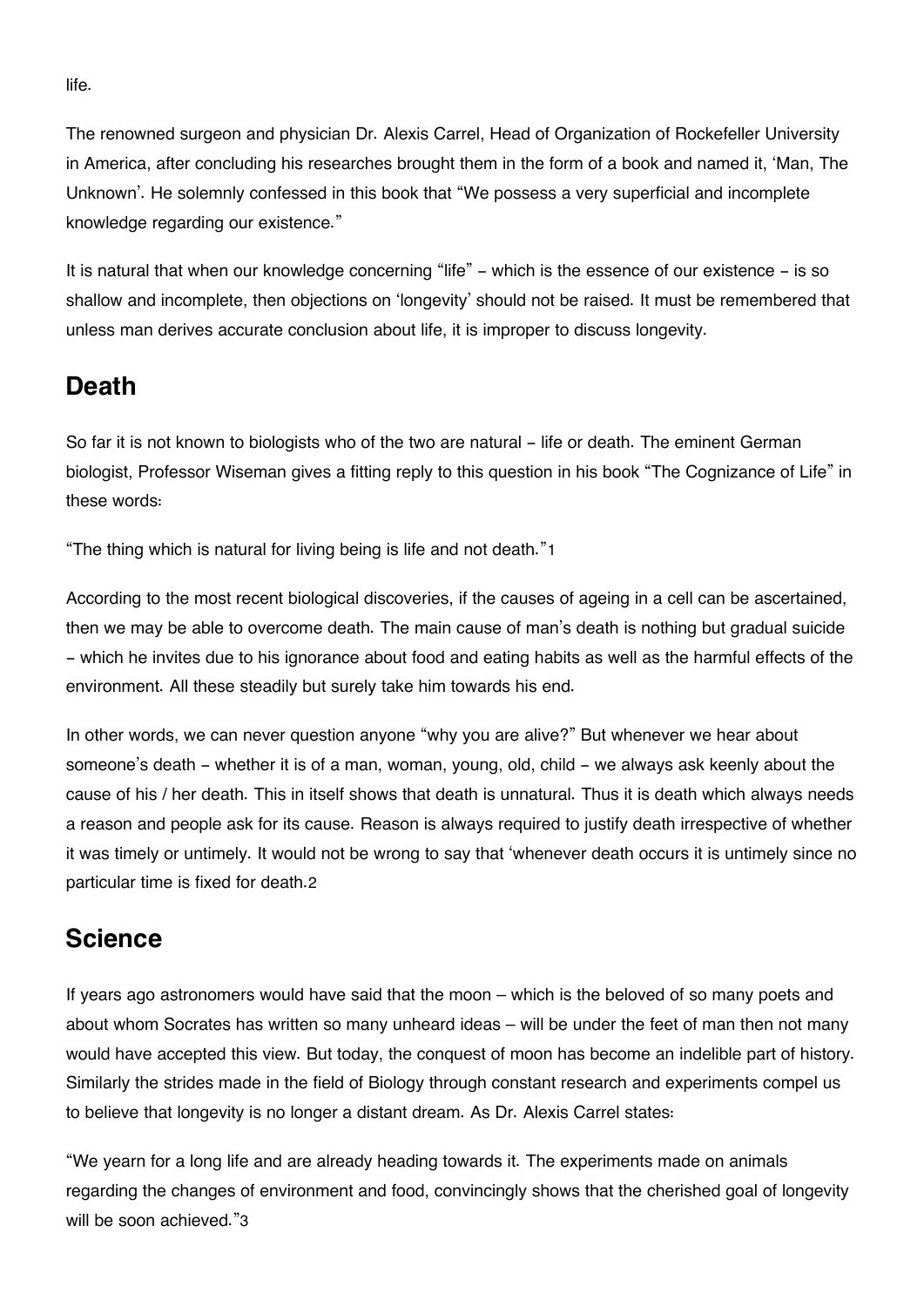Any wise person who has witnessed the rapid progress made by man in the various fields of science will never regard the problem of longevity as insurmountable. The patriarch of philosophers, Avicenna, suggests that:

كُلَّمَا قَرَعَ سَمْعُکَ مِنَ الْغَرَائِبِ وَلَمْ یَقُمْ دَلِیَلٌ عَلیْ اِمْتِنَاعِہِ فَذَرْهُ فِیْ بُقْعَۃِ الْاِمْكَانِ.

"If you hear something very strange and wonderful, but cannot establish any reason for its impossibility, then let it remain in the realm of possibility."[4](#page--1-0)

In this discussion, we will delve into the successful experiments and present the latest theories of scientists regarding longevity and thus expose the baseless objections of the skeptics.

1. The contemporary man is striving relentlessly to find the means of overcoming old age. A large part of his life is spent in laboratories, and after extensive research and investigations finally, a glimmer of hope was sighted. Professor George Hamilton, a biochemist in Michigan University says,

"A drug by the name of Leostrol has been found to possess miraculous effects on the cells of the body and doubles their life." He concluded that: "The life of human organs and consequently man himself can be doubled through hormones".[5](#page--1-0)

Dr. Pechnikov, an eminent biologist of East Europe holds another view. He opines that the primary cause of death is the alterations of certain germs near the intestines. This place is the centre, where the powers of attraction and repulsion roll into action and reaction.

Dr. Pechnikov traveled extensively in the world, especially in the Balkan regions since the inhabitants of that region were mostly centenarians. He wanted to investigate the cause of their long life. He found that the Balkan people were frequently consuming milk and its products especially curd. Curd contains lactic acid which suppresses the harmful effects of the poisonous gases found near the intestine.

Thus it can be deduced that the endeavours and investigations of man concerning longevity are bearing fruit. Thus his painstaking efforts to unravel the mysteries of longevity have yielded results

The foremost outcome of these intensive investigations is the possibility of doubling the age of man. It is expected that the future may produce still better results. The conclusive inference is that longevity and scientific discoveries are not contrary to each other. Instead the recent scientific discoveries reveal that day by day man is getting closer to longevity and is mentally prepared to welcome it now, than earlier.

## **[Causes](#page--1-0)**

Researchers in the field of Biology have also conducted an in-depth study on the factors of ageing and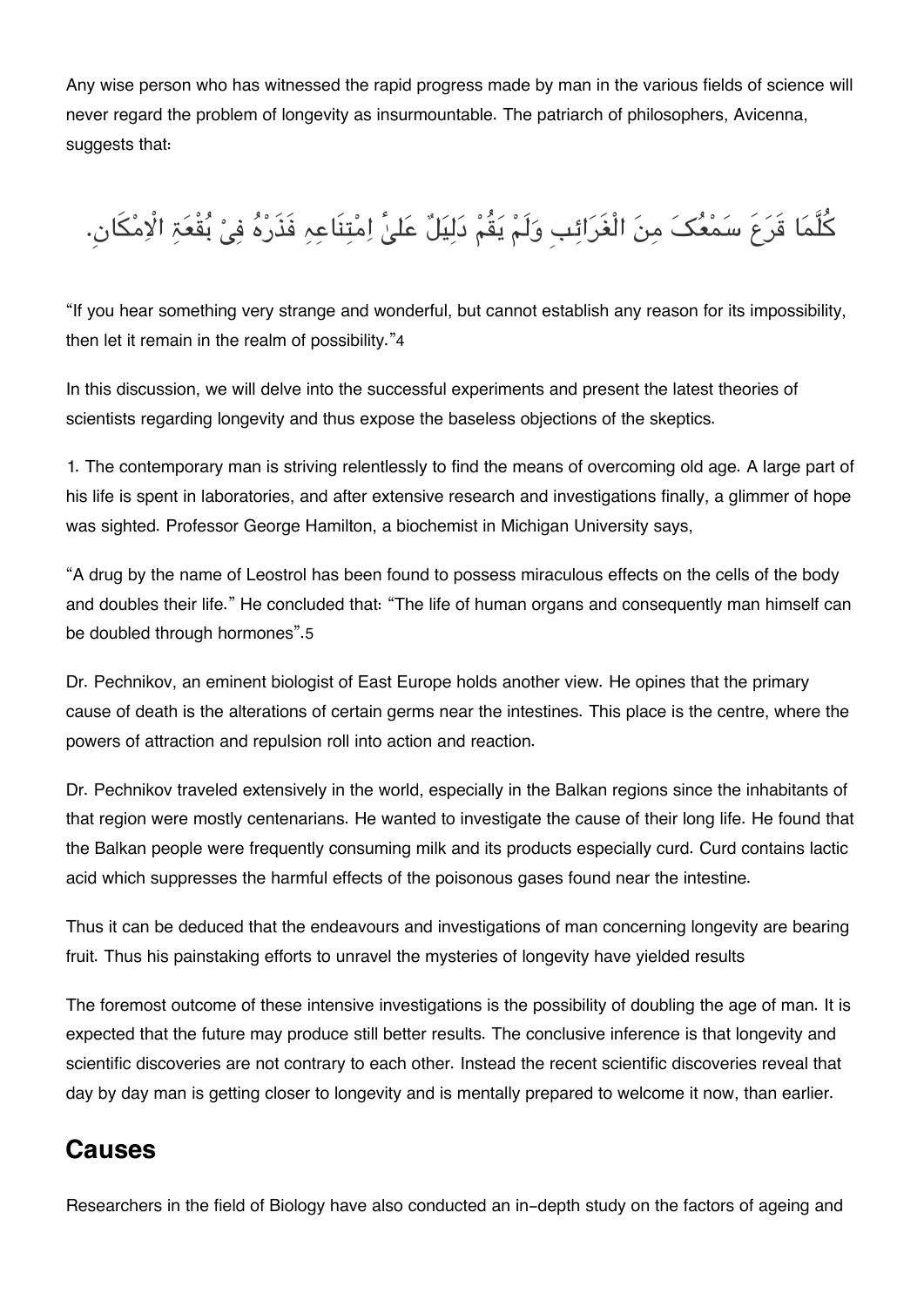premature deaths and have listed many causes in this connection. The three prominent factors that curtail the life of an individual are environment, work and food. It is clear that a natural environment (like mountains and rural areas) free from pollution and human excesses, nutritious food which provides all the essential ingredients to the human body and work which does not drain his physical and mental energies are most effective in prolonging man's life. A comparative study of those who are very much careful of their eating habits and those who are careless or those who work in normal conditions and those who work under stress and deadlines indicate that the average life of former outlasts the later. All this indicates the role and importance of these factors in prolonging man's life.

## **[Calculation of man's age](#page--1-0)**

As we have discussed earlier that scientific researchers have clearly proved that no limit can be set for human life - neither there is an average limit, nor an upper limit. According to science no limit can be claimed as final because any limit can be breached. A detailed analysis of the census of different countries indicates that the average age of the people varies from country to country. And it is due to different reasons viz. climatic conditions and geographical factors.

In England, in the year 1838-1854, the age of men was between 39 years (minimum) to 91 years (maximum) while that of women was between 40 and 66 years. Once again when the census was conducted in 1973, it was found that the ages of men had risen to 60 (min) to 81 (max) years, while that of women rose to 41 (min) to 85 (max) years.

Similarly in America in the earlier census of 1901 the age of men ranged between 23-48 years and that of women between 51-80 years. While in the year 1944, the average age of men increased and ranged between 50-63 years and of women 68-95 years.

The difference in average ages after a time gap indicates the improvement in public health and effective control of dangerous diseases.

In England, during the year 1838-1845, if someone would have declared that men couldn't live more than 40 years, then surely the researchers of that time would have smiled and replied (1) No average age limit should be fixed which cannot be increased or decreased (2) even if some average age limit was stipulated, it was as per the maximum and minimum limit of that time.

Hence all fixed age limits will be proved wrong after a period of time. All such attempts to fix the age limit will become the object of mockery and ridicule. And this derision is the fate of all those who set a limit for age and forward such baseless ideas. It must be mentioned at this stage that the increase in the average age of man is in itself the best proof that human life cannot be fixed to a pre-determined value.

The incessant researches in biological science have revealed an increasing list of factors that increase the span of life. The scientists are working on 'proportionate weight of brain', which may become an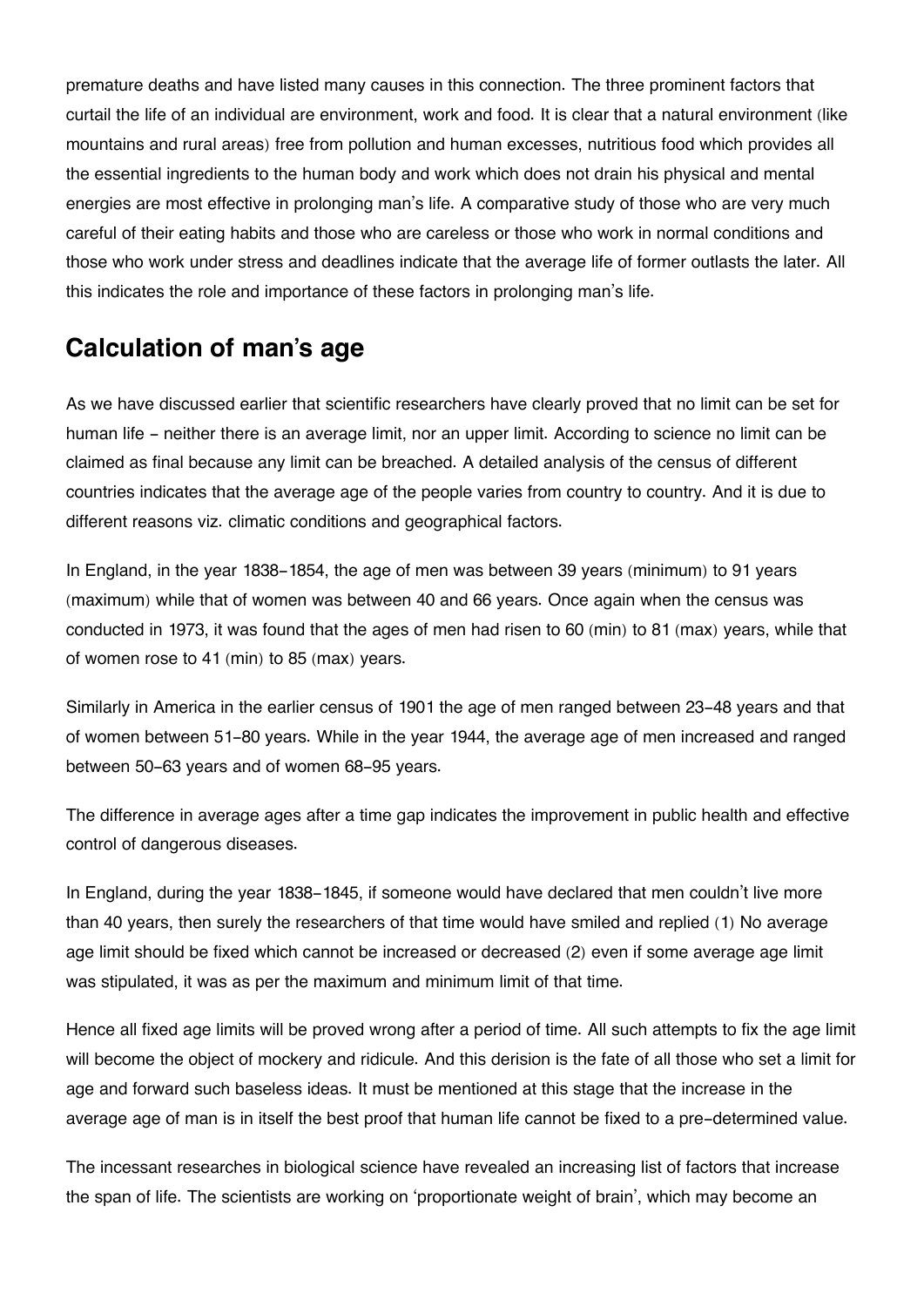effective cause of increasing man's age and scientists have reached to a conclusion that the life of man can be prolonged up to 350 years in the near future.

Hence the conclusion of all these discussions is that no limit can be stipulated for the age of man. A manifestation of an uncommon phenomenon cannot become the proof of its non-existence.

## **[An Exception](#page--1-0)**

Let us discuss longevity from another angle. Despite the significant advancement and admirable progress of human knowledge in unraveling so many natural mysteries, there is one intricate riddle that has frustrated man and has made him powerless. And that insoluble riddle is 'the exception to natural laws', which has astonished many experts in the diverse fields of knowledge arid science. The progressive man, who always seeks solution to his problems in the light of general scientific laws, is sometimes confronted with such circumstances where all the laws become void and all conjectures seem absurd. As a result, intellectuals had to admit the existence of 'Exception in natural laws.'

For instance, according to the general laws (of Chemistry) under normal conditions the combination of two gases (even outside laboratory room) produces a third gas. Like water is the product of the combination of hydrogen and oxygen, which according to the said law, under the normal conditions and as per its molecular weight, should be only in the form of a gas (since hydrogen and oxygen are gases). But strangely it is found in the liquid form, while ammonia with the same molecular weight is found in the form of vapours. Hence water as per general laws should be similar to other compositions and should follow the same course. But water is an exception and even if all natural laws are accepted, this exception cannot not be rejected.[6](#page--1-0)

Another example may be cited from the species of plants and vegetables. We all know that all the plants and vegetables bear fruits only when pollen grain of male plant comes into contact with the pollen of a female plant either directly or indirectly. This union may be established through wind, honeybees or by any other means. It is called 'pollination'. Though it is a common natural law but still there, are some plants which do not need pollination and they bear fruits by themselves. This again supports the 'laws of exception'.

At this juncture it must be emphasised that these exceptions in common laws should not become a source of rejection of scientific laws and principles. The people who make such 'exceptions' as a pretext for denying scientific researchers are grossly biased and are in clear error because these exceptional incidents are after all related to the system of the Universe. They are having special laws of their own but are somehow linked with other laws of this world. Hence to accept strange exceptions of nature is not contrary to science but is a step towards scientific research, nay an indication that if delved deeply then more such instances can be discovered. Thus in our usual course of daily life, if we cannot solve the enigma of longevity, we are not supposed to refute and reject it outright as science has always left a scope for exceptional cases - especially when many precedents of longevity are found in history. We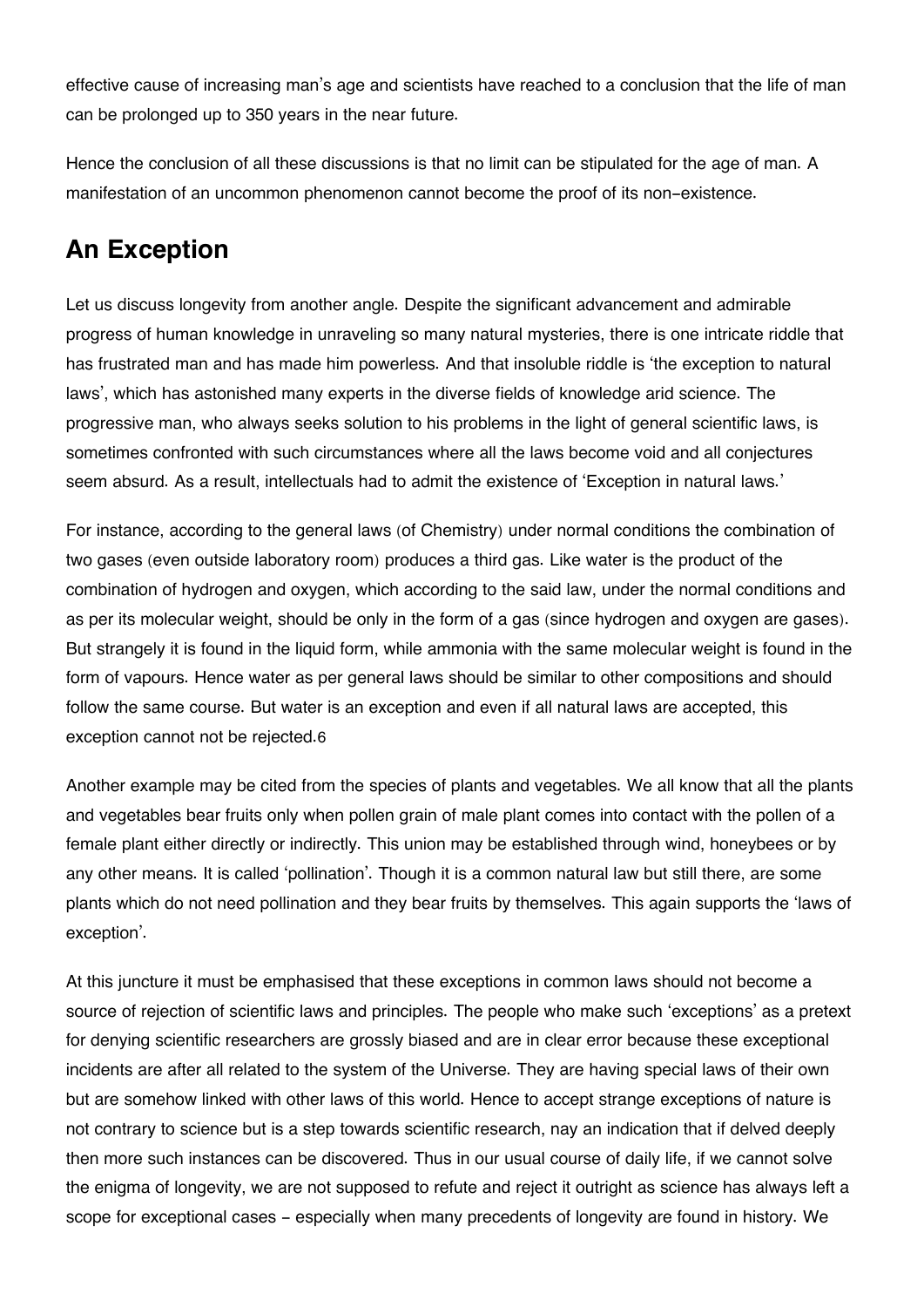shall discuss about it in a later chapter. Hence by no means longevity can be denied.

## **[The Reality](#page--1-0)**

If we were to keep all these discussions aside and analyse the lives of people around us we will come across instances of people who have lived a considerable long life. Few years ago, an article was published in Reader's Digest (which is published across the world) by the name of 'Death is afraid of us'. The article was on the citizens of 'Azerbaijan' in Russia. These individuals had lived for 120 years to 150 years and in spite of their long lives were engaged in their routine activities. Moreover such a long age does not surprise them because it is a very common phenomenon among them. In fact it is a peculiarity of that region. Such examples reinforce our view that longevity is not contrary to science.

Apart from these living examples, we come across many individuals – both in the recent as well as the distant past – which confirms this reality. The annals of history – both world as well as religion are a witness to the lives of those people who led a very long life. Either books are devoted to the subject of longevity or at least a particular chapter was earmarked for the same.[7](#page--1-0)

In these books one can find the biographies of personalities whose life-span was amazing. (1) Hazrat Adam (a.s.) 930 years, (2) Hazrat Shees (a.s.) 912 years, (3) Hazrat Lut (a.s.) 732 years (4) Hazrat Idrees (a.s.) 300 years, (5) Hazrat Aad (a.s.) 1200 years, (6) Hazrat Mutwashaikh (a.s.) 960 years and Hazrat Nuh (a.s.) more than 950 years. The Holy Qur'an while narrating the anecdote of Hazrat Nuh (a.s.) also mentions the period of his propagation in these word:

وَلَقَدْ اَرْسَلْنَا نُوْحًا اِلىٰ قَوْمِہِ فَلَبِتَ فِيْهِمْ اَلْفَ سَنَةٍ اِلَّا خَمْسِيْنَ عَامًا.

### *"And surely We sent Nuh towards his people then he remained among them for a thousand years, save fifty."*[8](#page--1-0)

H. Nuh (a.s.) preached among his nation for 950 years before deluge destroyed them. That means this period of 950 years does not reflect his entire age. He lived before and after the deluge also. His age therefore was more than 950 years.

This example clearly indicates that abundant proofs are available in history which endorse longevity and prove that it is irrefutable. Thus the age of Imam Mahdi (a.t.f.s.) - either now or when he will reappear should not be looked upon skeptically and suspiciously, nor amazement should be expressed. After going through the aforementioned examples it becomes clear as daylight that longevity cannot be denied. Rather accepting longevity is a sign of one's intellect and understanding.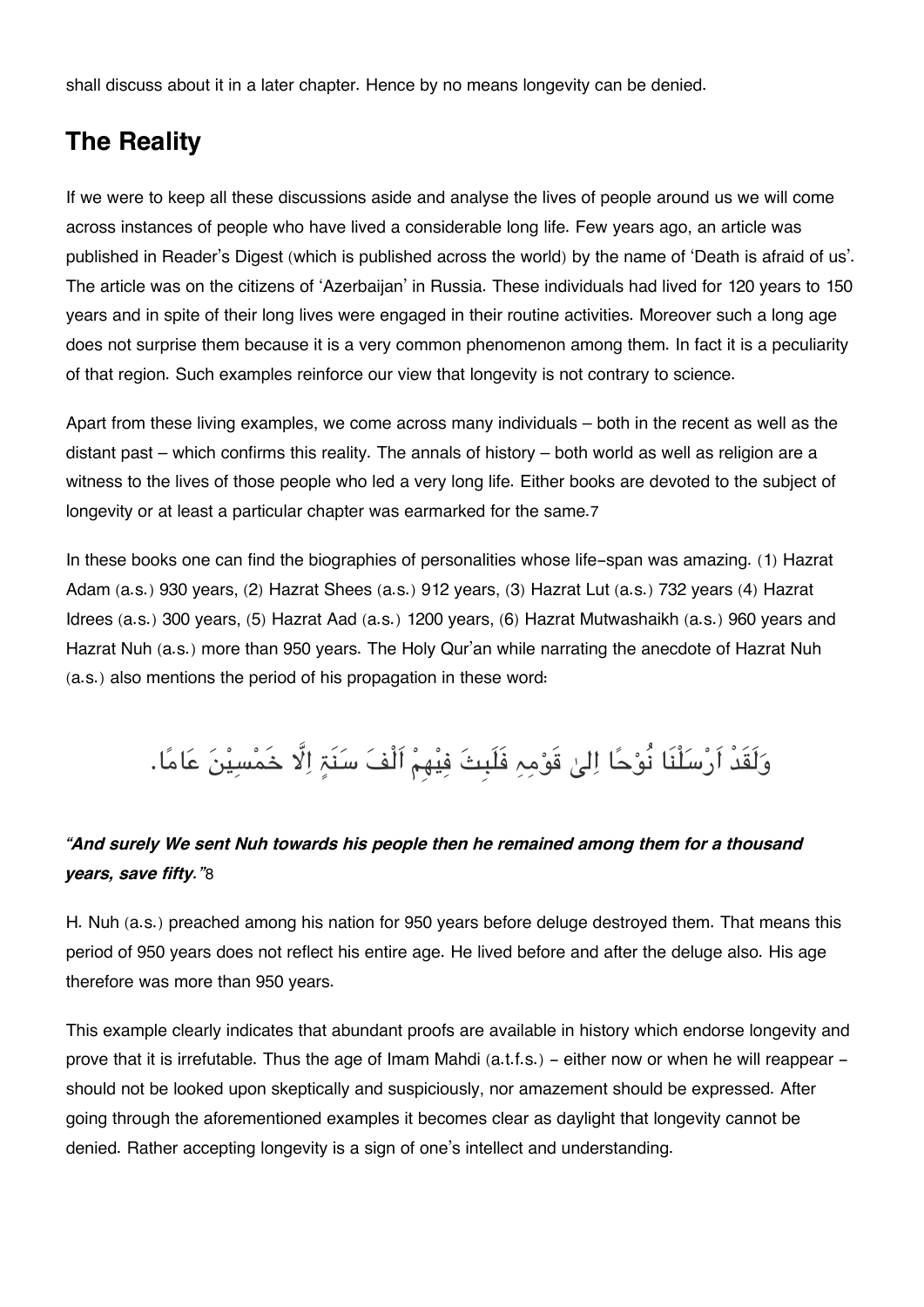## **[Certitude](#page--1-0)**

Now let us try to analyse the issue of longevity in the light of our faith, although all rational arguments have conclusively proved that there is no impediment in accepting longevity. The mind thus does not consider it impossible. However the fountain head of all our ideologies, view-points, morals and character is Islamic traditions (ahadith). Accepting Islamic traditions on this matter raises the conviction in longevity from the level of probability to the level of certitude.

One of the important laws of creation - as expounded by Islam - is the presence of a 'Perfect Man' in the human society. A man who is an epitome of excellence and who may serve as an example for mankind and whose life is an embodiment of Islamic precepts. This 'Perfect man' is the vicegerent of Allah and successor of the Holy Prophet (S). In Islamic traditions he has been given the title of Hujjat (i.e. Proof of Allah). There are innumerable traditions which proclaim the necessity of existence of a Hujjat on the earth and his absence will become the cause of complete annihilation of this universe.[9](#page--1-0)

It was for this reason that Holy Prophet (S) himself designated his successor so that this earth may never remain devoid of an 'Imam' or 'Hujjat'. And after the Holy Prophet (S), this task of appointing successors was undertaken by the infallible Imams (a.s.) one after the other. Finally the banner of justice and equity reached the hands of the twelfth and last Imam, Hazrat Mahdi (a.s.). He is the leader of the human race and will establish the divine religion in all its glory in the entire world. Hence it is imperative that the life of this Imam should be very long. The reason for his occultation is that people are not yet ready to accept his dominion. He will appear at the appropriate time and spread justice and equity in the world.

The sayings of our immaculate Imams (a.s.) explain the attributes of Imam Mahdi (a.t.f.s.) at length and regard the attribute of longevity as one of his peculiar characteristics. They (a.s.) have also cited the examples of those Prophets who were blessed with long lives.[10](#page--1-0)

The believers in divine religions besides Islam too believe in the Omnipotence of Allah. They believe in the infinite powers of Allah and are of the view that no task is beyond the power of Allah. According to Islam, whenever He wishes to accomplish a task, He just intends about it and says 'Be' and 'It becomes', even though the task may be against the usual principles of nature. Such tasks are innumerable and people are well-aware of such 'Acts of Allah'. The miracles displayed by the Prophets belong to the category of such 'Acts' which serve as a sign of Allah's Omnipotence and prove the veracity of their claims.

When the believers in the infinite power of Allah, come across any matter involving Allah's power and which is also supported by traditions, then it is very easy for them to accept that matter. For Allah nothing is 'difficult', 'improbable' or 'complicated' and no power can hinder the implementation of His command.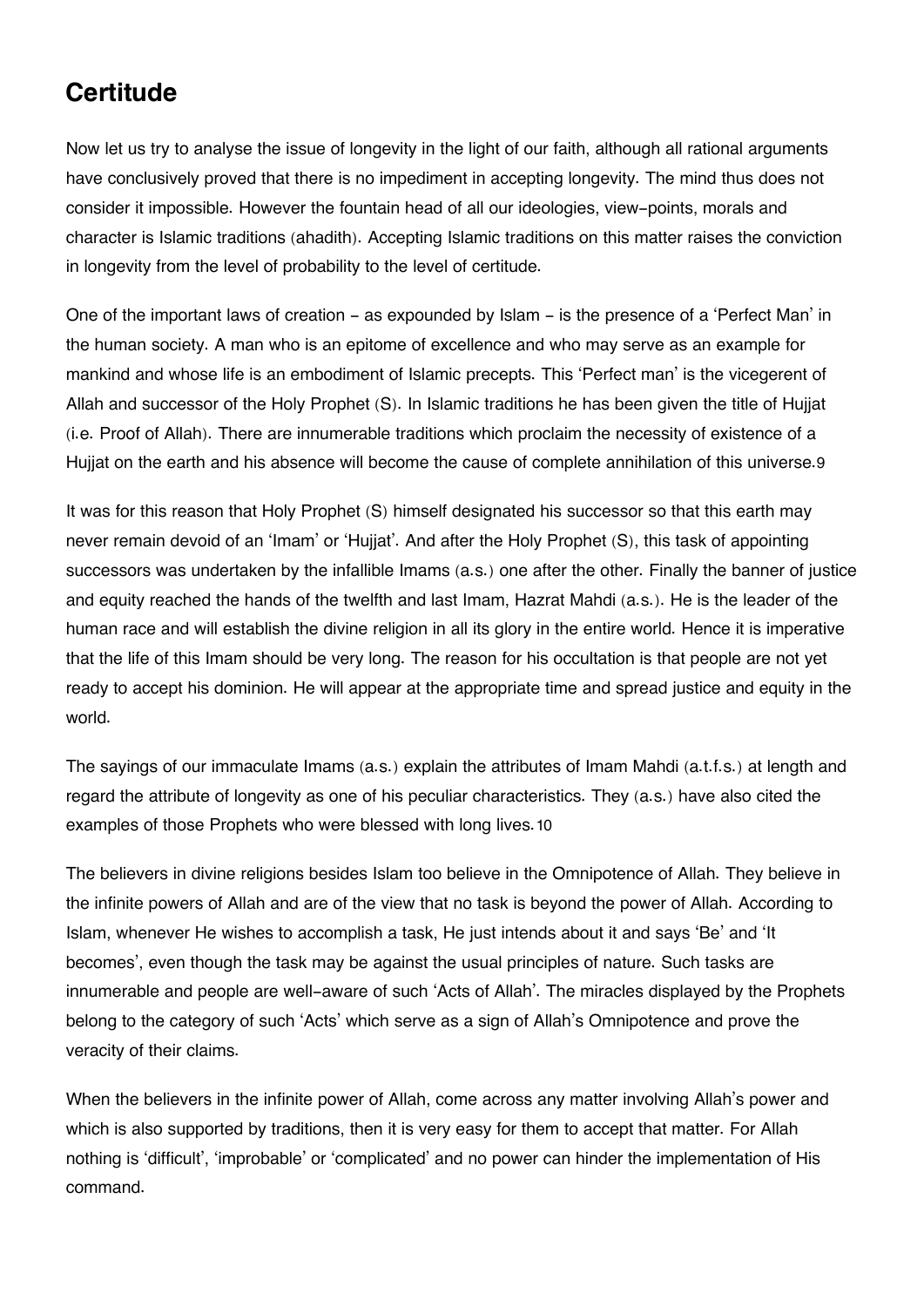The Islamic belief in miracles and the infinite powers of Allah is not against science. Instead, such exceptional phenomena themselves conform with common laws, which move on to the prescribed line of action. Similarly the belief in miracle and 'Omnipotence' of Allah is not in conflict with science.

Well, the purpose of all these arguments was to prove that the concept of longevity is not against science and knowledge. Moreover, the true believers should cleanse their hearts from doubts and uncertainty. Nevertheless, the belief in the long life of Hazrat Mahdi (a.t.f.s.) has penetrated the hearts of every Muslim, nay every individual who believes in God.

[1.](#page--1-0) This book is also translated in Persian by the name of 'Zeest Shenasi'. This excerpt is quoted from 'Khurshide Maghrib', original untraced.

[2.](#page--1-0) Over here the concept of 'fixed and pre-determined fate' should not become ambiguous.

- [3.](#page--1-0) Dr. Alexis Carrel in chapter V of 'Man, the unknown'.
- [4.](#page--1-0) Vide foreword of Ash-Shifa' by Abu Ali Sina (Avicenna).

[5.](#page--1-0) Extracted from weekly journal Prushek' No. 224, Tuesday, Khordad - 48.

[6.](#page--1-0) For details of such scientific problems, refer the article 'Water Tells its Tale', also refer The Affirmation of Existence of Allah' by Dr. Thomas David Parkis, the Professor at Allen University, U.S.A.

[7.](#page--1-0) Vide the book of Abu Hatim Sajistani 'Al-Muammarun Wal Wisaya'. Abul Hasan Masoodi's Murujuz Zahab and Abu Raihan Beruni's 'Asarul-Baqiyah.

[8.](#page--1-0) Holy Qur'an, al-Ankaboot, 29 :14.

[9.](#page--1-0) Refer to Usool-e-Kaafi, Kitab al-Hujjah.

[10.](#page--1-0) Vide 'Muntakhabul Asar, Chapter 27, where at least 50 traditions are jotted from Shia and Sunni sources relating to longevity of twelfth Imam.

## **Chapter 6: Awaiting the Reappearance**

فَجِدُّوْا وَانْتَظِرُوْا هَنِيْئاً لَّكُمْ اَيَّتُهَا الْعَصَابَۃُ الْمَرْحُوْمَۃُ.

#### "**Then strive and await. Congratulations to you! O the recipient of Allah's mercy**"

The responsibilities of the shias in the period of Major Occultation are quite onerous. We must strive to maintain the radiant glow of our faith in our hearts and be firmly focused on the future. Every shia has always been listening to the glad tidings of his future in the words of the Qur'an wherein Allah says:

اِنَّ الْاَرْضَ یَرِثُهَا عِبَادِیَ الصَّالِحُوْنَ.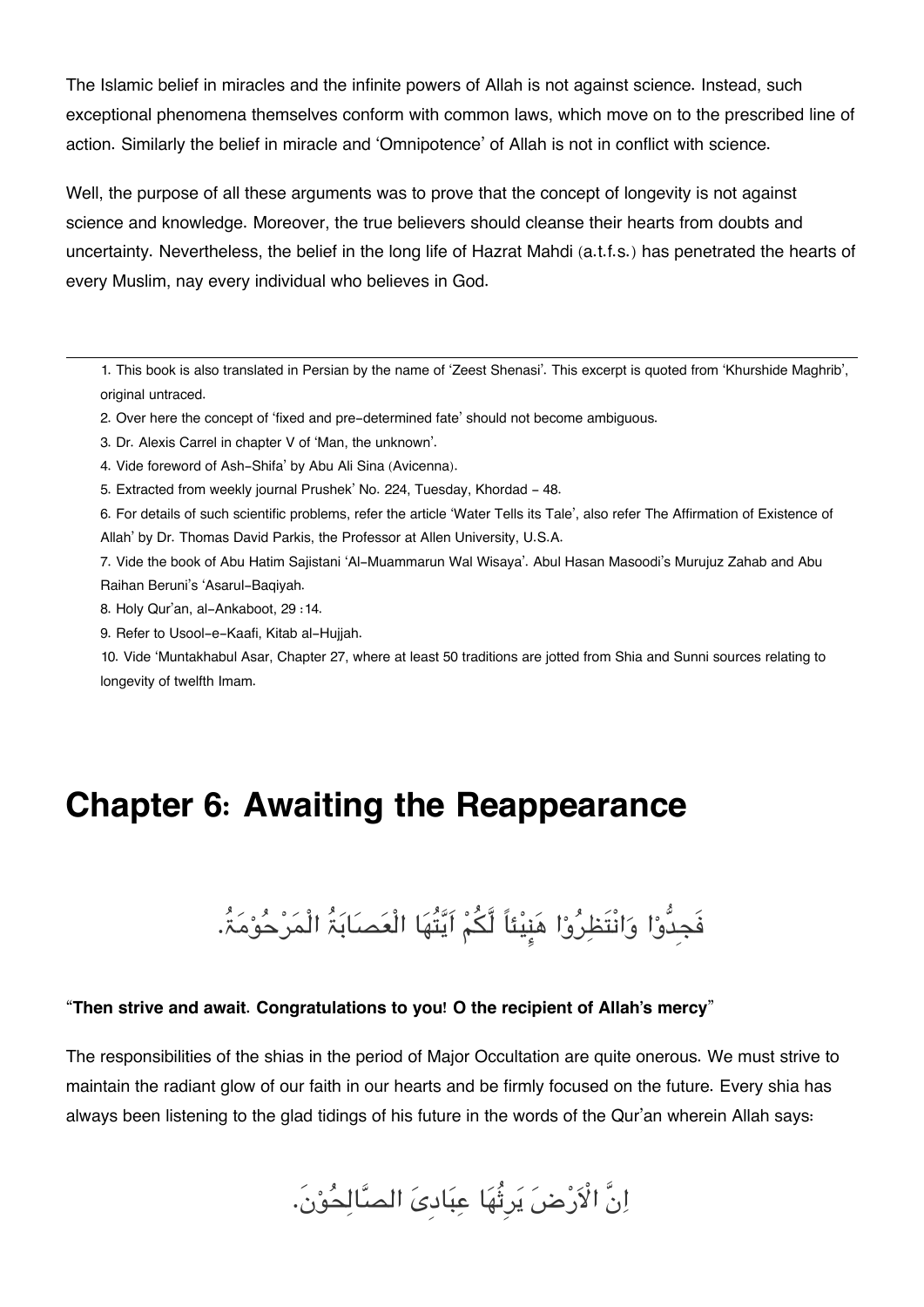#### *"Verily, My virtuous servant will inherit the earth."*[1](#page--1-0)

Almost all Muslims are certain of the eventual uprising of Imam Mahdi (a.t.f.s.) - an uprising aimed at purifying the earth from tyranny and oppression. Hence it is imperative upon every Muslim to purify his own self as well as the society from all sorts of vices. This incessant awaiting should not make him lethargic; rather it should induce him for endless endeavours, which also includes the stirring of lazy and negligent people, so that all of them should move forward cohesively on a common path. As the Holy Qur'an puts it,

صَفًّا کَاَنَّهُمْ بُنْیَانٌ مَّرْصُوْصٌ

#### *"Fortified as insurmountable walls."*[2](#page--1-0)*,*

Shias of Imam Mahdi (a.t.f.s.) should invoke Allah (s.w.t.) with utmost sincerity in unison that:



"O Allah, we implore you for a gracious government. A government by which you will confer dignity upon Islam and its adherents and disgrace hypocrisy and its partisans."[3](#page--1-0)

Thus Muslims should realize their duties towards this divine reign established under the aegis of Holy Qur'an - a rule which will bring honour to Islam and the Muslims and disgrace to hypocrisy and hypocrites.

For the ardent lovers of Imam Mahdi (a.t.f.s.), his (a.s.) separation is agonizingly painful and unbearable. The real meaning of "awaiting" has to be discussed from various angles, describing its actual concepts and consequences. Thus we will clarify the concepts in the following discussion. We will enumerate the different aspects of true awaiting (Intezaar).

## **[1. Agonizingly distressful](#page--1-0)**

The condition of Shias at the moment is similar to the plight of that caravan whose chief is not visible to them and the heart bleeds due to his separation. Thus the caravan is confused and lost. As it moves ahead, groups of men people are falling by the wayside, lost in the whirlpool of deviation. A Shia trembles seeing all this because he knows that these calamities are due to the absence of their beloved leader. We are afraid of the moment, when our leader will come and seek answers from us for our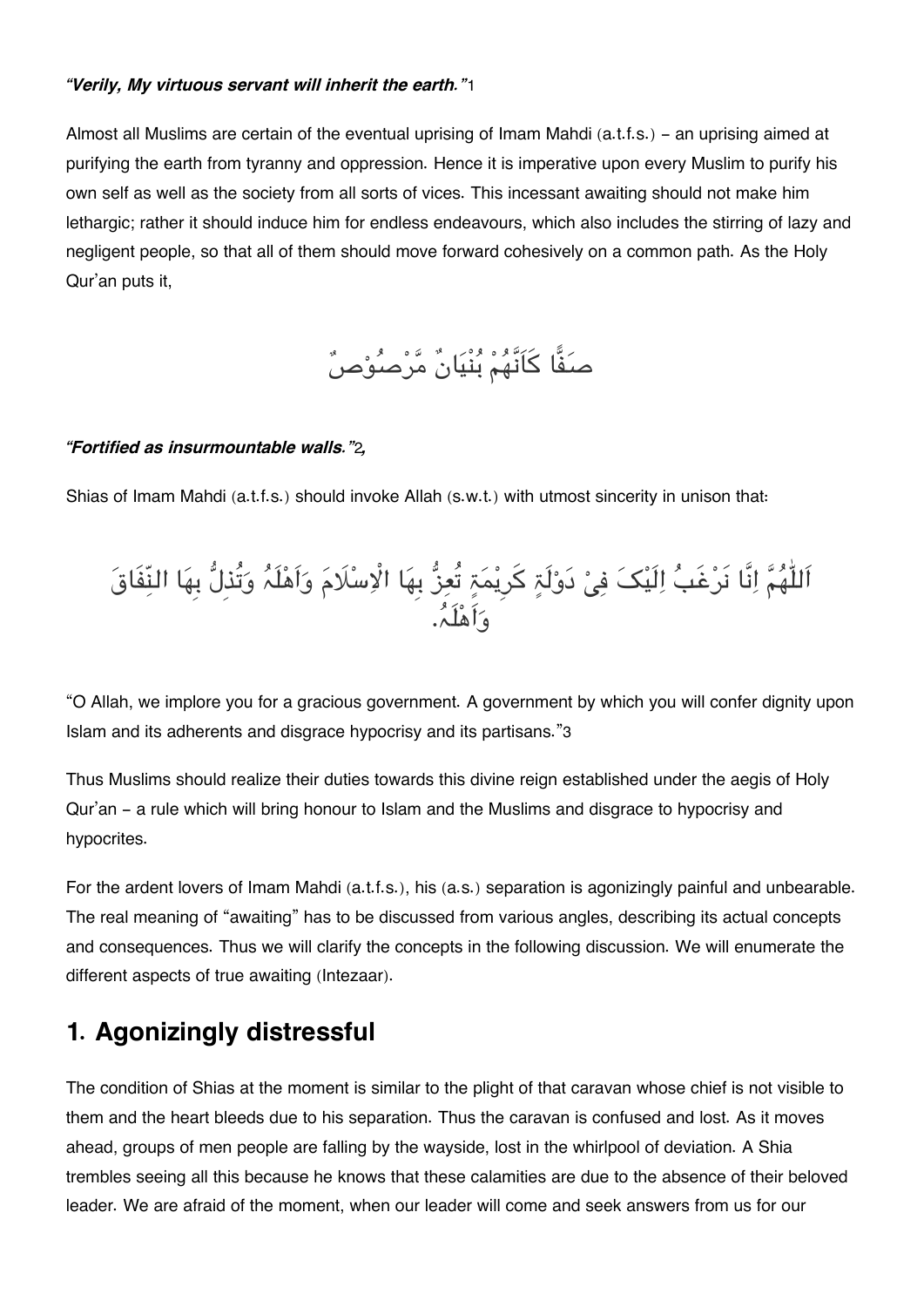indifference and carelessness.

When he (a.s.) will start his mission of reformation and will ask us "Why were you lazy and careless? Does Intezaar imply that you remain negligent and leave the entire work of reformation upon the leader? Why did you not take the initiative of protecting the faith of the people when you saw them falling into the pit of deviation? When bloodthirsty wolves were attacking the shias, why did you choose to remain silent? Is religion protected in this way? You slept a negligently on your bed and merely uttered our name by your tongue".

A true Shia when he ponders over all this becomes agitated and restless. He cannot bear the separation from his leader even for a moment.

## **[2. Extremely difficult](#page--1-0)**

Today's world is rife with chaos, discord, disgrace, frustrations, corruption, malpractice, arrests and other vicious evils. One of the aims of Imam (a.t.f.s.) after his reappearance will be to uproot all sorts of evils and vices. Thus his reappearance will prove to be a remedy for all such maladies and a soothing balm for all these pains. Hence we often recite in 'Dua al-Iftetah' and implore Allah to hasten his reappearance. Unfortunately our verbal supplications are not supported by physical actions. This in itself is a difficult examination due to which the separation from Hazrat (a.s.) becomes all the more painful.

## **[3. Taking lessons](#page--1-0)**

When will that day arrive when we will be able to distinguish between good and evil and learn the etiquettes of appreciation? History is replete with incidences of deviations when the people ignored and derided our Imams (a.s.). Similar things are being witnessed in the present era too when our Imam (a.s.) is in occultation. Above all this are events and occurrences that numb the mind and heart. All this must serve as a lesson for us that in the era of occultation or after the reappearance of Imam (a.t.f.s.) we must adopt that path which will not cause embarrassment and humiliation to us. Hence we must endeavour – under the grace and mercy of Imam (a.s.) – to spread justice and equality in every nook and corner of the world and remind the people about the forgotten virtues of brotherhood, justice and equality. In this way we will be able to enliven the earth and infuse in it a new life. This in itself is the best lesson and an aspect of awaiting for Imam (a.t.f.s.)

## **[4. Energetic and Constructive](#page--1-0)**

Awaiting the reappearance of Imam al-Zaman (a.s.) imbibes us with vigour and zeal. We cannot see our future. His reign is our only hope and support. Although our present state of affairs is depressing and bleak, yet our eyes are fixed on the bright sun of justice and equality. This feeling in itself is a fountain of life and energy. We must emulate our elders by standing up – rather than being idle – and march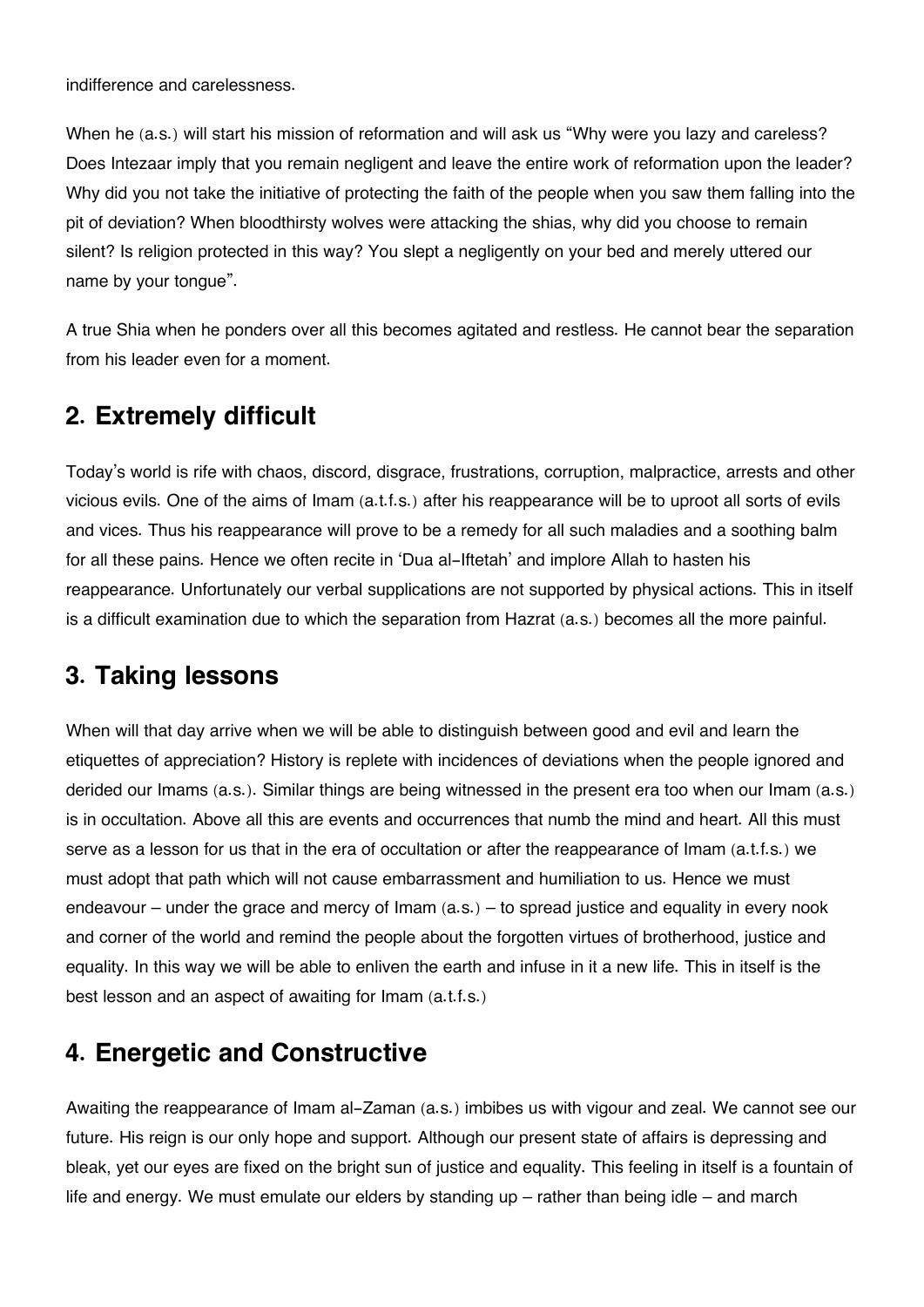towards this radiant sun, not alone but taking everyone along. We must move forward in unison like the waves of the sea – with enthusiasm and fervour. Moving forward in unity by itself is a source of strength and courage. This uniform and united struggle will energize us, and also strengthen and our community. Indeed such a movement is positive, since every step that is taken towards the illuminating sun (of guidance), will also possesses some glimmer of light in itself. Finally these steps will merges with the illumination personified, i.e. Imam (a.t.f.s.).

As a result, the separation from such an Imam (a.t.f.s.) who is dearer to us than our lives does not permit us to sit idle. Instead, we should be strong as steel to enjoy the fruits of real *intezaar*. Such an attitude will increase our resolve and make us steadfast. Thus adversities will not divert us from our path; tough ordeals will not despair us from our radiant future. By the sheer dint of our efforts, we will prepare the grounds for the Universal Islamic Government.

### **[5. Duties](#page--1-0)**

We will quote some of the traditions over here for an in-depth understanding of our duties and responsibilities in the occultation of Imam (a.t.f.s.).

Imam Zainul Abedin (a.s.) says:

انَّ اَھل زَمانِ غَیبتہ الْقائلین بِامامتہ والْمنْتَظرِین لظُھورِہ اَفْضل من اَھل کل زَمَانٍ لِآنَّ اللّٰہَ تَبَارَکَ وَتَعَالىٰ اَعْطَاهُمْ مِنَ الْعُقُوْلِ وَ الْأَفْهَامِ وَالْمَعْرِفَةِ مَا صَ بِہِ الْغَیْبَۃُ عِنْدَهُمْ بِمَنْزِلَۃِ الْمُشَاهِدَةِ وَ جَعَلَهُمْ فِیْ ذٰلِکَ الزَّمَاَٰنِ بِمَنْزِلَۃِ الْمُجَاهِد بین یدَی رسولِ الہ بِالسیفِ اُولٰئ الْمخْلصونَ حقًا وشیعتُنَا صدْقًا والدُّعاۃُ اِلیٰ دیْن اللّٰہِ عَزَّ وَجَلَّ سِرًّا وَّجَهْرًا.

"Certainly those who believe in his (Imam Mahdi's) Imamate and await his advent are superior to the people of all times. Allah, the Almighty, has bestowed them with such a degree of intelligence and understanding that they see the Imam (a.s.) even though he (a.s.) is in occultation. Allah considers them like those soldiers who fought with their swords in the company of the Holy Prophet (S). They are our true and devout Shias. These are those who invite others towards the religion of Allah openly and secretly."[4](#page--1-0)

A brief perusal of this tradition reveals the status of those who await the reappearance of Imam (a.t.f.s.). Their position is so much exalted in front of Allah that they are compared with the warriors who fought in the company of the Holy Prophet (S). Such an *intezaar* will never bear a negative outcome and such a person[5](#page--1-0) will always remain concerned with the problems of society and never will he be disappointed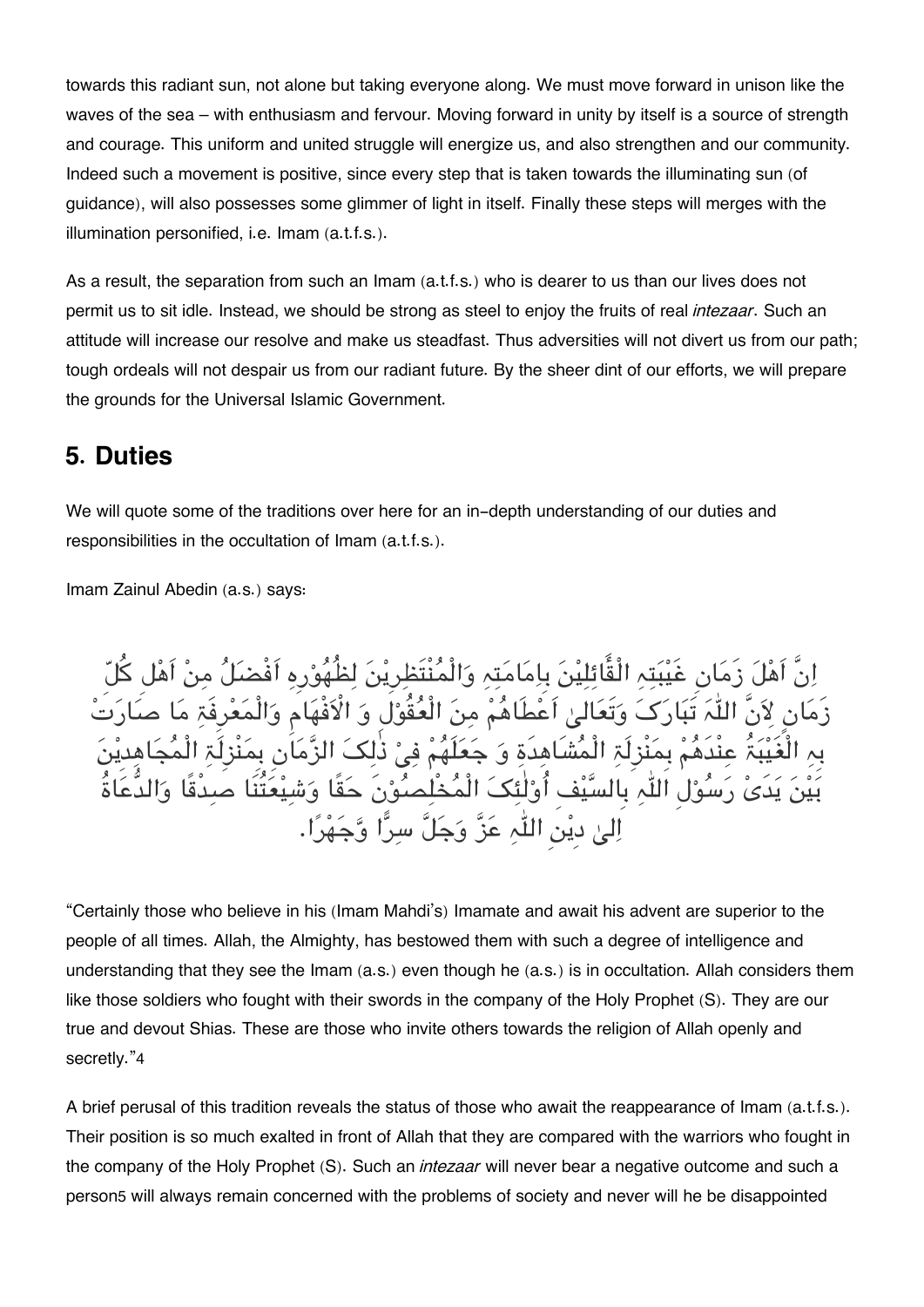from guiding others.

2. Imam Jafar Sadiq (a.s.) has complimented the Shias of Mahdi (a.t.f.s.) in these words:

طُوبی لِشَیْعَۃِ قَائِمِنَا الْمُنْتَظِرِیْنَ لِظُھُوْرِہِ فِیْ غَیْبَتِہِ وَالْمَطِیْعِیْنَ لَہٗ فِیْ ظُھُوْرِہ اُوْلِئِکَ اوْلِیَاءَ اللّٰہِ الّذِینَ لا خَوْفٌ عَلَیْهِمْ وَلَا هُمْ یَحْزَنُوْن.

"Congratulations to the Shias of our Qaem, who are awaiting his reappearance and will be obedient to him after his advent. They are the friends of Allah and there will be no fear for them or any grief.[6](#page--1-0)

Even this tradition depicts the position of a "Muntazir" (one who is doing intezaar). This tradition envisages two distinct characteristics of such people viz. true awaiting during occultation and complete obedience after his reappearance. Whosoever will possess these traits will be included among the friends of Allah and thus will be saved from sorrow and fear.

3. For more understanding of the greatness and nobility of the believers in Imam Mahdi (a.t.f.s.) let us ponder over this saying of Imam Sadiq (a.s.):

من سرہ اَنْ یونَ من اَصحابِ الْقائم فَینْتَظر ولْیعمل. بِالْورع و محاسن الأَخَلَاقِ وَهُوَ مَنْتَظِرٌ.

"The one who desires to be a companion of our Qaem, then he must await (the reappearance) intensely and must act piously. Such a person is a true muntazir"[7](#page--1-0)

4. If we ponder over the following tradition then the importance and significance of this matter becomes all the more evident. Imam Sadiq (a.s.) says:

"Those who died while awaiting the dominion of Qaem were like those who were with Qaem. Nay, they are like those who are riding on their horses and wielding their swords along with him."

He maintained silence for a while then again said:

"By Allah, they are like those who attained martyrdom in front of Holy Prophet (S)."[8](#page--1-0)

Are we really awaiting our Imam (a.t.f.s.)? Are we at least yearning for him like we yearn for our dear ones when they have gone on some journey?

Awaiting the reappearance of Imam (a.s.) makes the society proactive and productive. But it also